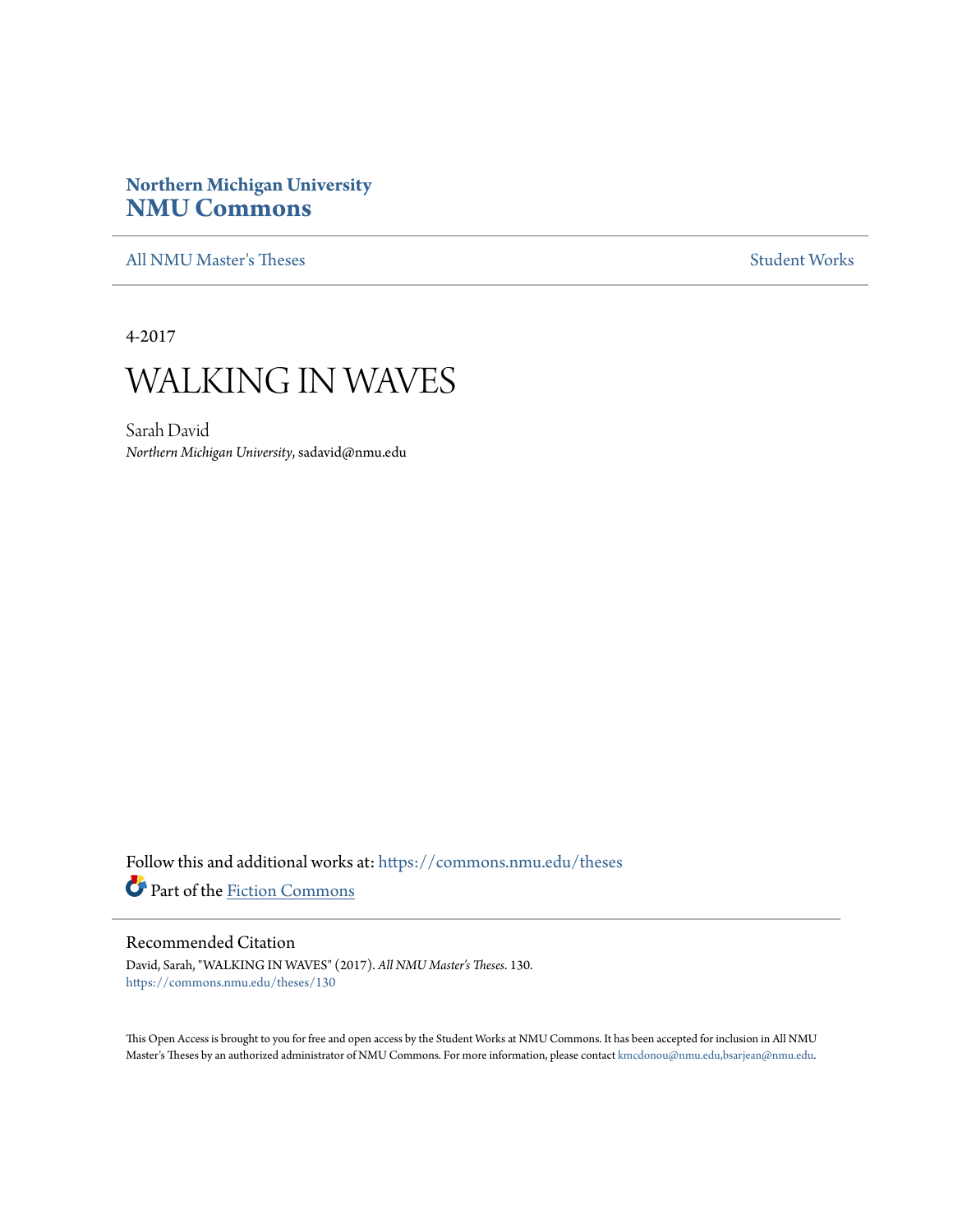## WALKING IN WAVES

By

Sarah David

#### THESIS

Submitted to Northern Michigan University In partial fulfillment of the requirements For the degree of

## MASTER OF ARTS

Office of Graduate Education and Research

April 2017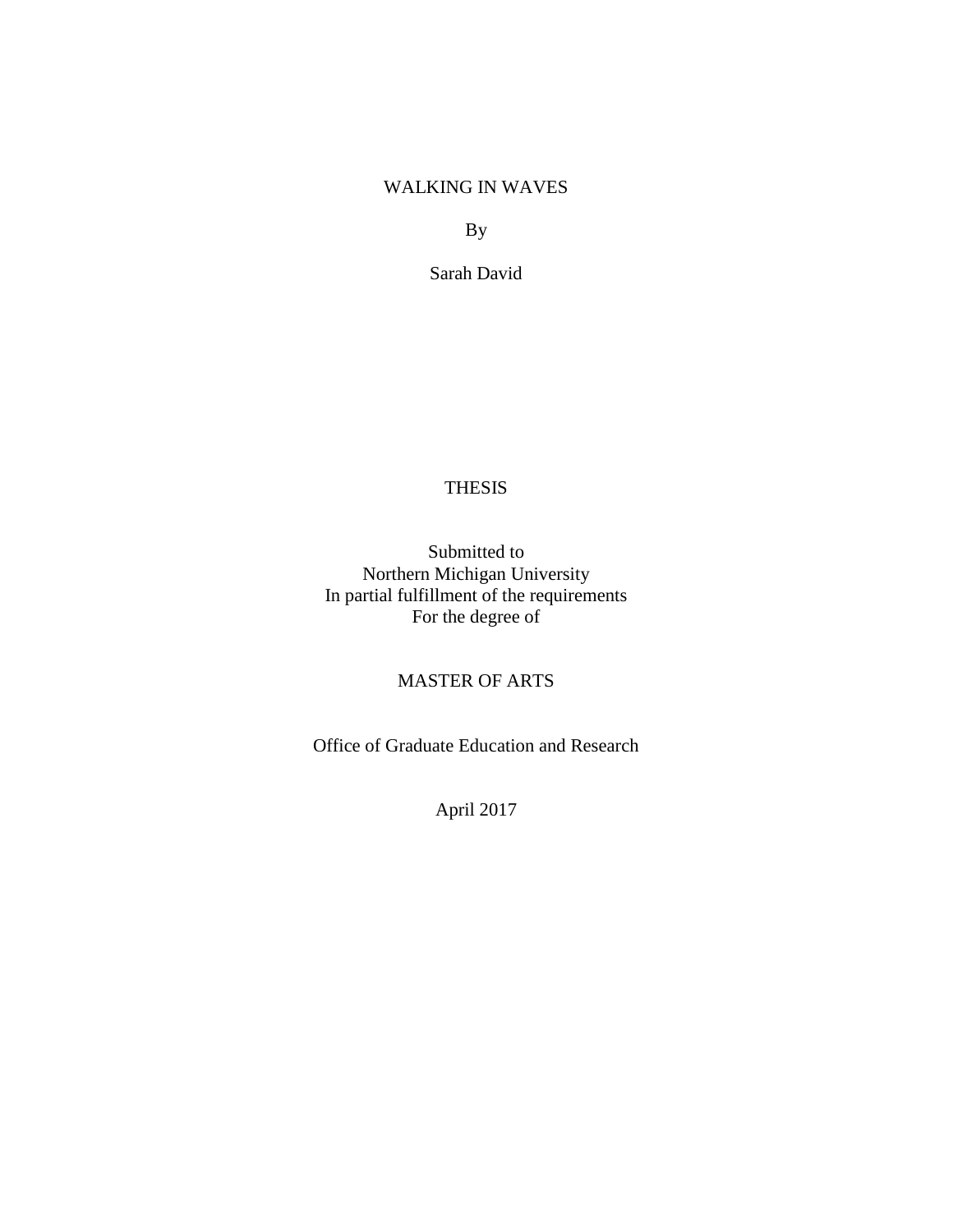## SIGNATURE APPROVAL FORM

### WALKING IN WAVES

This thesis by Sarah David is recommended for approval by the student's Thesis Committee and Department Head in the Department of English and by the Interim Director of Graduate Education.

| Committee Chair: Prof. Jennifer Howard | Date |
|----------------------------------------|------|
| First Reader: Dr. Rachel May           | Date |
|                                        |      |
| Second Reader (if required): N/A       |      |
|                                        |      |
| Department Head: Dr. Lynn Domina       | Date |

\_\_\_\_\_\_\_\_\_\_\_\_\_\_\_\_\_\_\_\_\_\_\_\_\_\_\_\_\_\_\_\_\_\_\_\_\_\_\_\_\_\_\_\_\_\_\_\_\_\_\_\_\_\_\_\_\_\_\_\_

Dr. Lisa Eckert Date

Interim Director of Graduate Education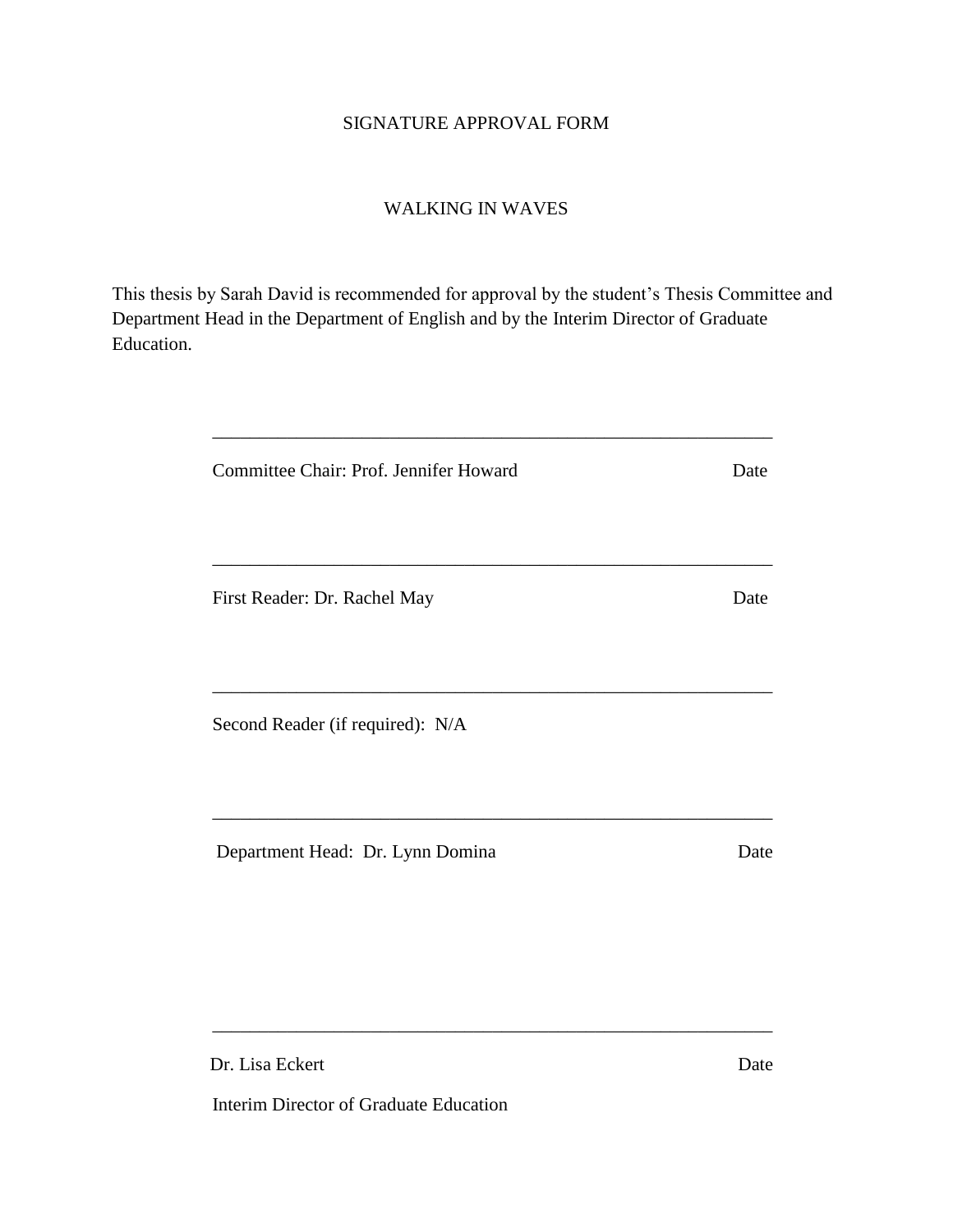## ABSTRACT

#### WALKING IN WAVES

#### By

#### Sarah David

The following thesis consists of a story collection, the majority of which are flash fiction pieces. The thesis consists of two sections. The first section, "Walking in Waves," is composed of stories about familial relationships and the balancing act of motherhood. Some of these stories play with unique formats or degrees of speculative fiction. Many are rather lyrical in nature. The second section is a novella-in-flash; entitled "Tiny's Jazz Magic," this series of stories tells the tale of a woman and her young daughter in 1920's Storyville, New Orleans.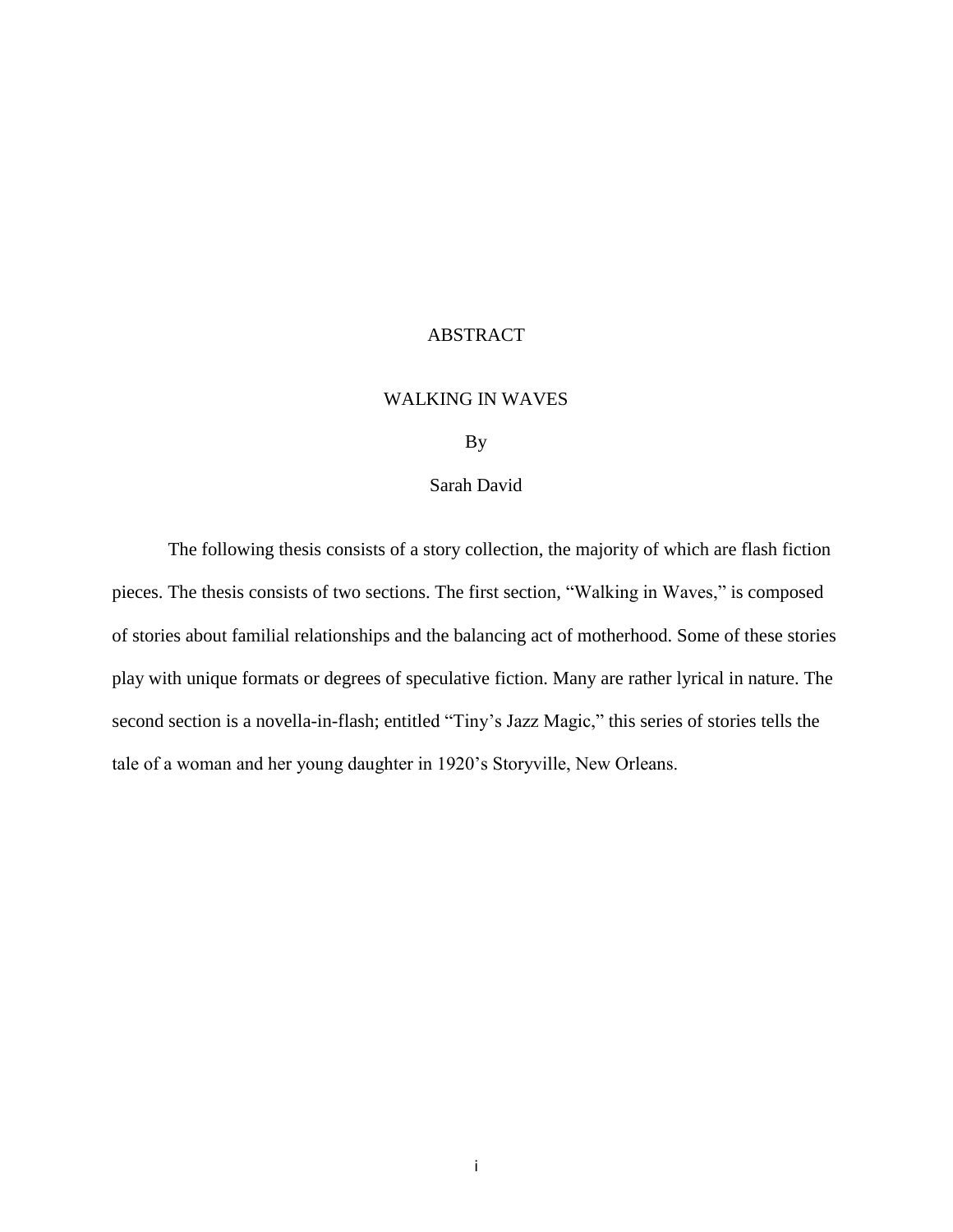Copyright by

## SARAH DAVID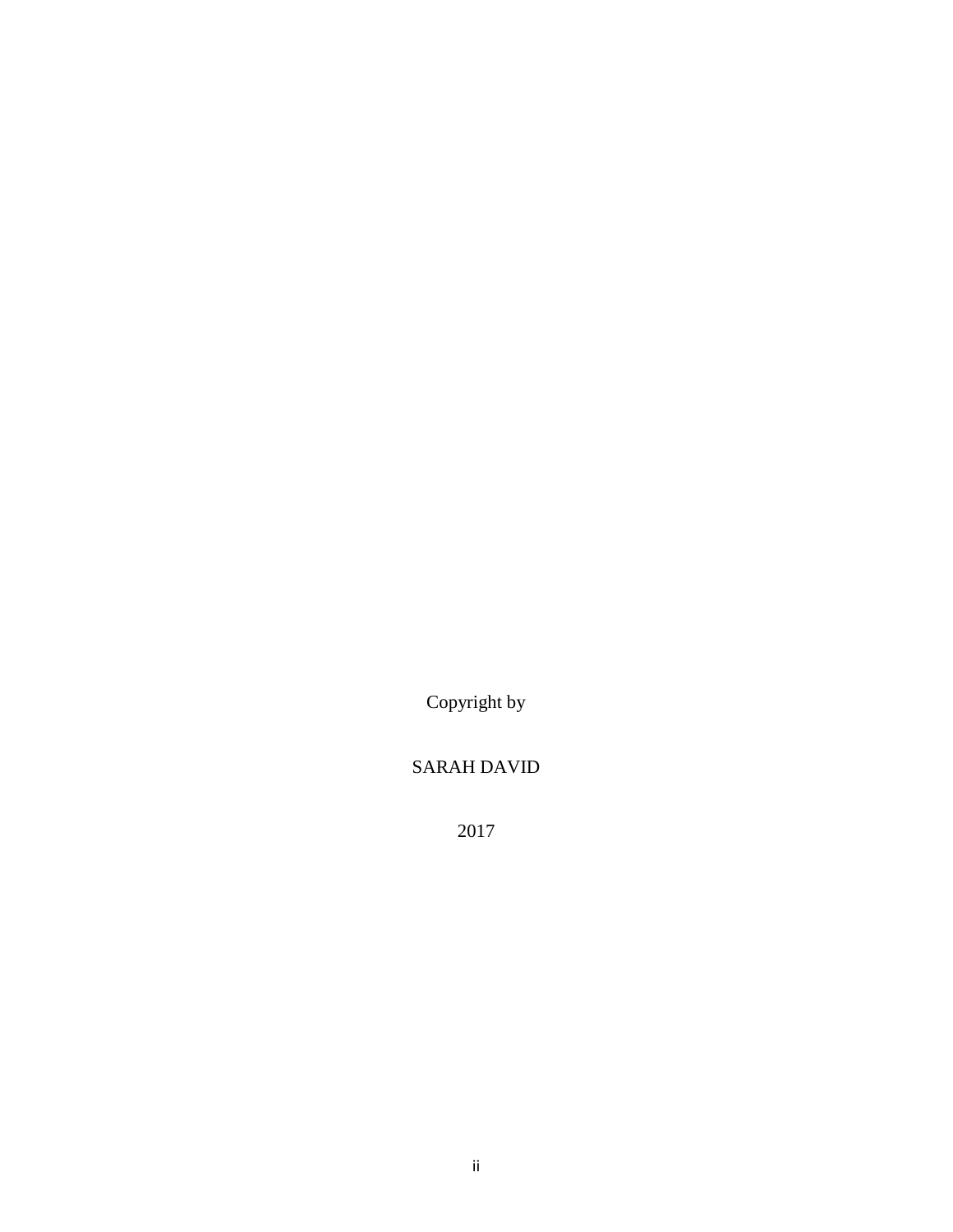#### ACKNOWLEDGEMENTS

I would like to thank my thesis director, Professor Jennifer Howard, and my thesis reader, Dr. Rachel May, for all of their hard work in assisting me with putting this thesis together. Also, thank you to Professor Laura Soldner and Dr. Lisa Eckert for their time and support during my time as a TA this year. Thank you to Professor Wendy Farkas and others for support and ideas in the realm of high school teaching. All of these professors have provided me with greater confidence in my writing and teaching abilities, for which I am forever grateful. I would also like to thank my marvelous officemates, Anne, Alex, and Reannon, for providing emotional support for my most unique teaching ideas and my weirdest fiction.

Thanks also go to my parents and sisters, who have been forced to listen to my stories for an exceeding long, and sometimes painful, time. Thank you to my husband, Eli, for his endless support, and to my son, Rayden, for being the inspiration behind many of these pieces. May your curiosity never burn out.

A few of these pieces have been published or accepted for publication prior to April 2017. "With These Three Hearts" appeared in *Thrice Fiction* in April 2016, "Under the Apple Tree" was published in *Harpoon Review* in January 2017, and "Homeless in Hawai'i" is forthcoming in Issue 8 of *Firewords*. This thesis follows the format prescribed by the *MLA Style Manual* and the Department of English.

iii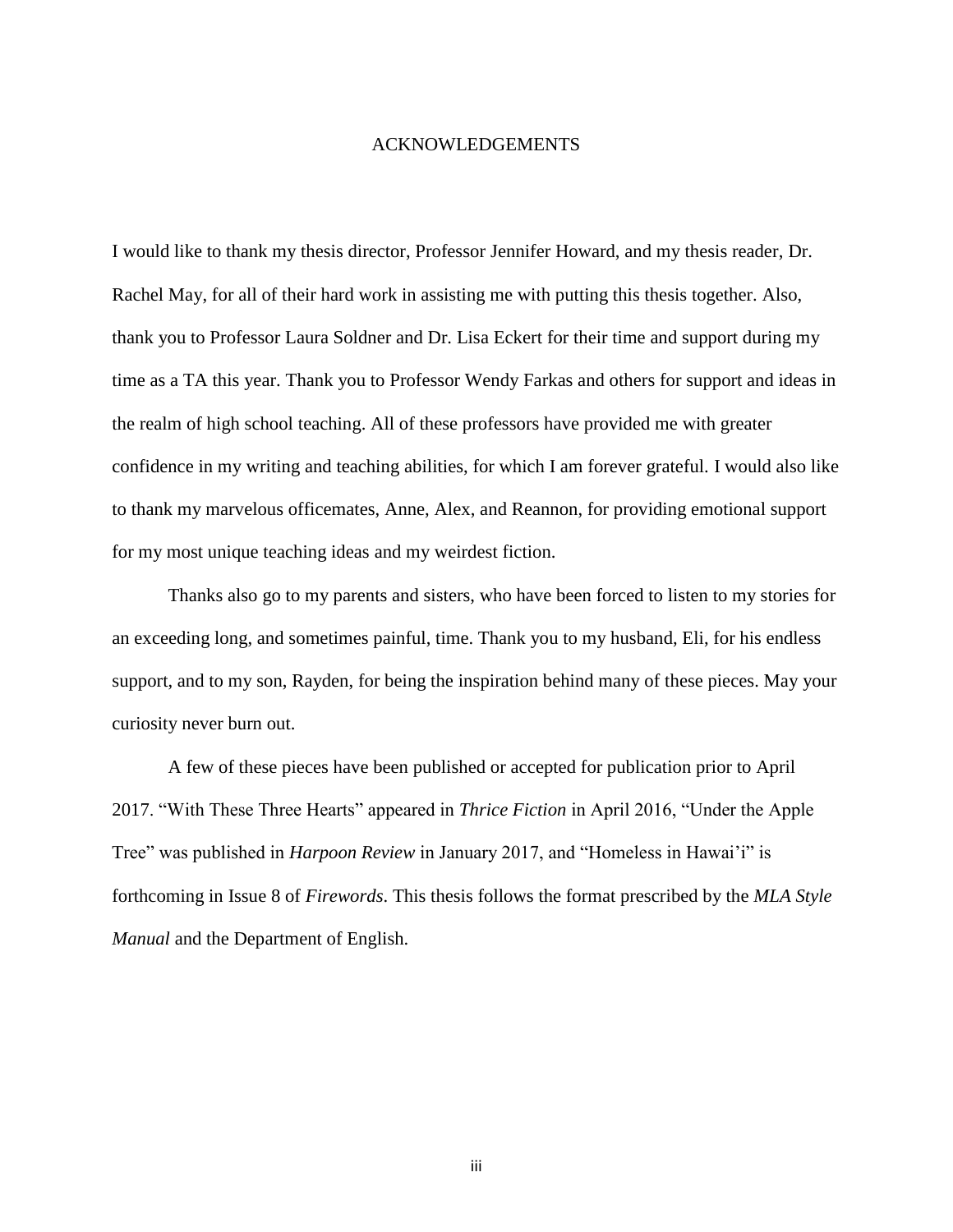## TABLE OF CONTENTS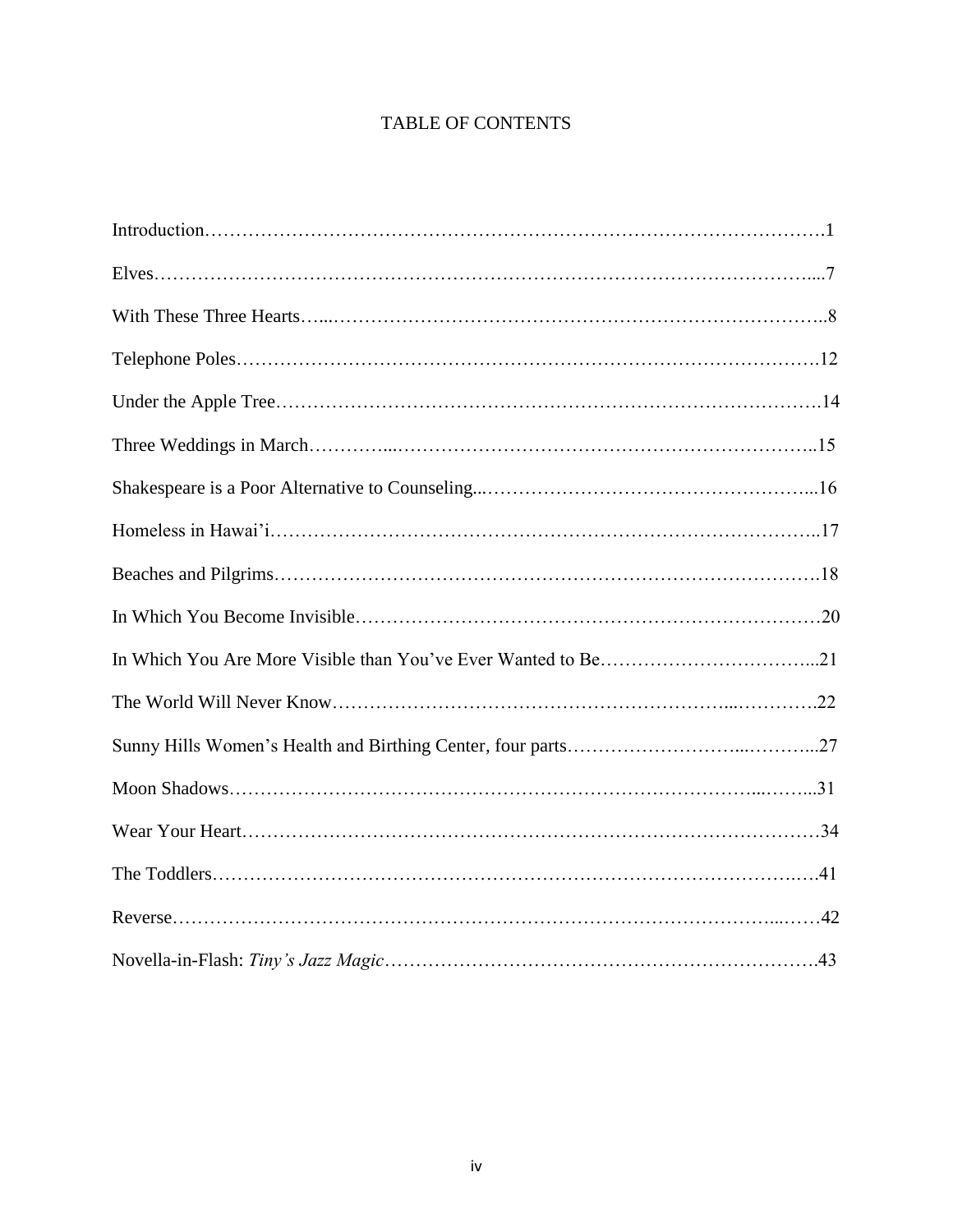#### INTRODUCTION

There are three badges I wear eternally: writer, teacher, and mother. I do not think of any of these as simply a job. There is a magic in the way a writer paints a picture the same way there is magic in the way a teacher or parent scaffolds the world for another to learn and grow. In all of these instances, the right words can take a simple moment and build into something life altering. I know I do not always have the best words, far from it, which is one of the reasons I used to be very, very quiet. Over the years, however, I have learned that the perfect word does not matter as much as the passion behind it. This is why teaching and writing go hand in hand, at least in my life. Neither teachers nor writers put away their work after leaving the office, tucking files into folders, and brushing the day from their hands. Neither do mothers. We wear these badges day and night, and even in our dreams.

Though it sounds cliché, once my son was born, I understood that motherhood really is a full time job. But you cannot quit this gig, it does not come with benefits, and regulations regarding overtime simply do not apply. Clearly, I was in over my head, as are all parents. We can pretend we know the unspoken rules or the perfect way to perform an unwritten task of parenthood, but, honestly, we are all winging it.

I wanted to convey that struggle in writing. I had the idea that I could bring together my different badges: teaching through writing, writing about motherhood. As I started my thesis, I planned to incorporate a variety of components, including stream of consciousness, lyrical language, and elements of the speculative or slipstream genres. As with parenting, not everything went according to plan; however, also similar to parenting, I learned a lot, I grew a lot, and I developed miraculous endurance.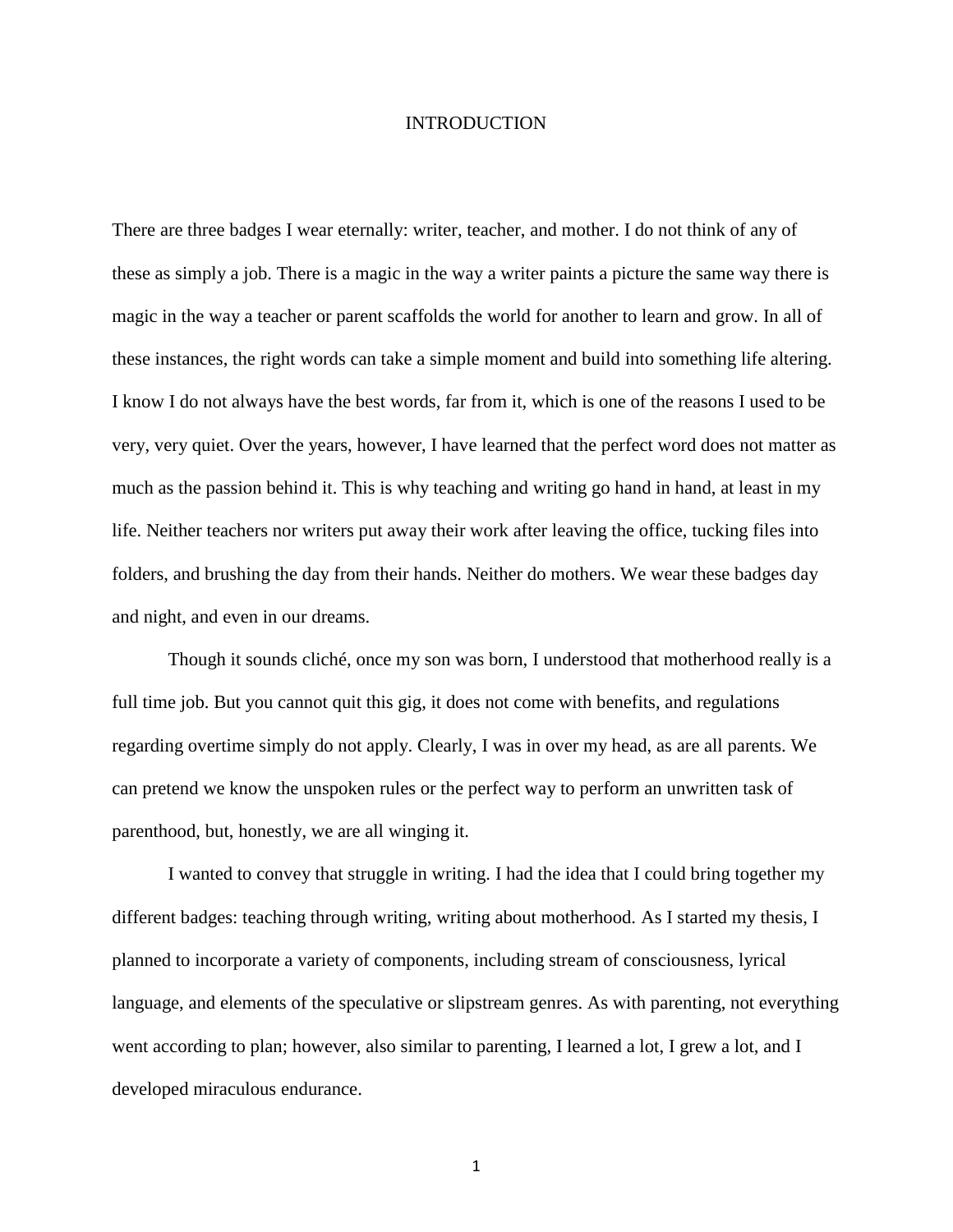Despite some struggles, these past two years have been an incredible experience, both in and out of the classroom. Living in Marquette, my family and I have had the chance to be part of a beautiful, tight-knit community. We have met people I hope will be lifelong friends. At Northern Michigan University, I have worked with amazing professors and peers in the fields of writing and academia. There were evenings when I struggled with how exactly to balance my Teaching Assistantship, graduate coursework, thesis, and online high school teaching job while raising my son. I think survival involved a combination of caffeine, willpower, humor, fresh Superior air, and my amazing husband, who, despite working seven hours away, made it up here most weekends to give me a break. Despite all of that, there were days when I considered throwing in the towel. I read giant theory books while rocking a sick toddler, took calls from my virtual students while at the Children's Museum, graded essays at the beach. There are moments I am proud of and moments when I thought my family and friends deserved more of my time. There are also moments when I needed more of my own time.

In the end, though, I have learned a lot about balance. I have also learned a vast amount about the genre of flash fiction, which brings me to my thesis. I am always writing. Sometimes the words are only recorded in my head and they fly away like chuckling seagulls. Other times they are stored in my dumb phone and sent to friends in accidental, incoherent bits. Once in a while, I remember to jot them down. Even then, I cannot guarantee they are not drawn over with crayon, with Dr. Seuss stampers, with mac'n'cheese. (My son, Rayden, is my ever-constant companion.) Still, somehow, a decent chunk of writing did manage to find its way to the page unscathed over these last two years. Much of that has become the following.

Through my thesis, I hoped to study and discuss relationships, particularly parental relationships. I wanted to address the juggling of motherhood, a career, and basic self-care: a trio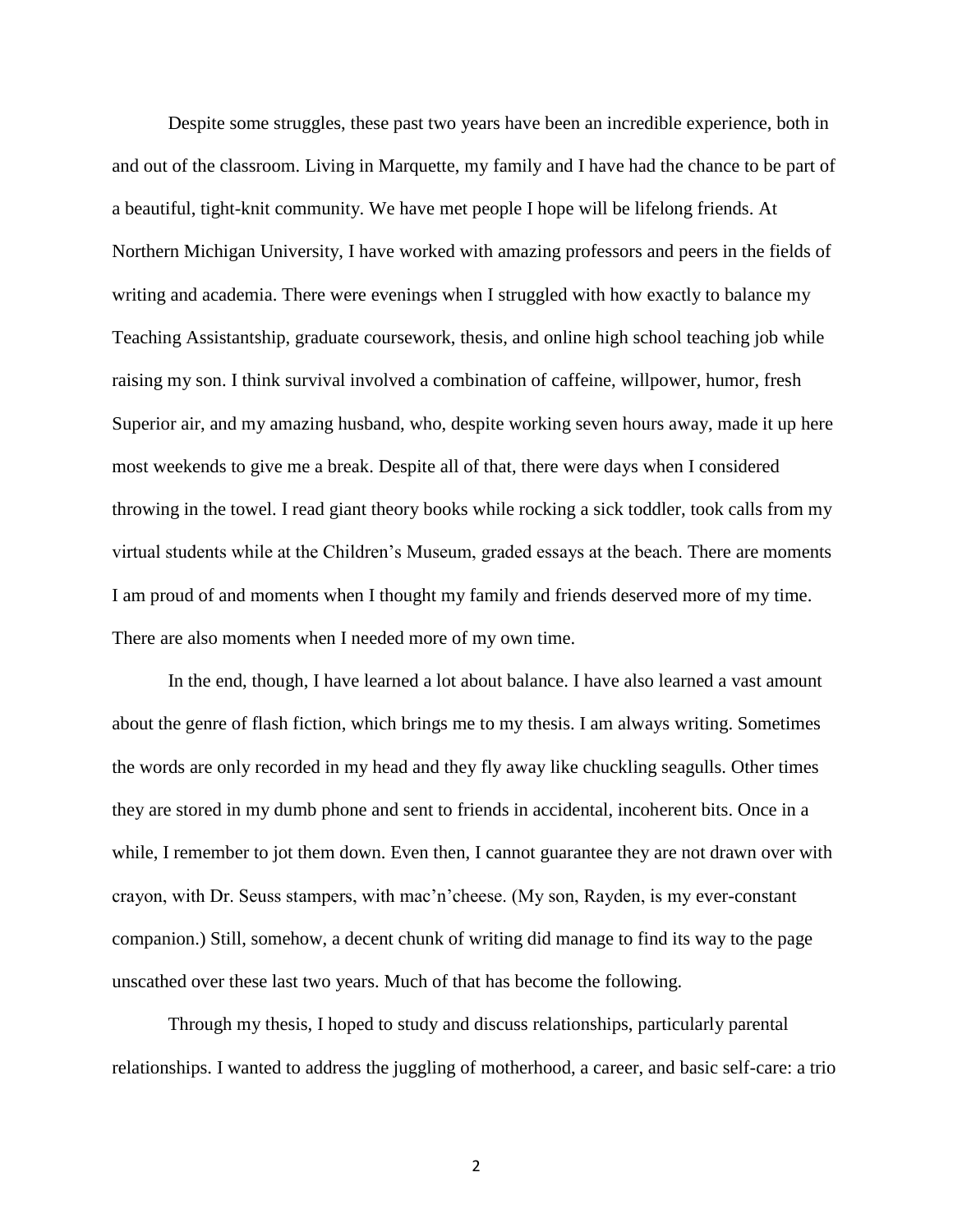that seems difficult to manage. Prior to beginning my degree, I had been drawn to examples of writing on the topic of motherhood, but most of the writing I found on the topic of life balance was located in "chick lit" books or "mommy blogs" with titles like "Scary Mommy" and "Working Mother". Although I read literature featuring characters who were mothers, it was difficult for me to locate novels with a literary spin on the struggle to balance motherhood, career, and self-care. I knew literary authors of this balance must exist, and I wanted to discover them, and to write fiction that could join their ranks.

I hear overwhelmingly from new mothers (friends, acquaintances, and strangers alike behold the magic of social media), that they are overwhelmed by needing to meet all of society's expectations. We not only have to be loving mothers with genius children who can use a toilet by 18 months and read independently by age 3, we must also be excellent, though accommodating employees, environmentally-conscious housewives, and skilled lovers. Many young mothers leave their jobs, at least temporarily, not because they dislike their careers but because they cannot justify making an income that does not cover the cost of daycare or cannot make eye contact with the other women who belittle them from missing out their children's precious first experiences. Others are gradually given fewer, or less important, duties or benefits as a way to phase them out of a job legally.

Maybe this burden has existed for some time, maybe it has always been present, but I can really only speak from my own personal experiences and the stories I have heard from others around me. This challenge to be the best at everything seems to create an odd void in our world when it comes to young mothers in any field, particularly in academia, where travel, an increased workload, and unusual working hours are often needed to get ahead. This is a void I hope to explore through research and nonfiction at a future date, but one I dive into wholeheartedly in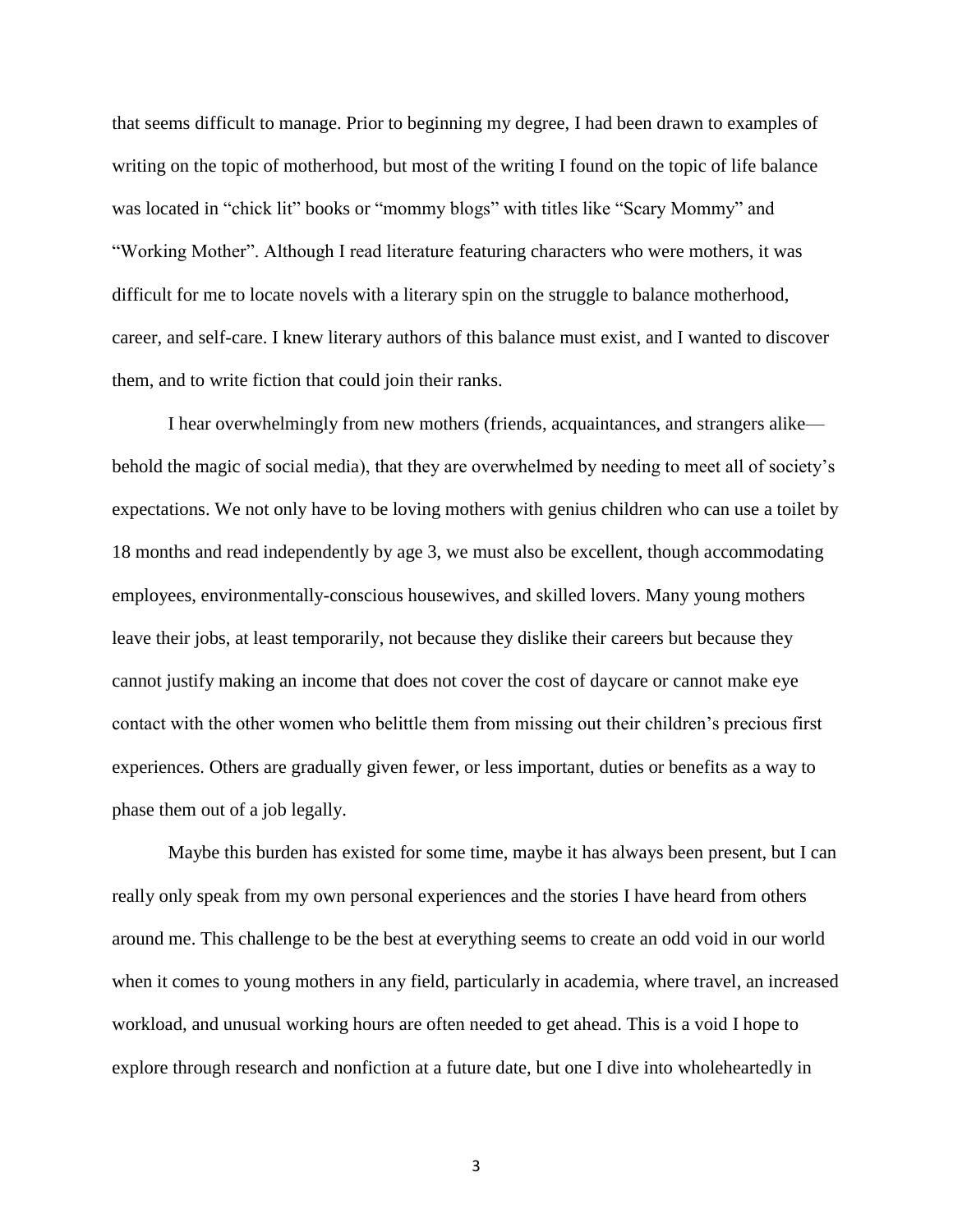fiction. I have learned that it is certainly humanly possible to be a working mother in graduate school. It is not easy, but it is possible, and there are many reasons, mostly listed above, for why I think writing about motherhood is most needed.

I also felt that something was missing in this topic, that there was more to explore through writing, and, maybe, that the writing could reach others who would typically tune out at the mention of "fiction about motherhood." I also wanted to make people think about the ways that women, and mothers, are ridiculously strong. In particular, I remember a group of female teachers gathered last summer at NMU's summer writing institute, the Northern Shores Writing Project, women brought together by their shared love of teaching and writing. We shared our stories together as well as the struggle to find balance in our lives and power through our own words. We felt our lives pulled in many different directions, and melding our loves of writing, motherhood, and teaching was a daily challenge. Despite the challenge, we were willing to try. This inspired me further to emphasize female characters, usually mothers, in my writing.

As I mentioned earlier, I write quite often, and sometimes, the words actually make it onto paper. I revise when the images are still forming words in my head, then I jot them down in a rush when I find a scrap of paper or a chance to access Microsoft Word. I revise again as the words appear on paper, replacing and erasing until my writing is concise and direct, and the images on the screen or on the sheet are the ones I needed. The sometimes-unusual formats, moving imagery, and all-around weirdness I attribute to both my desire to experiment and challenge my writing as well as the reading I have done these last two years. Preparing the proposal for my thesis last spring, I was uncertain which novels, craft books, collections, or guides would be the most helpful in my journey to write weird, occasionally speculative, flash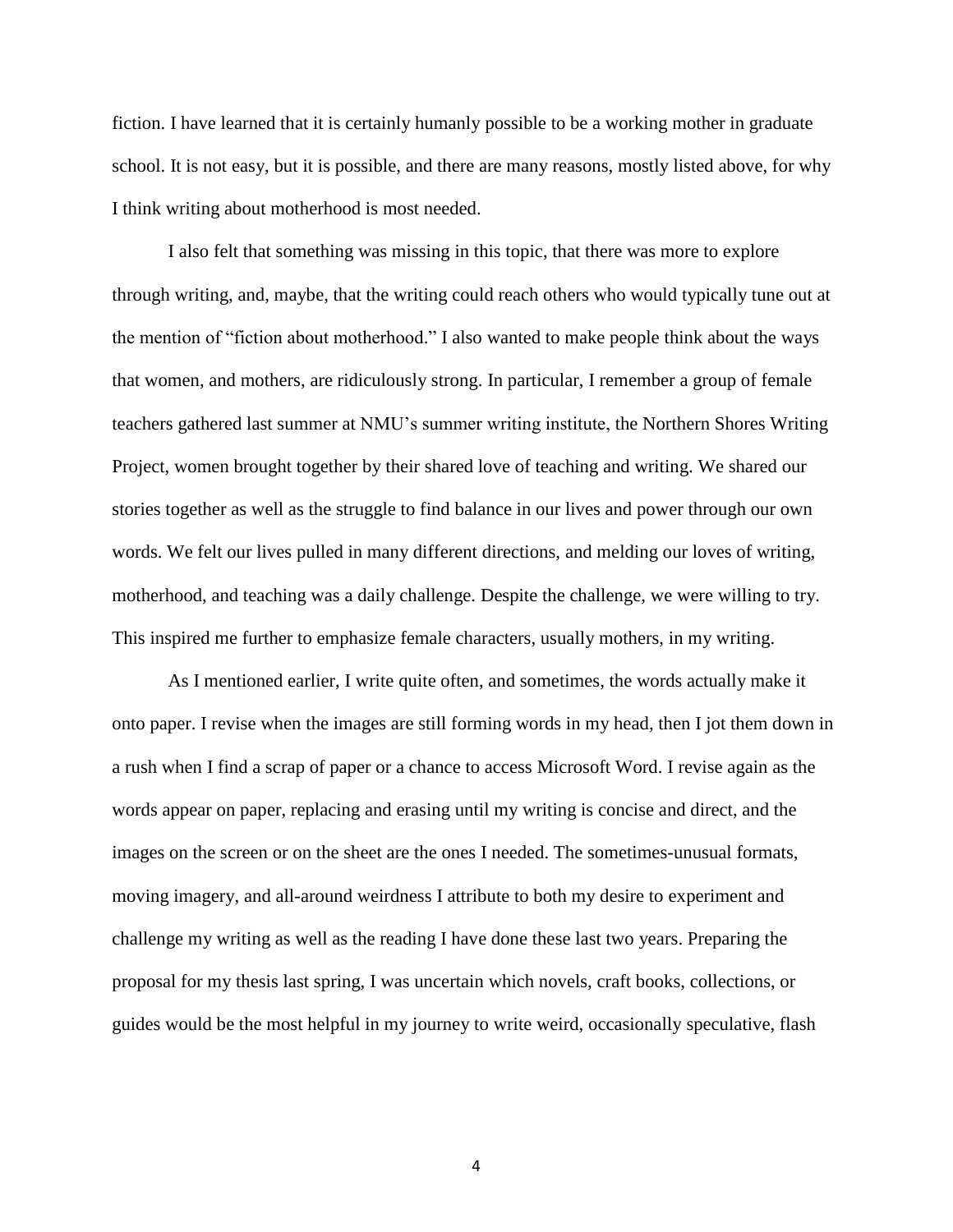fiction about motherhood. In the end, however, I think books from both my list and beyond have played a role in inspiring me and guiding me.

Books that grounded my understanding of flash fiction and novellas-in-flash include the original *Flash Fiction: 72 Very Short Stories*, The Rose Metal Press *Field Guide to Writing Flash Fiction*, and *My Very End of the Universe: Five Novellas-in-Flash and a Study of the Form* from Rose Metal Press. I also read *Several Short Sentences about Writing* by Verlyn Klickenborg, which drew my careful attention to direct sentence structure and focused imagery. Two flash-focused workshops with my thesis advisor, Professor Jennifer Howard, also built immensely upon the (very basic) memory of flash that I had retained from one undergraduate flash class I had taken at UW- La Crosse nine years ago.

Authors like Aimee Bender, Charles Yu, Angela Carter, Lucy Corin, Edgar Allan Poe, and Stephen King, not to mention many others, taught me to be playful, weird, and sometimes creepy, with my writing and voice. Mia Alvar, Gabriel Garcia Marquez, Jose Saramago, Maggie Nelson, Gwendolyn Brooks, Kate Furnivall, and others provided me with countless examples of how to paint pictures with words and pull readers into a story with emotion and grace. Recently re-reading Virginia Woolf, James Joyce, and other Modernists, I experimented with stream of consciousness and arrived at a half-run-on-stream, where I avoid the occasional conjunction or article or present an unexpected thought at the end of a sentence. Reading for *Passages North* and seeing what drew editors to a piece as well as what turned them off taught me an unfathomable amount about writing stories. I have met new favorite authors and books during these two years.

My thesis is organized into two sections, though similar imagery and themes connect the two sections. The first section, which earns the thesis title "Walking in Waves", demonstrates my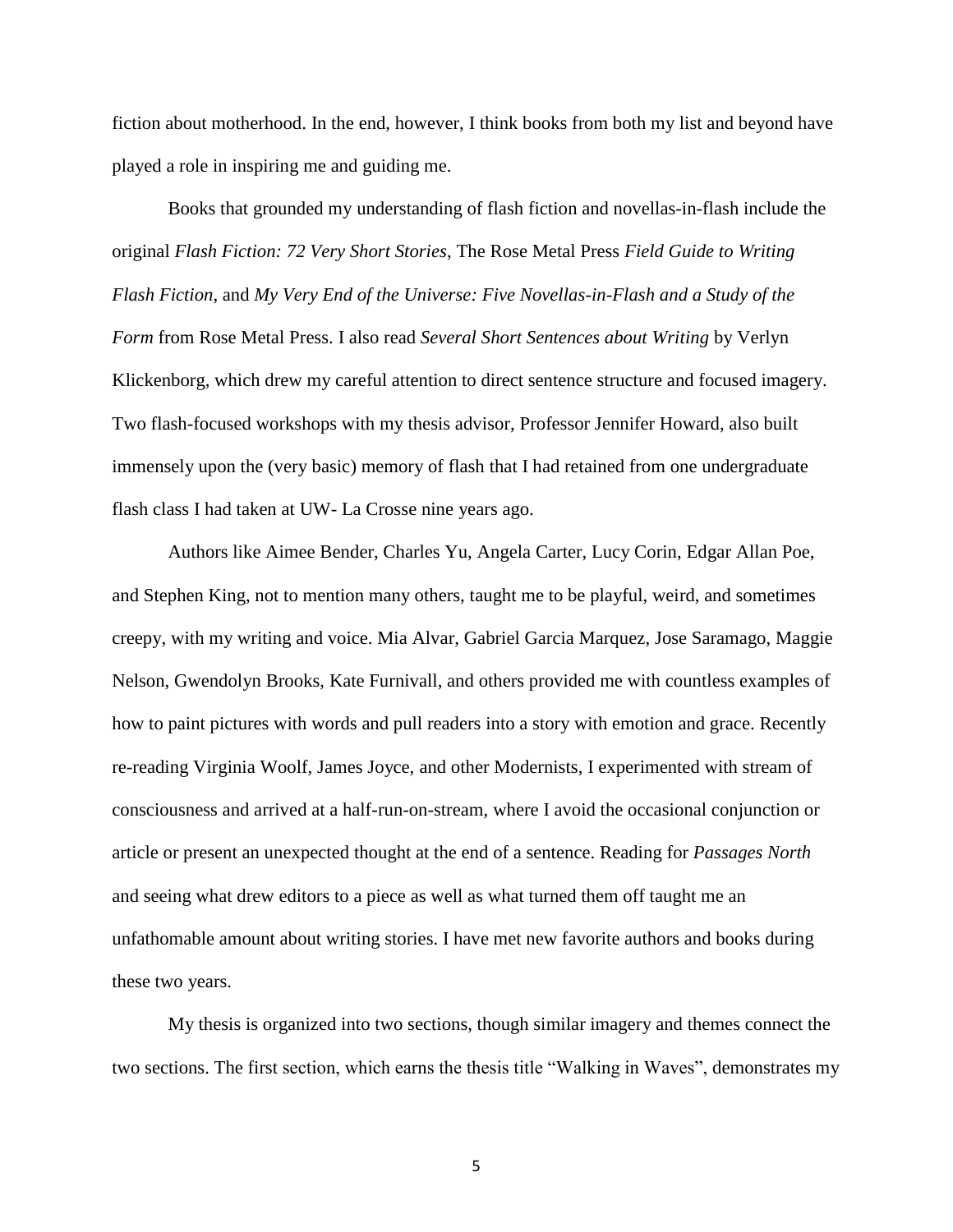practice with flash and nearly-flash-sized pieces in a variety of formats. This section includes some speculative elements in many of the pieces as well. The latter section, "Tiny's Jazz Magic", is comprised of what I hope will someday become a novella-in-flash about a young African-American woman and her daughter and their struggles and joys in 1920's New Orleans.

I chose my thesis title, "Walking in Waves", for the image it conveys. The idea of moving back and forth through water, sometimes with, oftentimes against, the tide, is a powerful metaphor for the walk of womanhood and motherhood. The imagery of tides and water has become common in literature overall, but I believe it is one worth returning to with a fresh perspective. I hope to present a new spin on ordinary situations through the work of my three badges: mother, teacher, writer.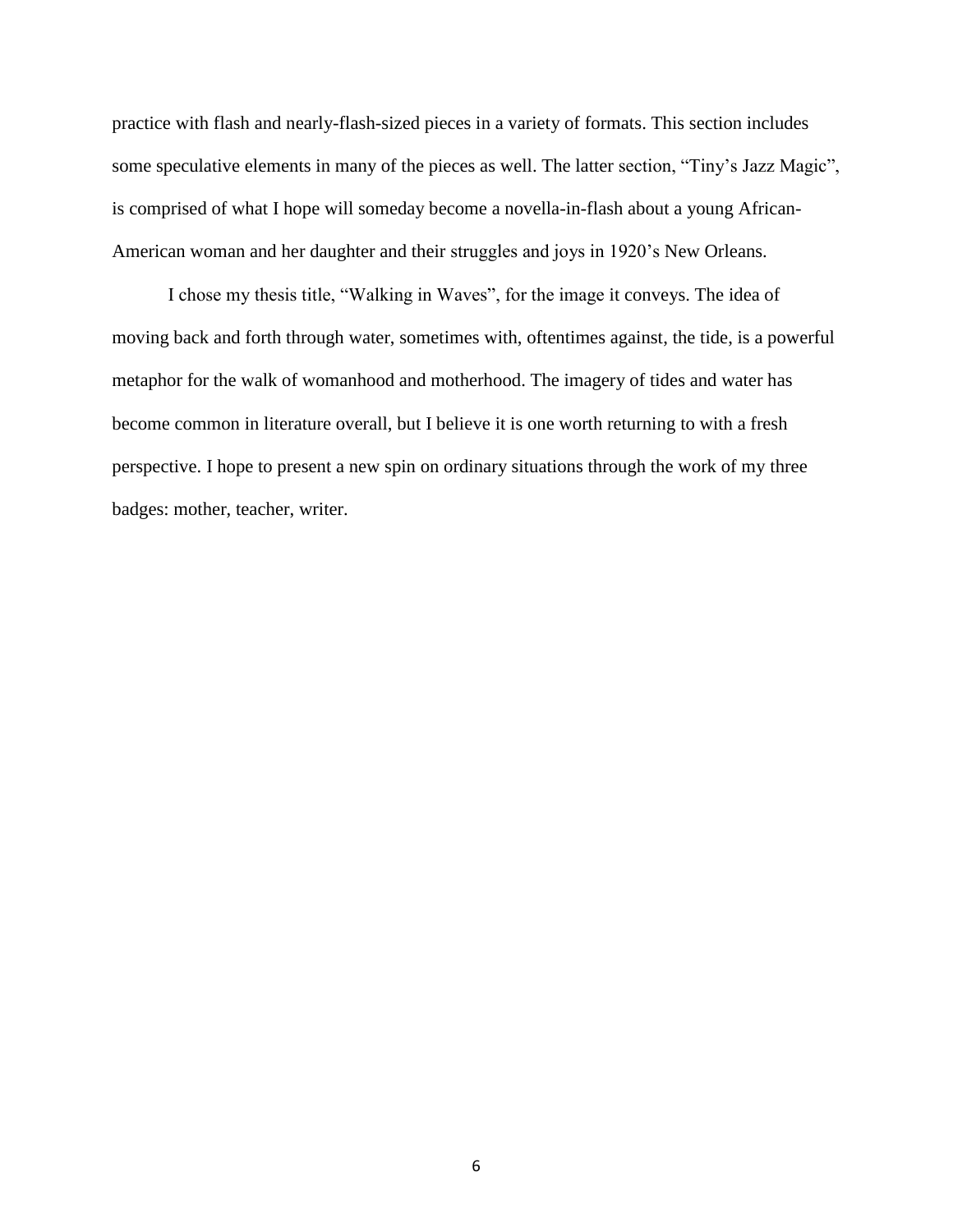#### Elves

One Saturday we stayed in bed and took turns playing Skyrim for ten hours straight. I wore a nightie with those silly fuzzy panda socks and you wore low-slung sweatpants. We ordered pizza and you didn't flinch when you opened the door and winter blew in. You said maybe we're ready for kids because, look, here we are, it is Saturday and we're not going out. I said maybe you're right. We didn't know what kids meant; we were so young our skin only creased where we fold. We paddled through our own responsibilities and the oars never broke. I watched the prints your horse left in the snow down the mountain trail and wondered what the elf would find in the darkened cave.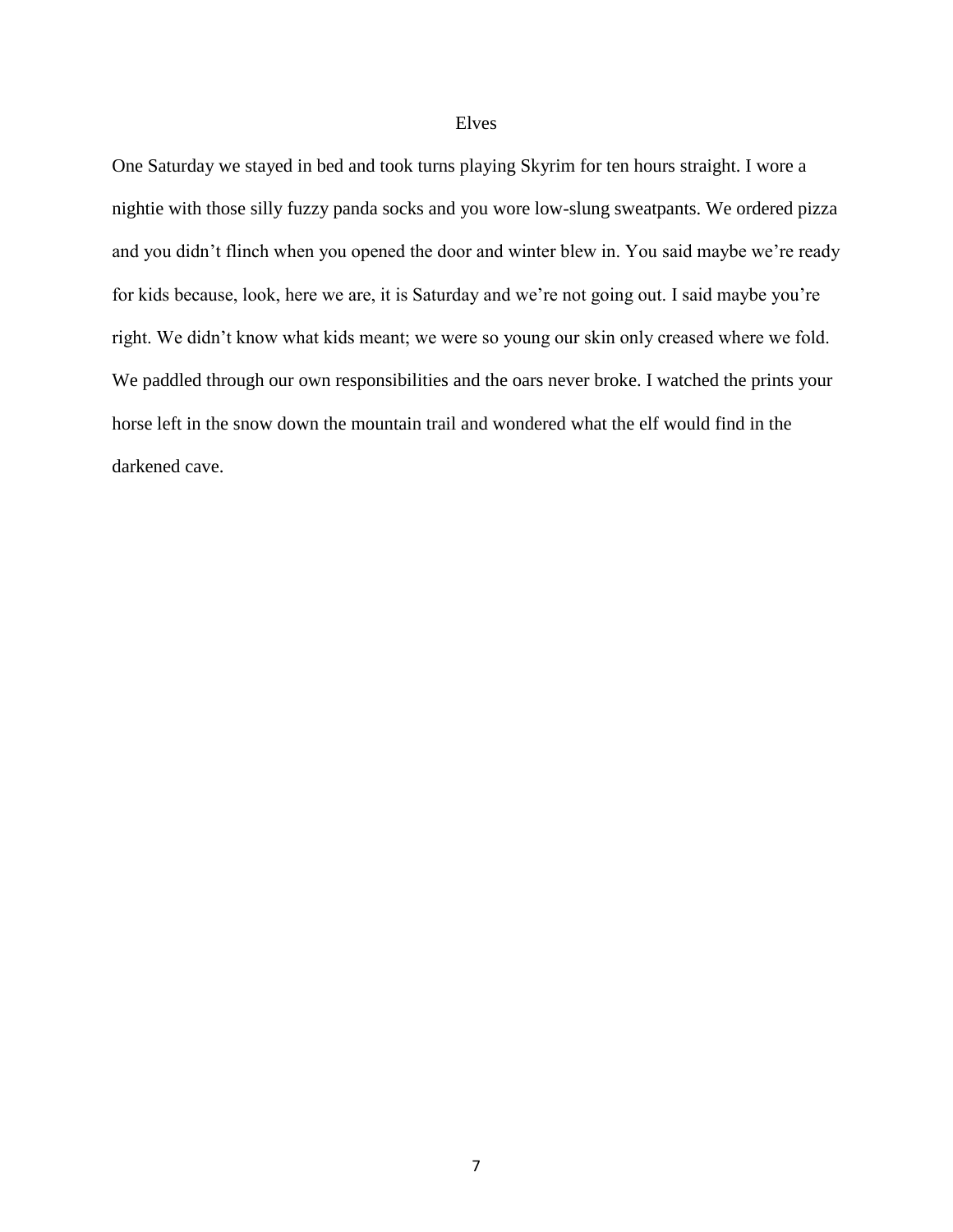#### With These Three Hearts

Northern Michigan is a gateway, a dessert, a hovel, a refuge. Like most abstractions, it depends on perspective. Moving here from Southern California, one would guess my parents had a fresh perspective, yet they chose to see the grime under my boyfriend's fingernail and his lack of fancy degree when he came to their door with an engagement ring. After bitter screams (mine and my mother's) and embarrassed grunts (Dan's and my father's), we took off down the gravel road, two eighteen year olds without a destination, one finger wearing Walmart-bought cubic zirconia, thumbs pointed south on I-75.

Tucked safely in their northern refuge, my parents had convinced themselves of the error of my ways. Our ways. Everyone else's ways. And time passed.

\*

There's a time of the day just after the sun dips below the tree line that the world appears both darker and more clear, as if with the lowering of God's dimmer switch, He clicks the phoropter at the optometrist's office in the sky.

Dan and I choose this time to drive: 300 miles north and west.

I suspect it isn't so much a decision as a necessity. We were supposed to be at my parents' by nightfall, but worked later than expected. We have to leave now or wait until tomorrow. I keep my tidy work clothing on. My curly hair remains thoroughly secured atop my head. Knowing it will only lead to further upset if we arrive after the nightly news, I urge my husband into the car and tuck myself into the passenger seat, one arm wrapped around my melon-sized belly. I settle in uncomfortably. I'm not used to the contours of my growing body.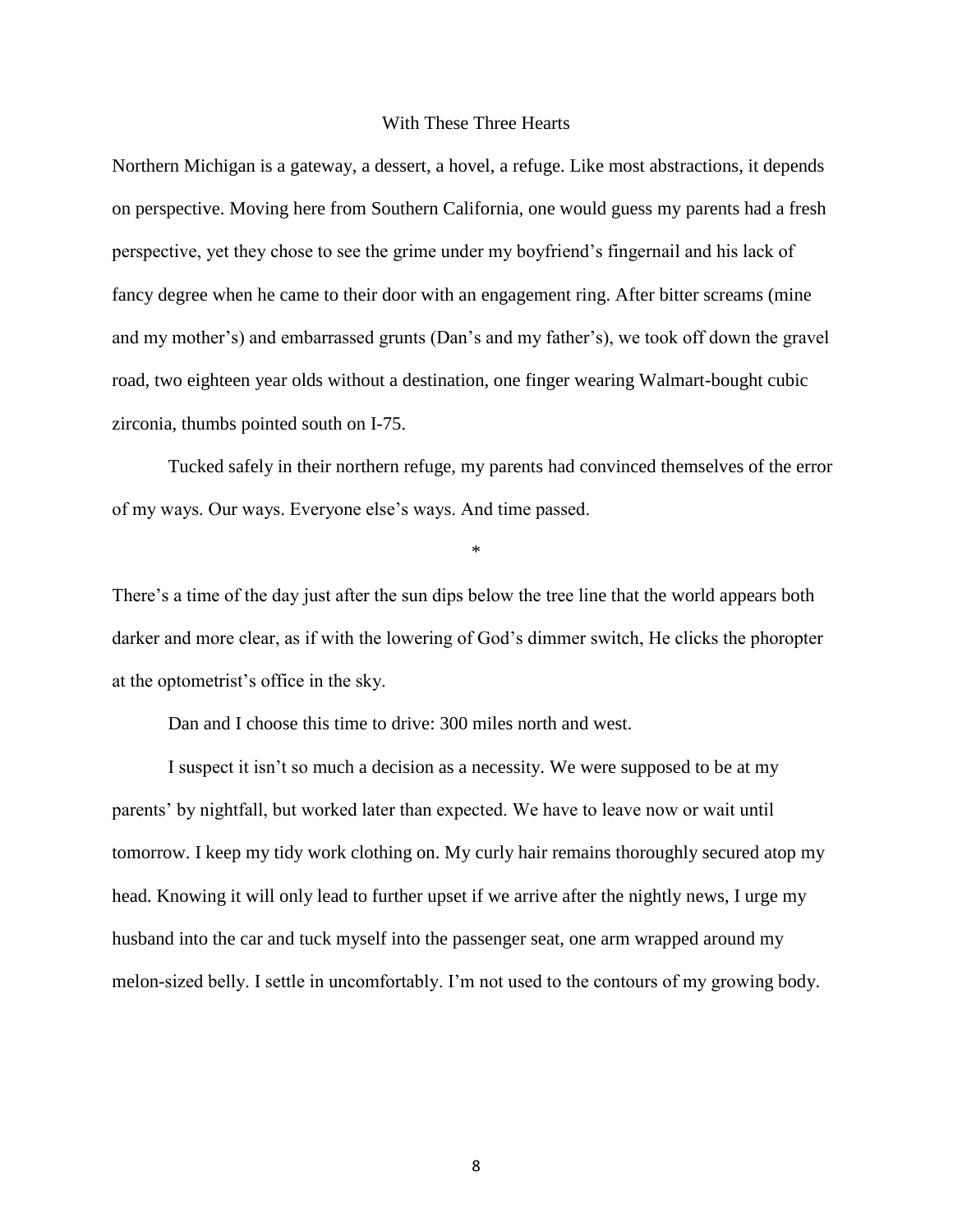I haven't spoken with my parents since before the wedding. Since the engagement, really. Now we are headed down the deserted rural highway to see if we can change their minds. I'm not exactly eager. My father loathes confrontation. I've inherited that trait from him.

\*

Three miles east of who-the-hell-knows, we pass a sagging, steel blue building. It's long and narrow, with four or five doors open to the evening shadows and the crisp wind. A stained mattress and a pile of limbless wicker furniture lie across one open doorway, a dented tin garbage can in front of another. It's one of those places that make me imagine its history, its present. I wonder who lives there, picture a broken-hearted middle-aged woman, her passion snatched from her after years of bad luck and hardship; a rabid alcoholic husband, disdain his other favorite drug. I see their fights, their struggles, their poverty; I see expired spam on white bread, mice and spiders sneaking into corners, rooms with dust-coated boxes overflowing with every little possession that might be worth something, maybe worth something. Every thing is worth hanging onto when you have nothing.

\*

If I really thought about it, I'd realize my parents never truly had faith in me. I first learned to ride my bike without training wheels when I was eleven years old. The other kids laughed at the extra wheels when we took our bikes into town. We lived on the edge of a cliff over a river. My mother hissed threats of broken bones and broken futures if I so much as mentioned riding on two wheels. I kept the trainers on. She always knew I couldn't do anything myself. I suppose I'd surprised her when I finally tried.

\*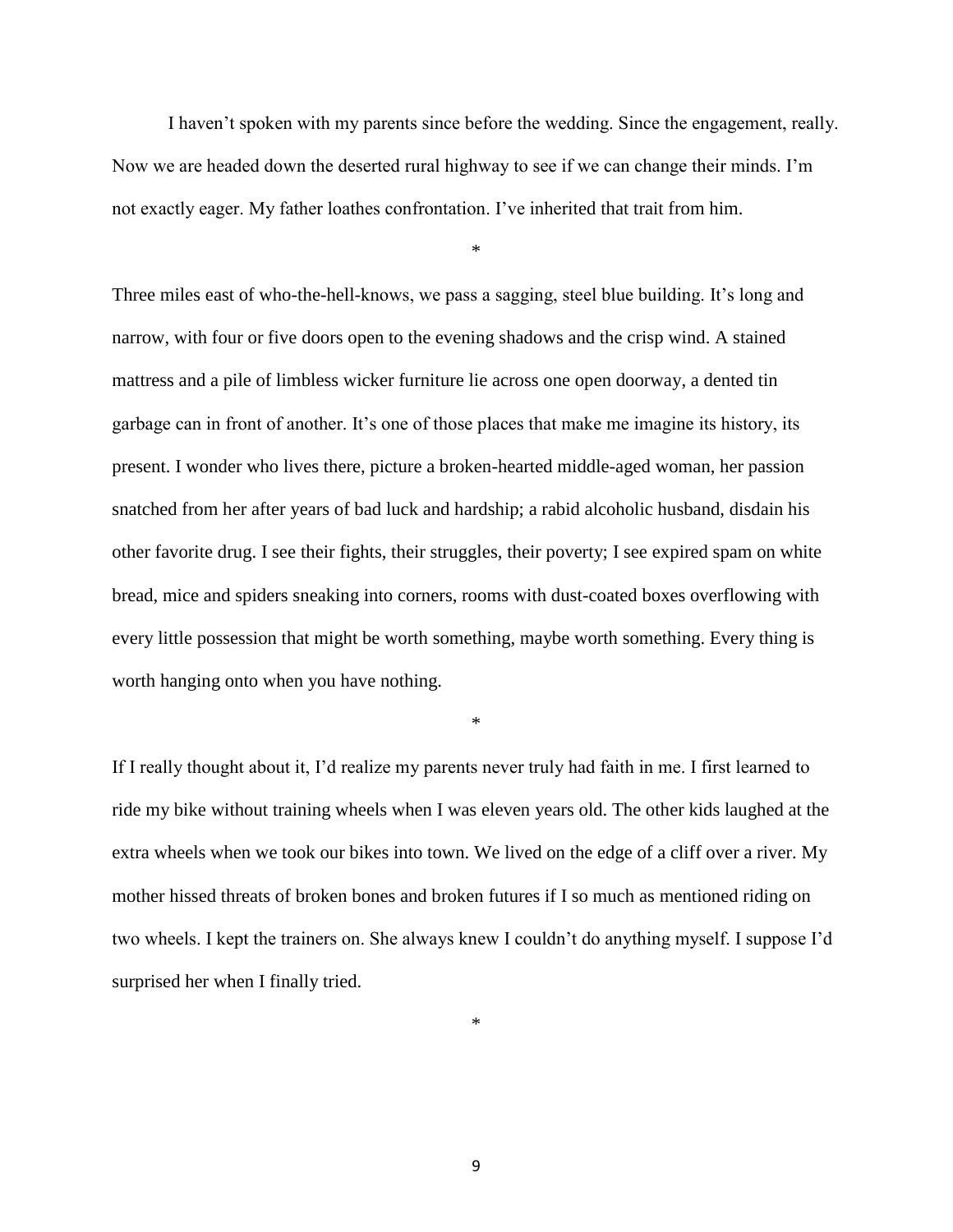In the car, a stranger kicks my left kidney. I've heard you really only need one. I rub my belly. "It's like a peace offering," I say.

My husband laughs once, brisk, his eyes on the road. One hand combs hair out of his face.

"Don't be nervous," I say. I am nervous. I talk when I'm nervous. "I'm glad I married you, you know. I wouldn't want to be with anyone else. Not with some poet type or a philosopher."

"Why not? Wouldn't you have more in common?"

"If I'd married another writer, we'd probably have killed each other by now. And I don't mean that metaphorically." Outside the window, a crow stalks the gravel side of the road, shifting the leg of a dead animal with its beak. "I need a man who knows physical labor. I'll do the thinking."

He tips his chin. "I feel there's an insult in there somewhere…"

"No, no." The road looms in front of us like the final stretch of a marathon, though we have miles to go. "It's definitely a compliment." I squirm and think about looking for a bathroom. There's nothing but trees and deer for miles. And birds picking at decaying things.

\*

The first time I went deer-hunting, I got lucky. In the rising mango orange of a brilliant cold November sunrise, a 12-point buck stepped in front of the fallen logs that made up my stand. I breathed in and out slowly, watching my breath in the crisp morning air. I aimed the rifle and squeezed the trigger, squinting my eyes and ears against the sharp noise and sharper recoil. My father thudded his hand on my back as we looked down at the fallen creature. "See, we belong up North," he said, but his eyes looked misty.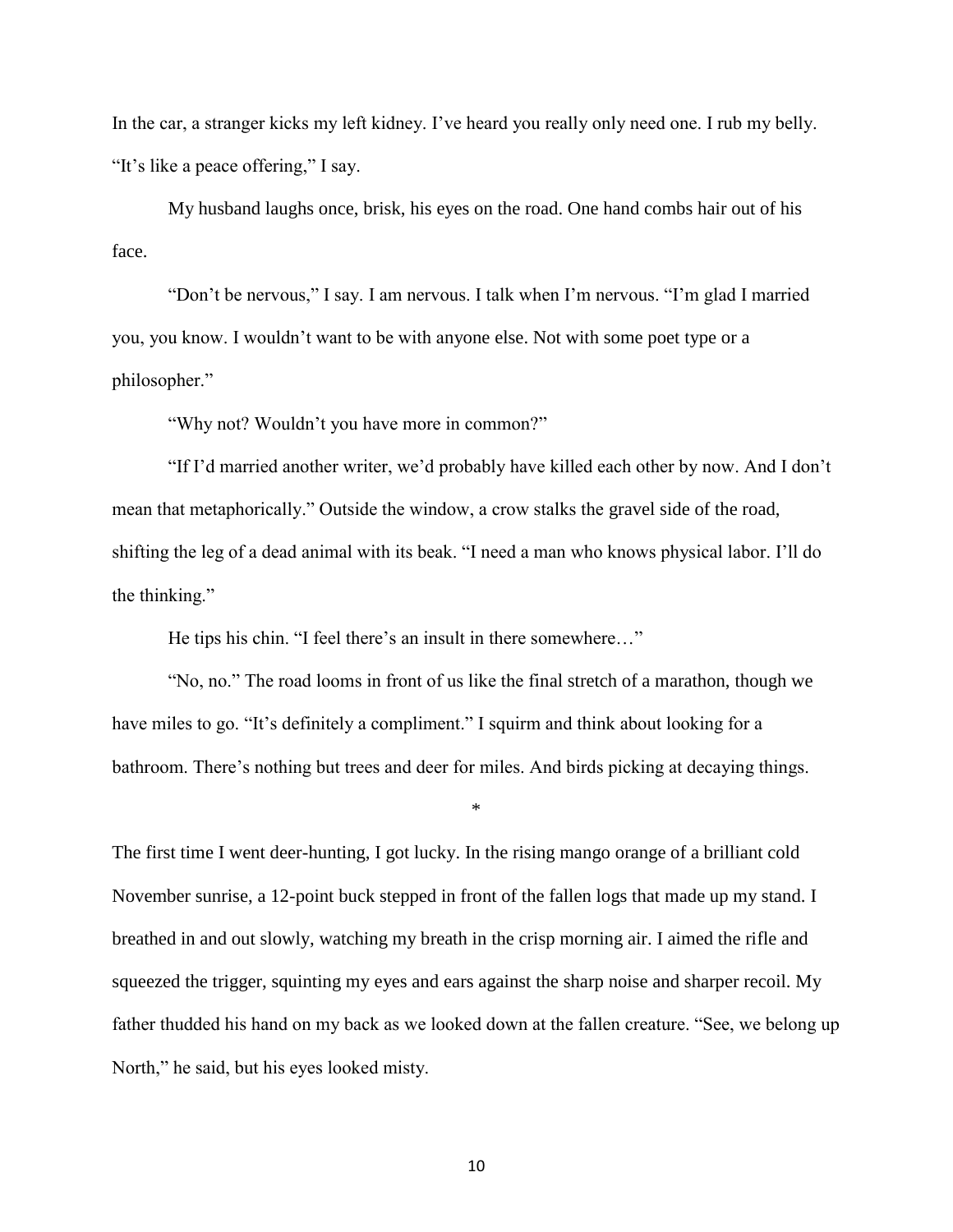My chest stilled like a rock.

His hand felt like a mallet pounding my body into the ground.

\*

The light is nearly gone now, just a whisper or a dream of twilight lingering in the rearview mirror. We stopped at a rest stop near a river a few miles back. Now we pass a gaudy bar, its Christmas lights shimmering in the autumn darkness like a bad omen. Two bright streetlights add to the sudden mirage of daylight. An old man hunkers over a cane near the bar's doorway, offering his free arm to a woman with coifed white hair. She cuddles close to him, a red sweater covering her shoulders. I can see their love story in a happily ever after: an end-of-life move to a calm northern wilderness, their dessert.

\*

The car's mileage continues to tick upward as I cross and uncross my ankles, uncertain how to become comfortable. I feel ungainly. Life is ungainly. I reach out to take his hand in the darkness of the car, feel its warmth. Little red and orange dashboard lights light our entwined knuckles.

"Almost there."

I rub my eyes, my head, the bridge of my nose. We'll be crossing a concrete-and-steel bridge soon, a passage over troubled water that won't calm my soul. The porch light will be on. The curtains will be drawn. All cars will be tucked away for the night, all shoes lined up before the entry way mat, the television quietly playing the news.

I remember the last conversation I had with them, wet eyes, slammed doors, sore hearts.

We cross the bridge and pull into the driveway. My husband's hand traces my belly. I lace my fingers through with his and imagine the little heart beating beneath the pulse of our wrists.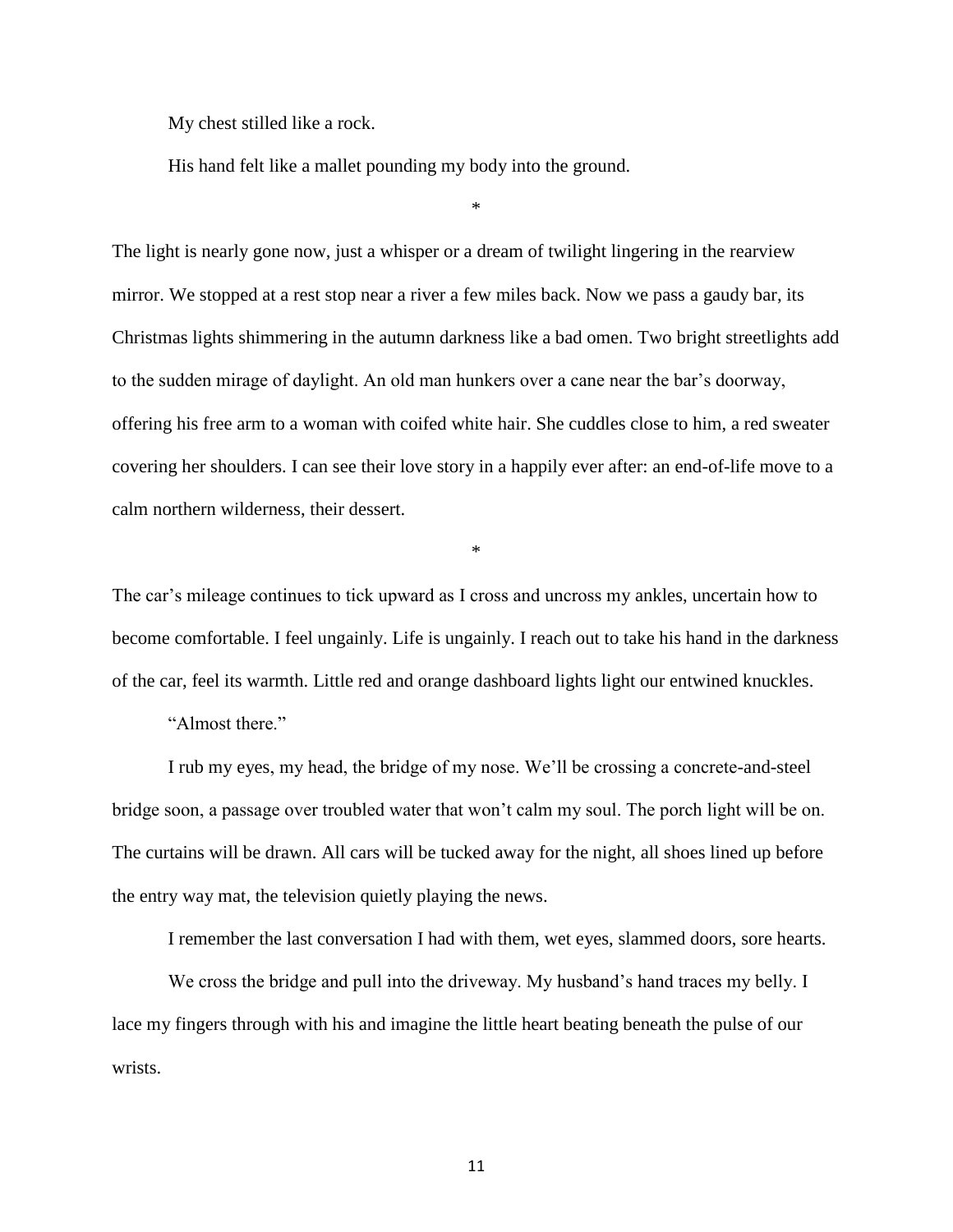#### Telephone Poles

Growing up, 1208 telephone poles separated us. You're from a town with two churches and a stop sign nobody slows down for. Over the hill is a valley with trees and hay and deer. Under a shifting sunrise, the valley turns black and white with cows. You say your family owns the land. I moved between apartment houses stacked on roads with names of numbers:  $3<sup>rd</sup>$  Street, 6<sup>th</sup> Avenue, 43<sup>rd</sup>. Live chickens are akin to warlocks and fairies.

On Christmas Day, we drive down roads with names of letters: County Road A, B, BB. The snow freckles the hood of our car and the baby gurgles in the back seat. Boxes wrapped in tree-patterned paper fill the rearview mirror. One for each year they didn't let you in.

"They probably won't be there," you say, and I wonder why we're going.

I see you in steel-toed boots and worn jeans, a hand-me-down jacket that never fit right over the thick cotton of flannel shirts. The wooden trusses of the barn catch sunbeams through the cracks and your back hunches over some task—with a shovel, a bucket, a wrench. You form an arched gateway with your spine.

Downed trees lean over the road, supported only by the arms of their brothers. A river groans under the weight of ice.

Last summer, we caught a perch in this river. We didn't bring ice or a cooler so we cooked it over a fire in the sand and I told you I felt like Huck Finn, which made you laugh. Your laugh was always gravelly with disuse. Without a place to stay, we slept in a used tent with a hole in the roof that let the stars peek in.

I check on the baby as we pull in the driveway. Bubbles pop from her lips while she sleeps. Tires bounce over gravel and potholes where the road slips deep into the valley. Farm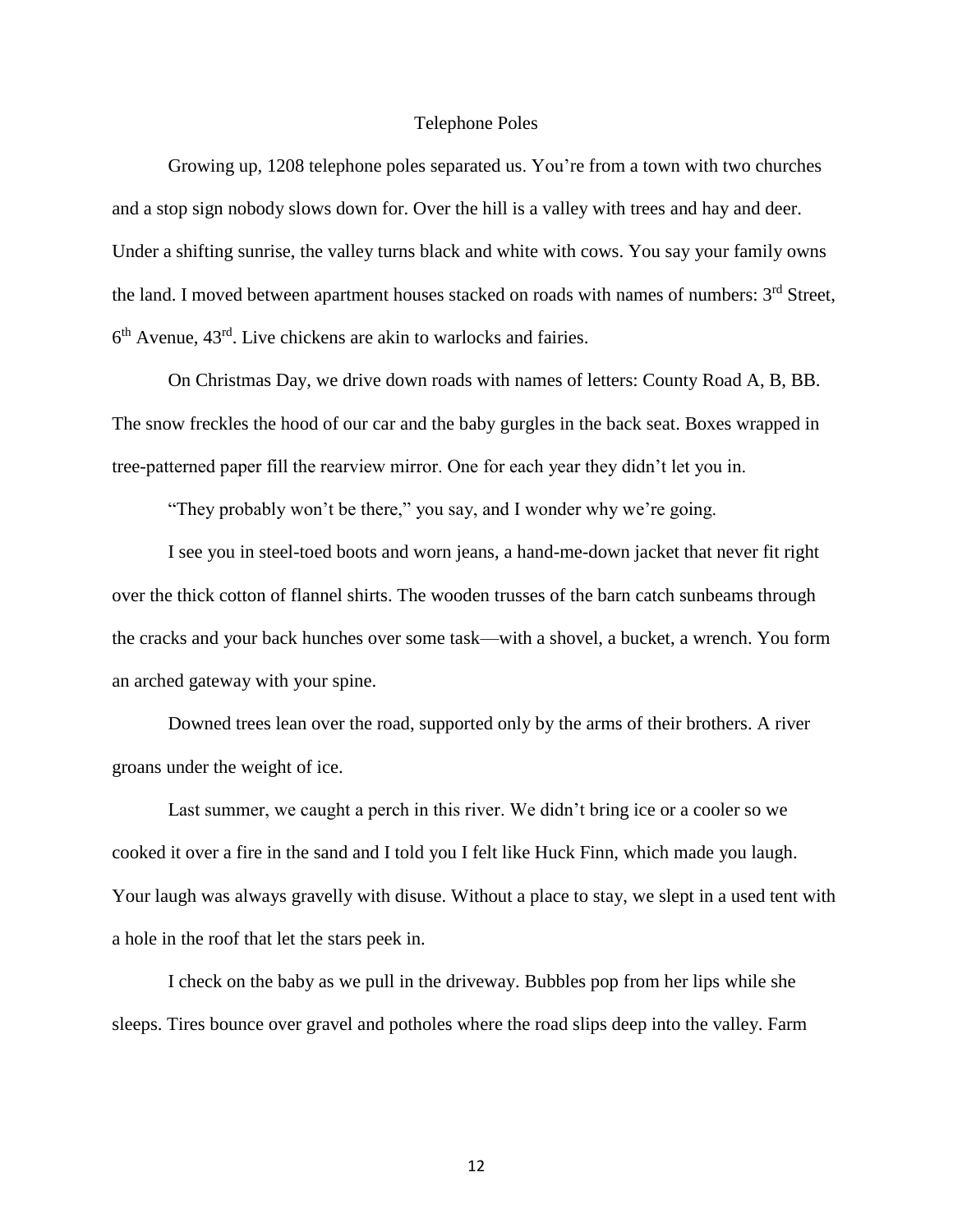equipment emerges from under frosted trees. The house slants down, always down, as though it's folding into itself. Only the tractor and a gutted truck sit in the cleared parking area.

"They're not here." Your shoulders hunch for a moment before you square them off. You never talk about the past, shirk questions like they're live wires.

"Should we wait? Maybe…"

A light flickers in an upstairs window. Curtains are drawn closed with a jerk.

You see it, too. In the backseat, the baby lets out a frustrated squeal that I feel compelled to repeat myself. My fingers curl into the car seat.

I know it's not your fault when you say, "Well, that's it, then. Let's go."

I know it's not your fault, but…why did we do this again?

In the trunk we've tucked six presents, two homemade pies, and one Christmas card you wrote yourself. Your knuckles burned white.

I climb over the seat and slip my arms around our tiny daughter. I curve my body over her car seat for comfort. Ten diapers, four onesies, three books, six toys, a diaper bag for everything else. One screaming infant.

1208 telephone poles stand between this house and home and I can feel the sizzling vibration of every one.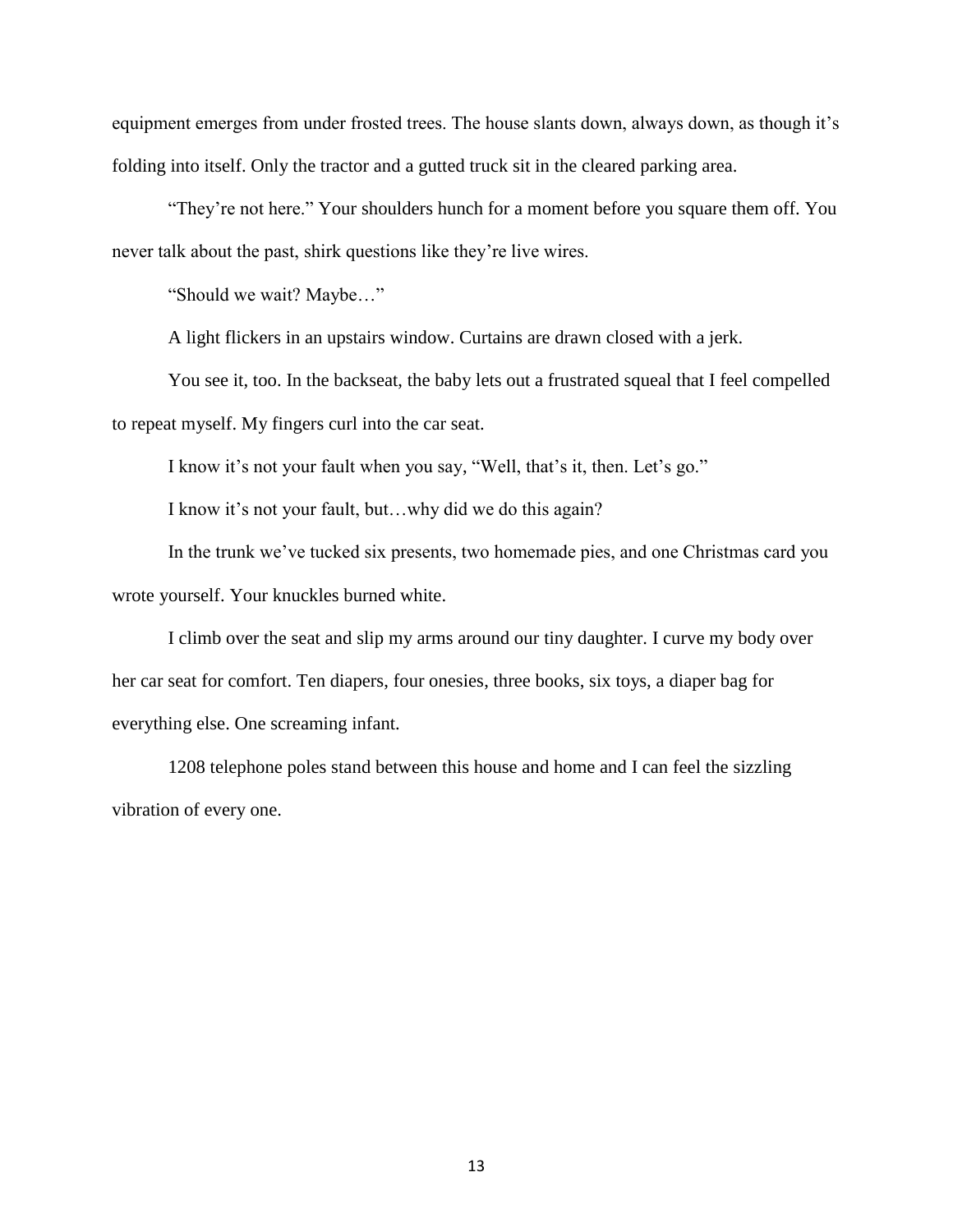#### Under the Apple Tree

Frannie and I sit under the apple tree, drinking store-bought apple juice in paper cups. I may only be ten, but the irony isn't lost on me.

The grass hasn't been mowed since the divorce; its long blades prickle my bare legs between my cut-offs and ankle socks. Frannie laughs at the birds as they flaunt their wings and sing. Frannie wears a sundress over ratty jeans and bare feet because Frannie wears what she wants. It takes a ferocious energy to fight with Frannie, energy Mom doesn't have.

Mom appears in the kitchen window, washing the lunch dishes. If I stood behind her, I would hear plates and forks clanging together louder than usual. Dad, *you've* gone and wasted your one week of vacation, spent it with your new family in Disneyland, even though the three of us have waited for you all summer.

I wonder what a broken heart sounds like. I bet it makes a *splacking* sound. Not the crunch of lettuce between bread in the ham sandwiches we ate for lunch, or the crisp *crrrrackplop* of an egg against the frying pan, but the mushy splat of a rotten apple falling from the tree.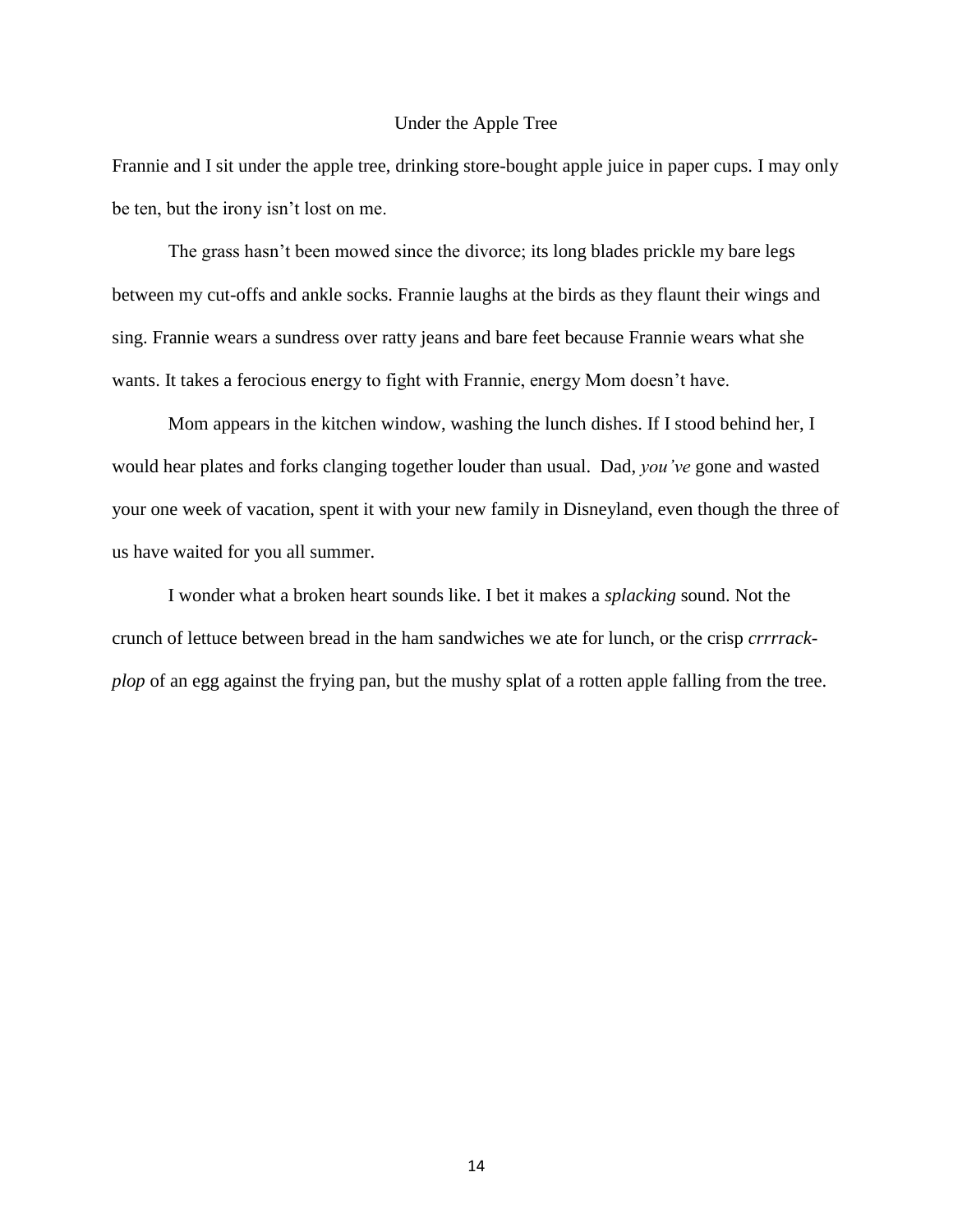#### Three Weddings in March

We sit in the front row at the second wedding, on pink plastic folding chairs in a park with a sputtering fountain and transplanted cacti.

March melts along like the snowbanks at the edges of parking lots. My first sister marries an ex-con, the other a woman twice her age and me, the handsome Nigerian I met stationed in the Peace Corps.

At the first wedding, we throw rice, which chokes pigeons and seagulls.

At the second, we throw white rose petals dyed the Irish green of Shamrock shakes.

At my own, we will throw nothing, not even a backwards glance. My mind searches future—bodies embracing like candy cane stripes, filling each other's gaps, dreams whispered across breath-warmed pillows. Secrets and plans unwrap and refold but never the same, like trying to rearrange the mannequin in the store window after you've taken the blouse for your own.

This March is cold, but we breathe in the crisp, fresh air until our teeth ache. Every little thought melts in our mouths like sweet rice and grasshopper-flavored rose petals.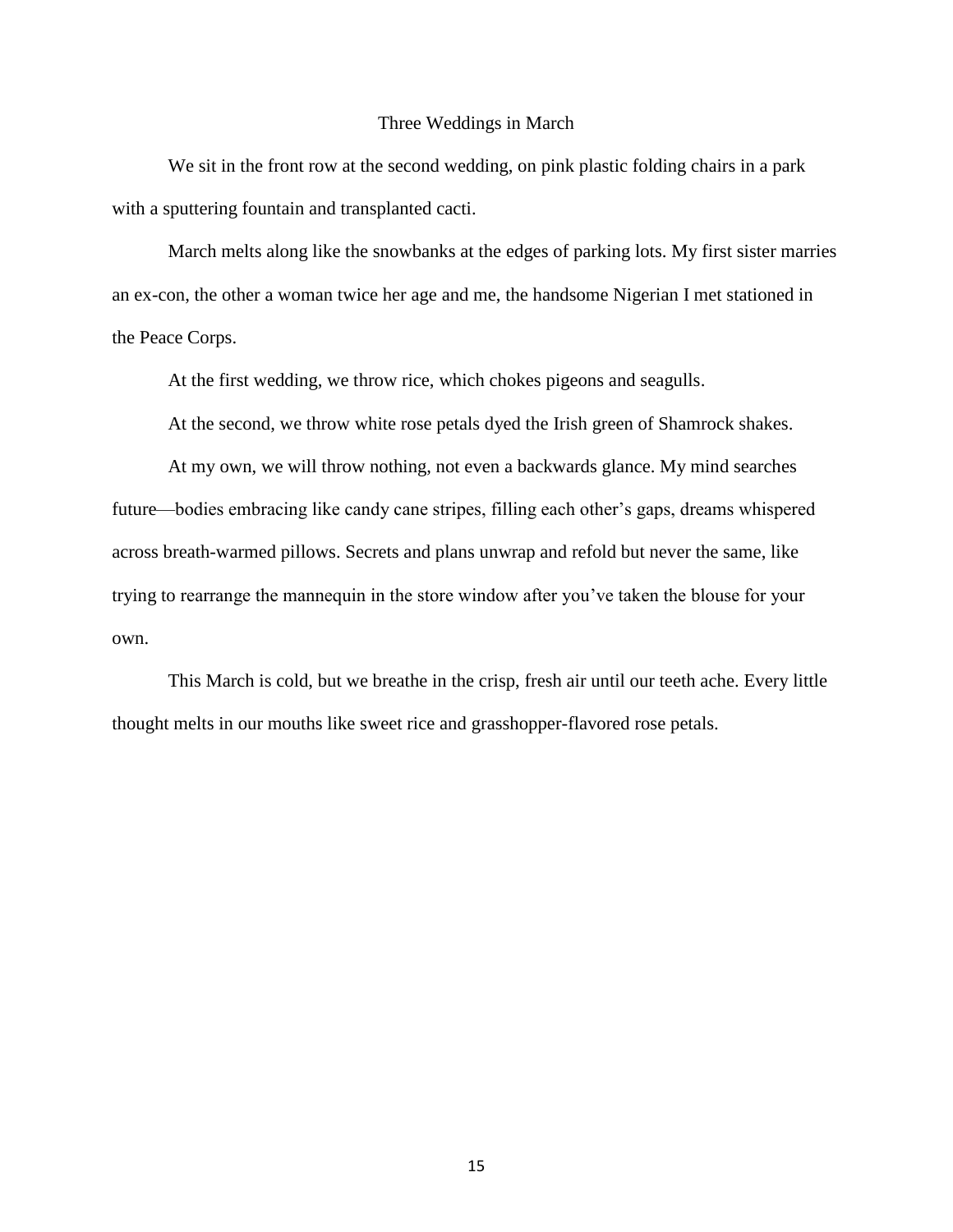#### Shakespeare is a Poor Alternative for Counseling

Two years into our failing marriage, you suggest we audition for *Hamlet*.

You quote our therapist: "*Try something new together*…*Reignite the flame*."

My protests are variations on "We can't act" and "Tragedies don't fucking reignite flames".

My suggestions: gardening under moonlight, the soul-filling melody of blues, watching sunbeams creak through skyscrapers at daybreak.

The theater: torn, maroon curtains and warped, narrow stairs. Auditions: cocktail waiters, a few weary grayhairs, us.

You slip into Hamlet's robes like you do every lead role. Husband. Boss. Preacher. A natural spoiled brat ruler. *Who would bear the whips and scorns of time..?*

I'm cast as Ophelia.

"Exciting!" you say.

"An omen." I frown.

Still we join others rehearsing lines by candlelight in sleazy taverns. We all pretend we are sexy because we've become actors. Poets. Lovers. "Someday we'll watch my name in lights, baby." Your wink.

Sickly stage light on your face, you lean in: "*I never gave you aught*."

When the final curtain closes, I go home and shred your old love letters. *Like sweet bells jangled out of tune.* Scatter them from the rooftop of our apartment building: a hundred cast-off Yorick skulls.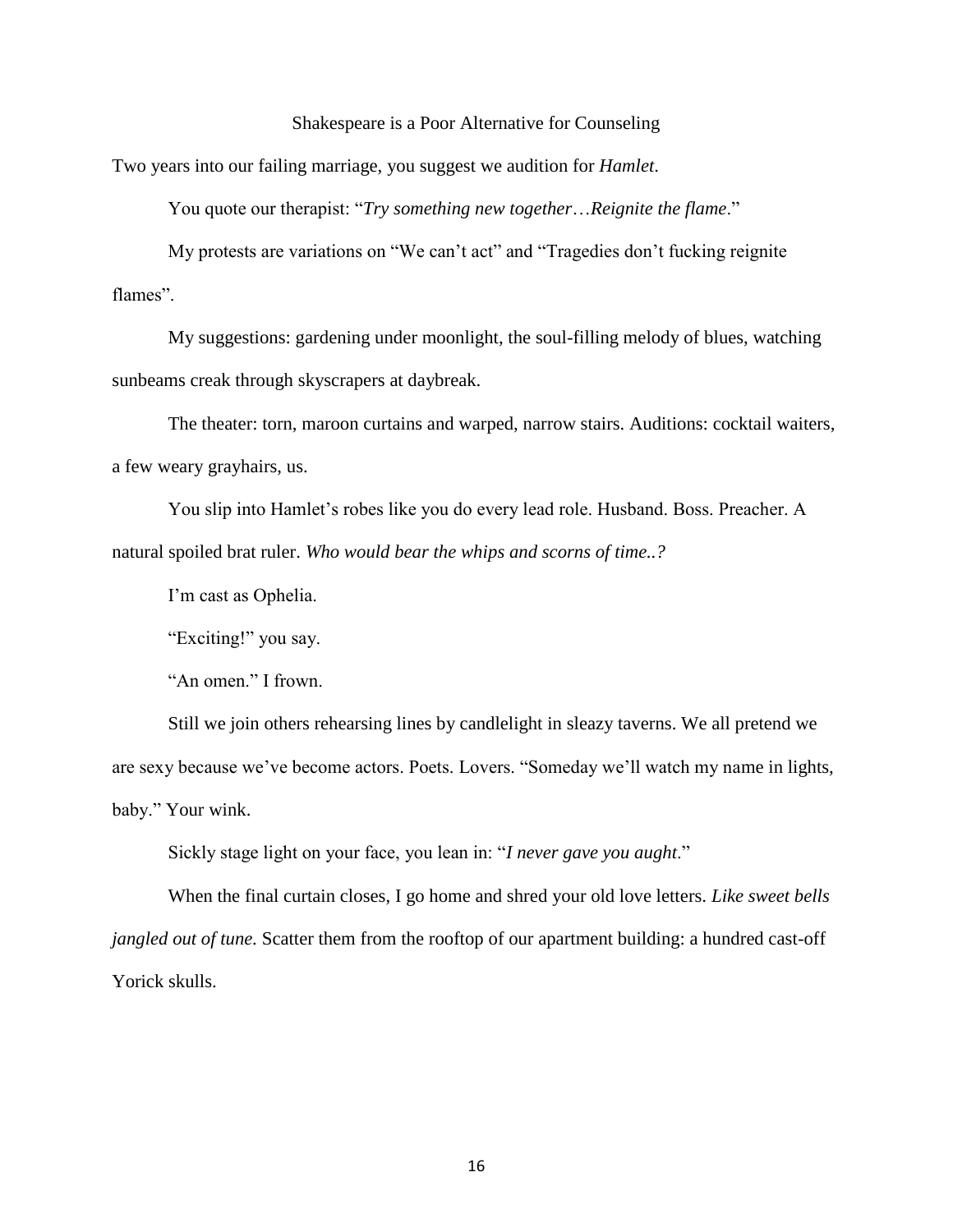#### Homeless in Hawai'i

I find a spot on the beach past the other bums and collapse into dust-colored sand that fades into rocky coral beneath the waves. Moonglow haunts the water. The air smells of salt, mango, and zinc oxide.

A Midwesterner, I don't know the fear of water at night. I don't know jellyfish, sharks, rip-tide; I don't know hurricanes, earthquakes, tsunamis. What I do know are blizzards—cold that leaks under doors and whistles through cracks you never knew existed until winter's rage. Ice that slicks until tires grasp at only the memory of road. Snowdrifts that claw their way over car hoods as headlights weave like lighters during a slow song.

Only now they wave cell phones.

Only now my body settles into sand warmed by the sun and caressed by the tide. Your home warms my body the way you used to before heaving snowdrifts and weaving headlights took you away.

I knew I'd find you here somehow.

Down here the day's heat penetrates the sand layers deep. Down here the moon stares so long and hard that I want to slap it.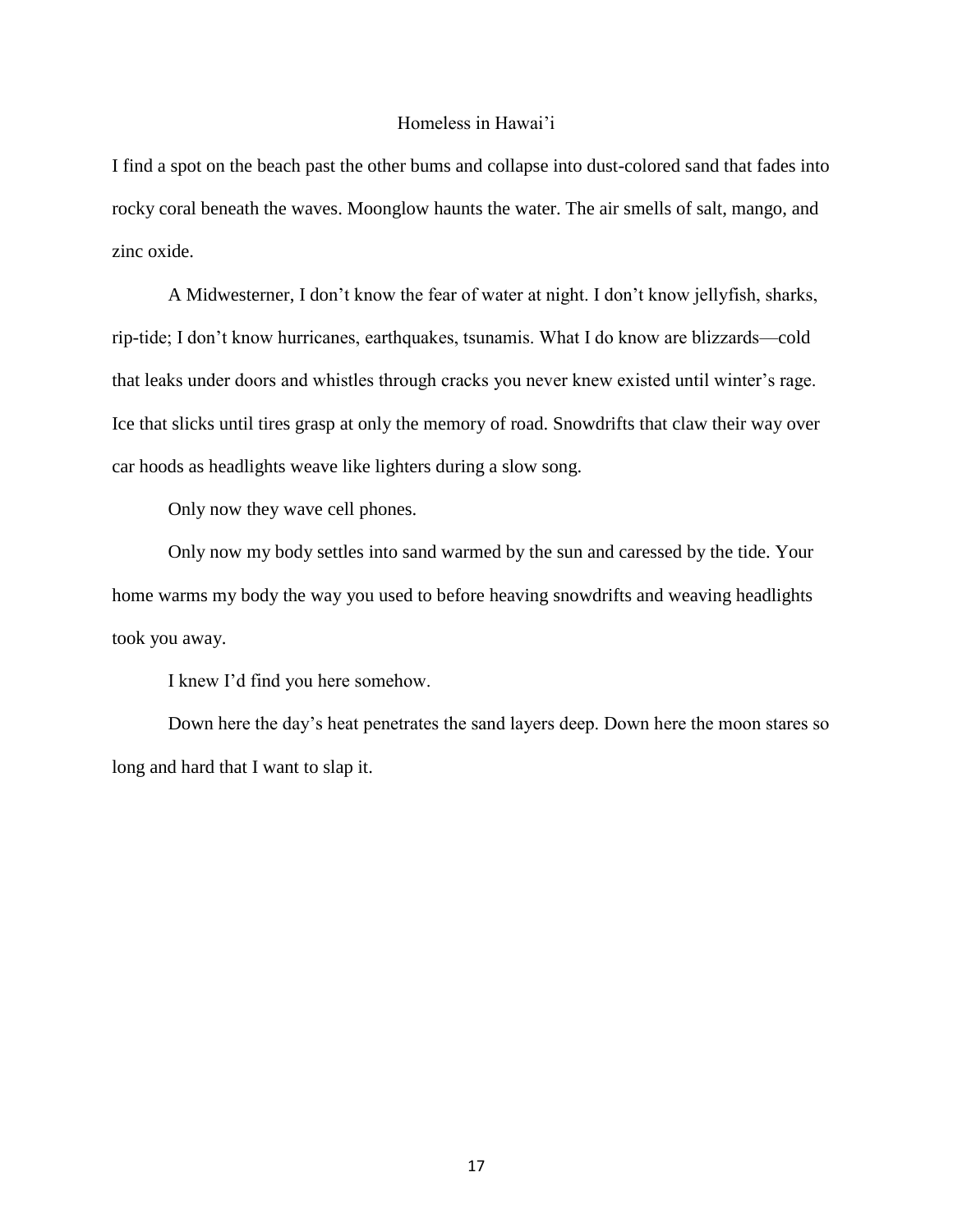#### Beaches and Pilgrims

When they place you in my arms, it's difficult to believe you're real: squirmy and damp like a seal. The world shrinks into your smooth butterscotch skin, teeny nose, thick brown hair.

"It's impossible to feel this much," I say. "The world is cruel." But I laugh at your perfect round face, scrunched eyes, possibility.

"Don't tell him that," my husband says, one hand on my shoulder, the other reaching for you, tiny creature, so gentle it's like you're made of glass. His eyes laugh with me, though, and I know it's okay to tell the truth. The three of us: an island, safely floating past earth's concerns.

We carry you home in the crooks of our arms. I press the heart-shaped button on your teddy bear, and it glows indigo and plays a tinkling version of "Frere Jacque." You yawn, chunky doll arms outstretched, and sleep.

When I go to my grandfather's grave, I don't know how to think about anything other than the fact that I'd planned to visit him once more but ran out of time.

\*

Brick walls of the nursing home. The emptiness of long hallways. A clock there loudly is ethereal.

Here the gravestones seem to glow beneath arched oak trees. Their bark: dark, warped like the clay pots I used to make in an old thrift store kiln. I still can't shape clay.

I think to go alone, to feel, but I don't. You are here, tucked in a sling on my back.

"We are lightning bugs," I tell you, and you giggle.

\*

Sugar maples burn orange-red. When we pluck a leaf from a twig, we are holding bits of sunset in our palms.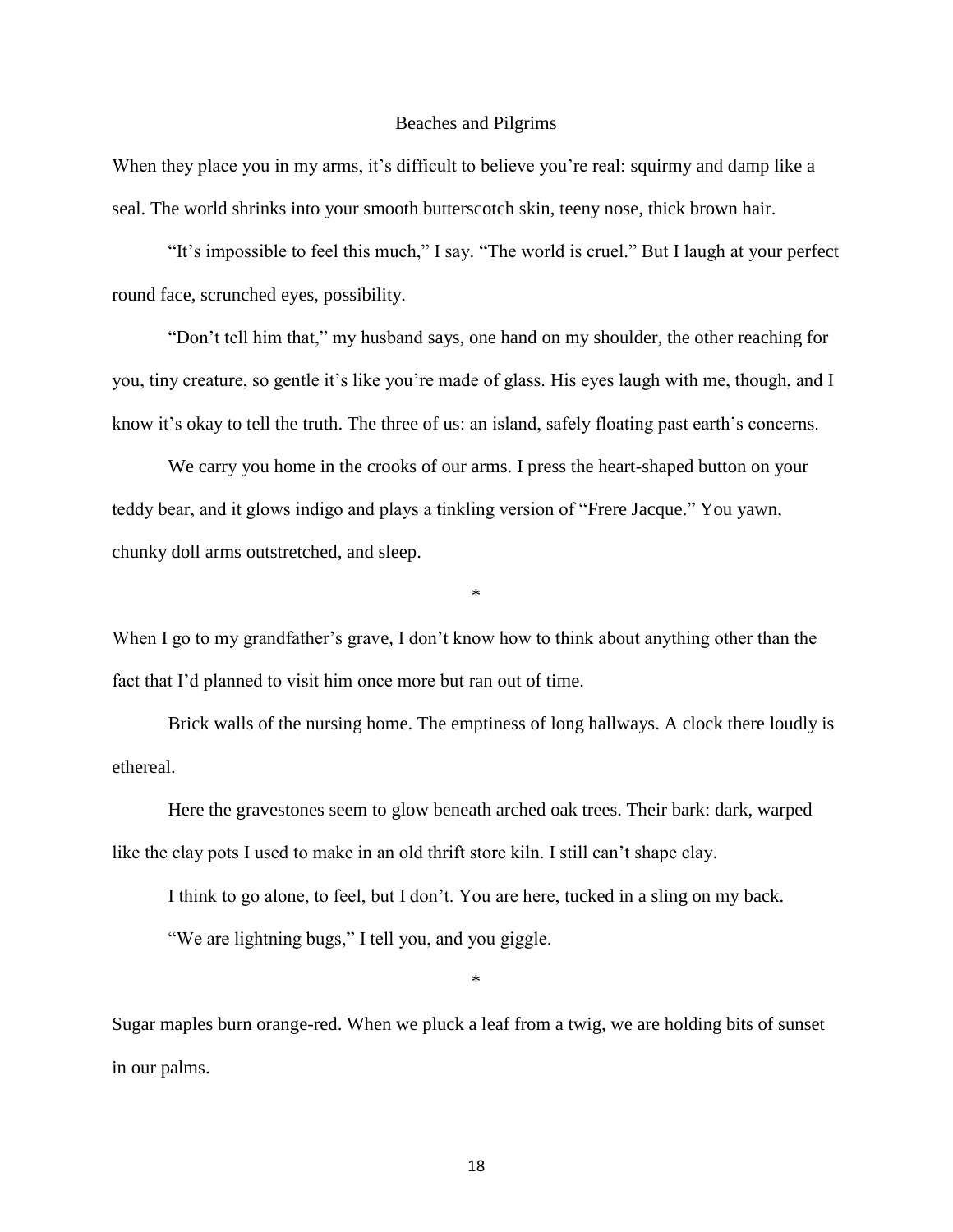Comfort. In the changing landscapes of our life, the ephemerality of our existence, the exposed bricks and crooked staircases of apartments we haunt until our next lease expires.

I hold you on a rocking chair. The front porch sags beneath our weight. Leaves swirl off the nearest oak in a tempest, spiraling toward us, possessed, land at our feet. I count the seconds until the next wind gust.

\*

The three of us on the back porch swing. The Greatest Lake babbles below the soles of our feet. If we jump into the sky we can break its crystalline surface. You two watch the lightning bugs while I write about the supralogical, like the way the sunset last night fit my mood perfectly, all maroon- raspberry slush melting into the great bowl of water. His profile catches in the web of my glance, eyes half-lidded, camera lens flick-flick, lips half-parted, we are dreaming of home.

When I see the beach, I see sand and warmth, sunscreen and sunburn.

He sees pearl diving, bringing up the shiny white bits into the light, into larger hands.

You are young. You see home, the only life you remember.

"Together is home," I say.

Your eyes: lapping up the world, collecting memories in a melting hourglass. You don't yet understand that we are time-travelers and pilgrims, that soon it's time to go.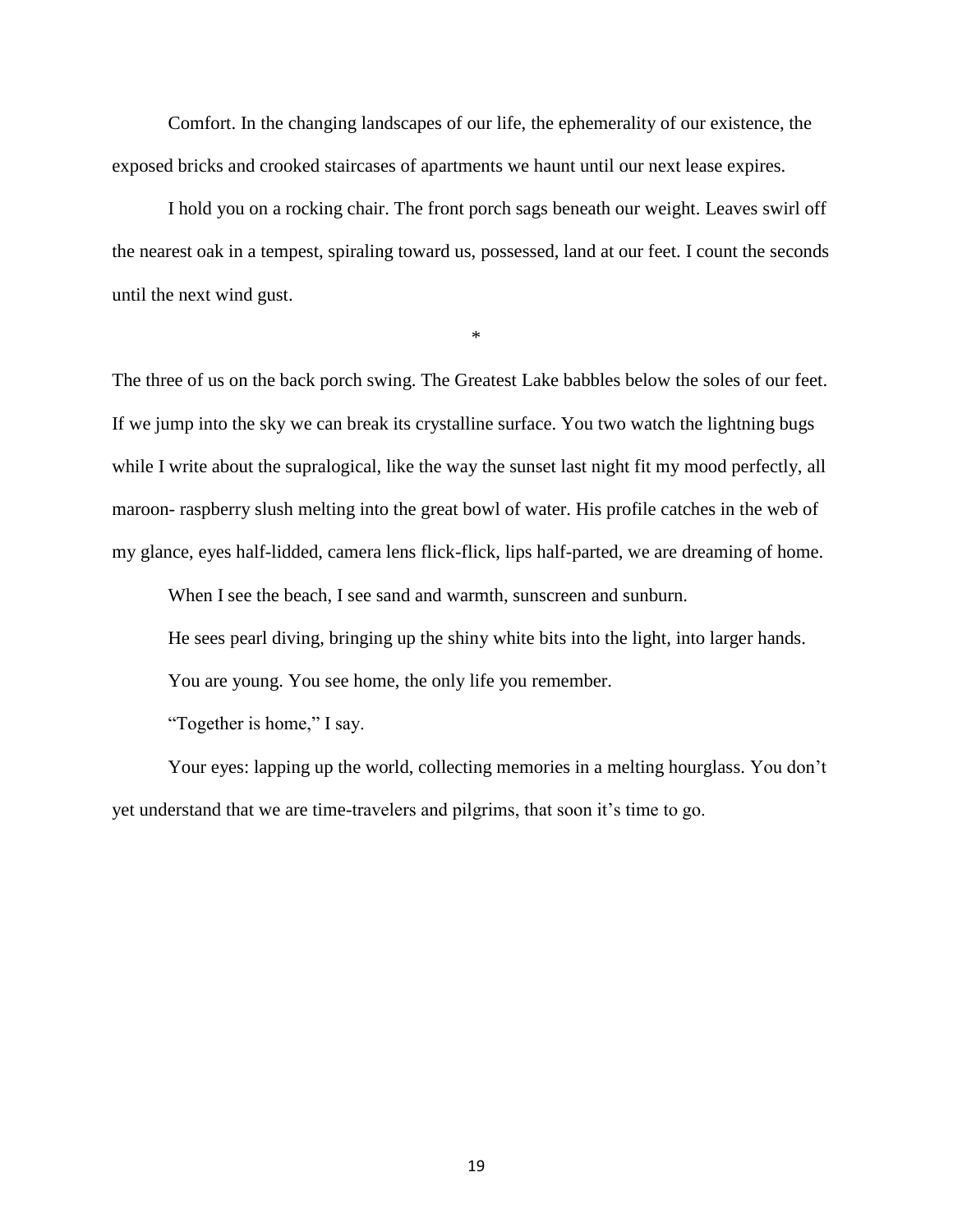#### In Which You Become Invisible

You live in that damned city where the stars blurred out above car exhaust, pollution, and, in winter, the tepid breath of strangers. Today, the air is cold enough to sprinkle frost along the edges of windows up in your twelfth floor apartment. When you touch your hand to the pane, instead of clearing a smudge of frosted glass with your body heat, your hand slips right through. You turn and pace towards and through the bedroom mirror. Reflectionless.

You don't have to call into work because you took that online marketing job, the one your husband said was practical but you thought was a death sentence, sitting at home with a toddler, all the burdens of both a stay-at-home mom and a working woman with none of the benefits. You hover in the doorway of the living room, watch your daughter bounce puppets along the couch's arms.

It doesn't matter to her that you are invisible. She stacks blocks into imaginary cities that mirror the buildings you stroller past each afternoon. She sips juice from a cup and talks gibberish to make-believe friends, her teddy bear, and other imaginary creatures, like you.

When your husband gets home, he throws a tie on the unmade bed and slumps into his armchair. His left hand clenches the TV remote, the other ruffles your daughter's hair. He waits for a dinner that will never arrive. Your invisible hand no longer grasps the pots and pans, sinks into the microwave's buttons.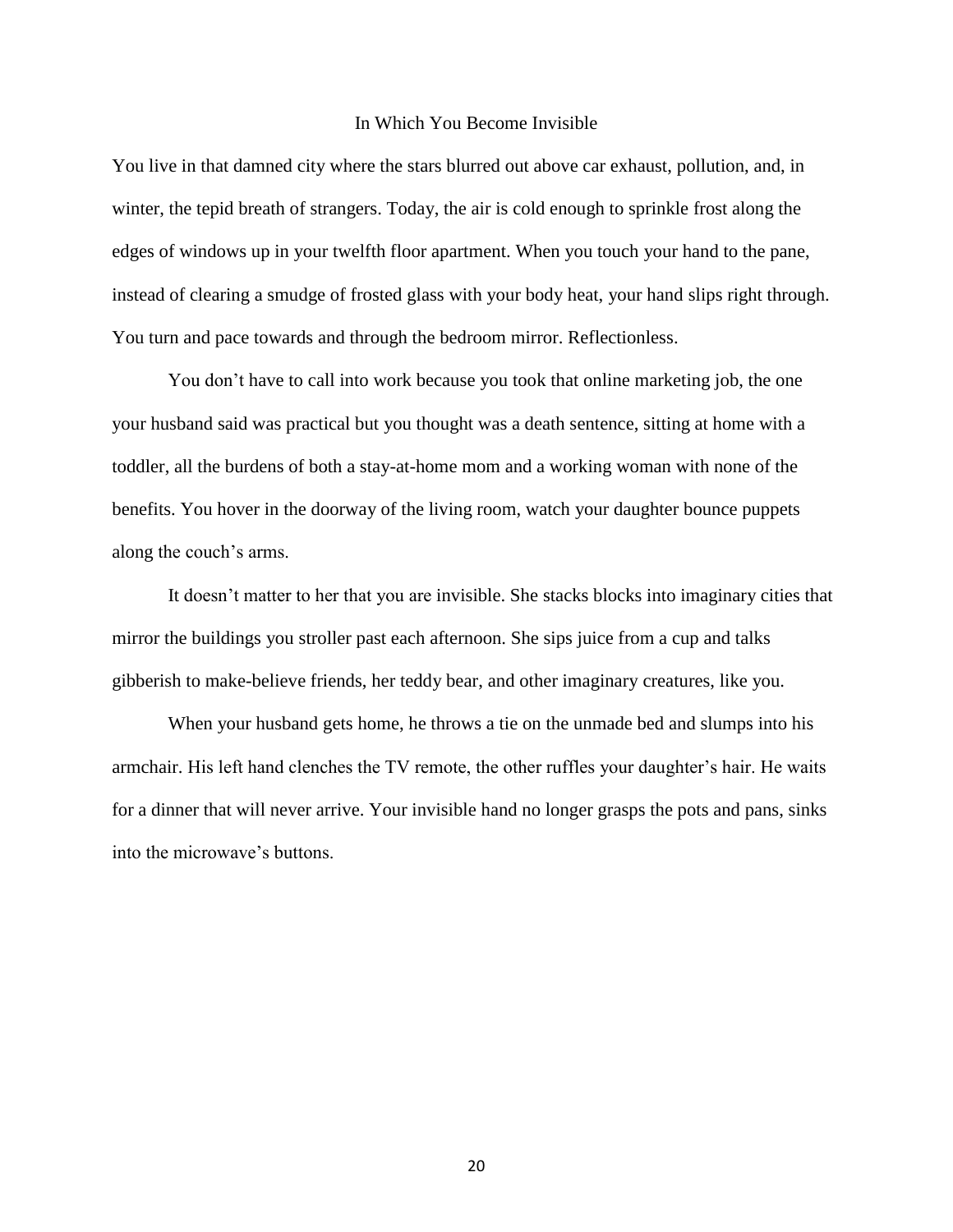In Which You Are More Visible than You've Ever Wanted to Be

When you explain to your daughter that she cannot eat the unpurchased ice cream out of the quart with her hands, she collapses into a heap in Wal-Mart's checkout line. Toddler-chubby arms drawn together, over her head, strappado. Her howls echo off the concrete floor, through steel overhead beams, over plastic stalls dividing checkout lanes into prison cells.

Packs of college students, carts loaded with chips and drink mixes, giggle and roll their eyes, shift over to the next line. A middle-aged woman in front of you glances back and shrugs her navy jacket collar a little tighter over the neckline. She adds centimeters of distance between herself and your scene.

Snot bubbles out your daughter's nose and sprays the floor of Wal-Mart, shellacs her hair against her head. "Ice cream!" is barely audible above the choking sobs and heaving, mucusladen breaths. You check your watch, your phone, the floor—stare aggressively at the sliding doors in case you may have somehow developed the power of teleportation within the last few seconds.

Your daughter is no longer human, it seems. She is animal, mystic, other, creature. Monster. Beast. Yet she is also you. Perhaps her cries will shatter the glass of the frozen foods section, send shards blasting in *Carrie*-like horror. Perhaps her cries will simmer, fizzle, and she'll extend exhausted arms toward your refuge: "Mama."

It is too soon to tell.

You, too, long to throw arms over in surrender, let gravity crumple your mass to the floor, and scream until someone gives you everything you want.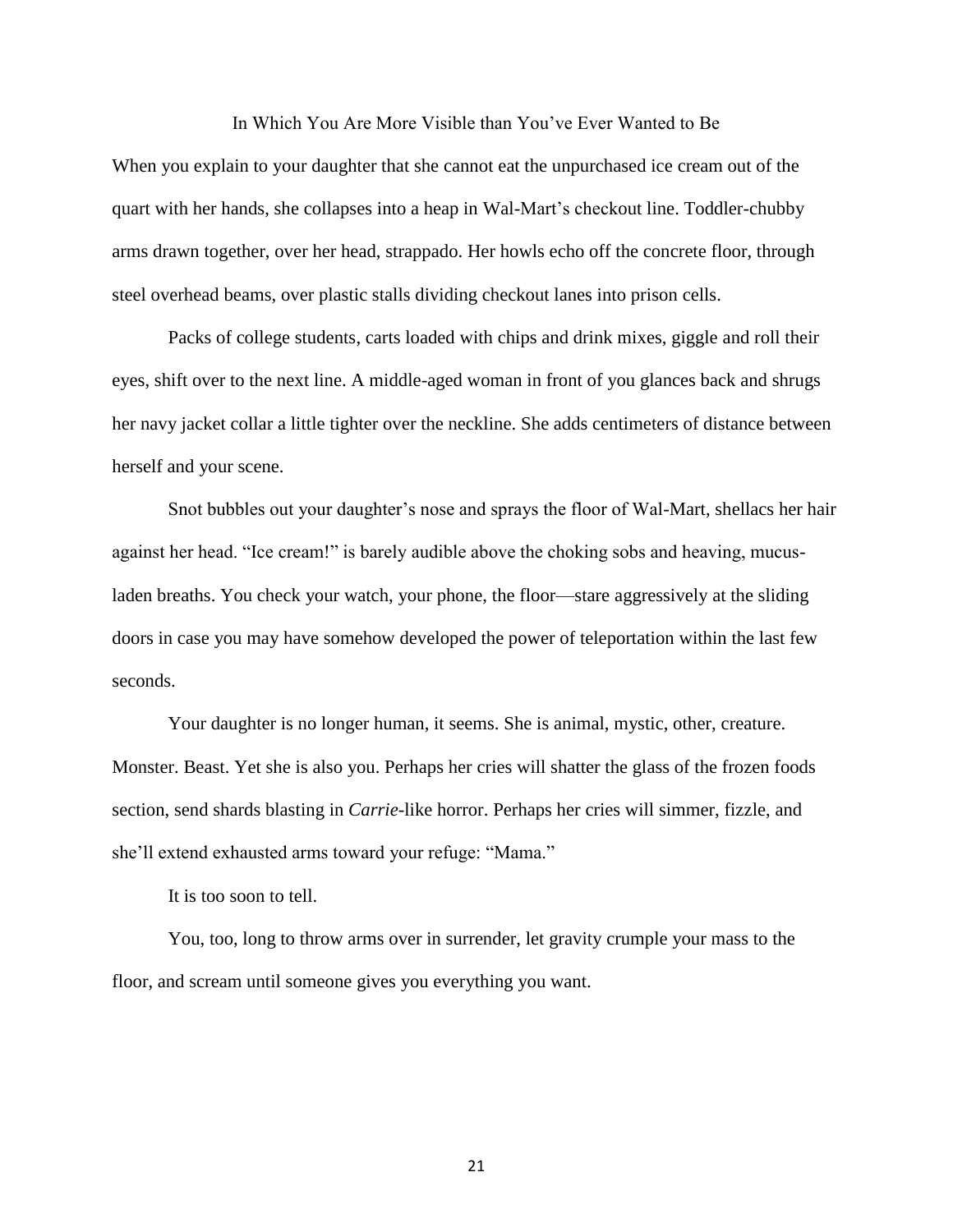#### The World Will Never Know

My daughter and I sit in a booth at the corner coffee shop. The right side of her face is lit by the slanting sunlight of January's afternoon, turning her brown hair a burnt copper. She is leaving tomorrow for France—studying abroad, her fourth semester of college.

"Now's really the perfect time," Marla says again, stirring whipped cream with her pinky finger.

"You're right, you're right." My voice is a thread above a whisper. My head bobs unconsciously, and I run a hand through my hair. A car passes by the window, its bass thumping loud enough to shake my bones. "It's the right time. You're young and the world is calling."

Am I a talking brochure? I sprinkle another sugar packet into my coffee, use a stir stick to sweep up the beads from the bottom.

\*

During my own time abroad, my second Friday in Scotland, I arrived at a nightclub with an inflatable bouncy castle at the back. The Canadians, Scots, and Norwegians shared my passion for poetry and hard liquor. We bought shots of tequila from a bartender in a clown costume and bounced until the neon lights swirled a technicolor tornado. Someone pointed out that the building was an old church—they recognized the curve of baroque arches—and that the bar was situated atop the tabernacle. I drank shots to this and laughed until tears streamed down my face and a man waving a bottle of champagne asked me to dance.

\*

Marla licks whipped cream off the top of her lip. She is so untouched by everything. The baby superimposed over her now: a pink and blue striped knit cap atop her tiny bare head.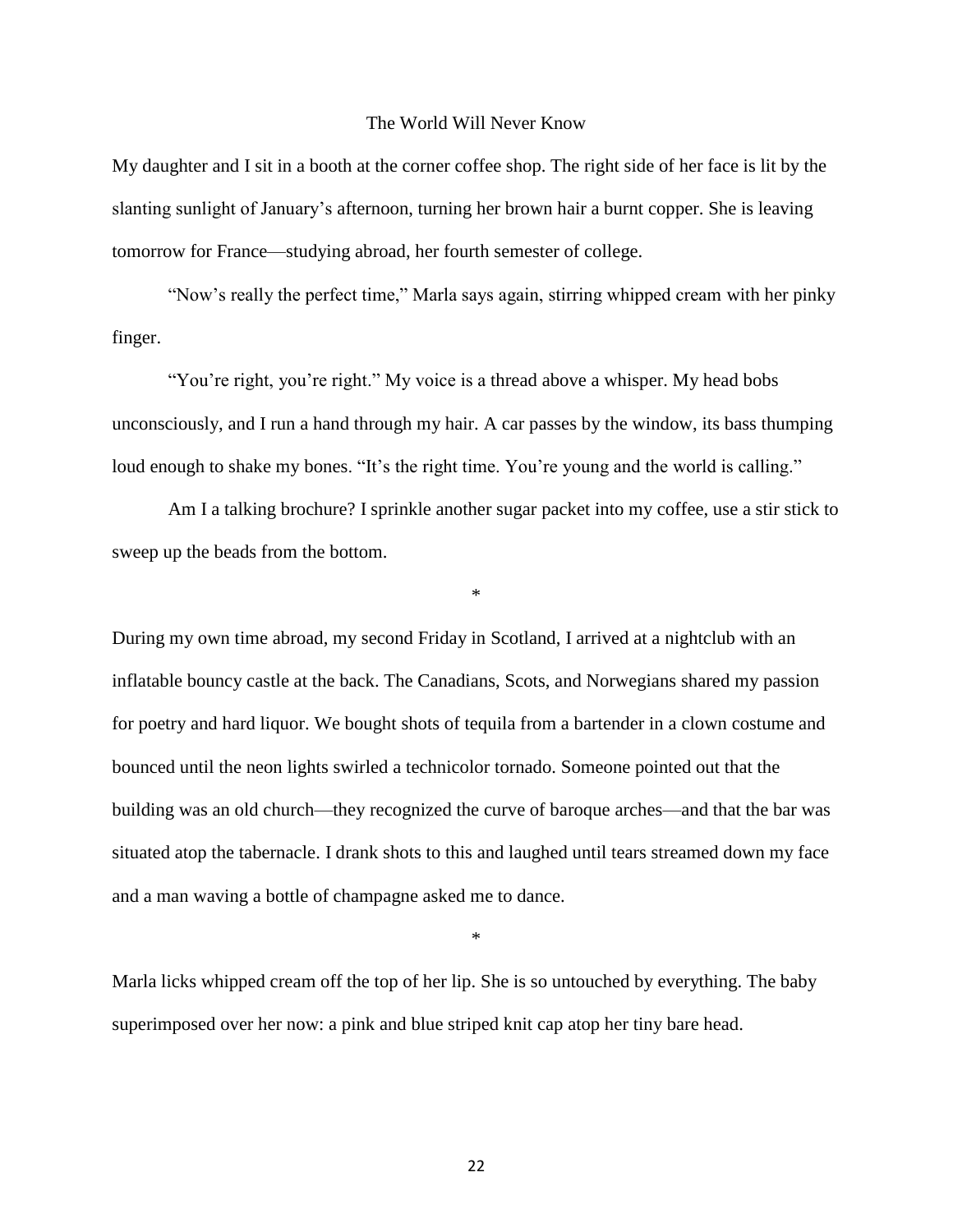I dig the new phone in its shiny packaging out of my messenger bag, the bag that doubles as the keeper of my secrets. "It's a universal phone." I hand it to her. "They said it works in any country, so you can call whenever you need to." I try to say it casually, but I have to blink my eyes a few times and look down into my coffee. I long to tell her about Scotland but cannot; she knows I don't want her to go abroad, believes I will find any excuse to keep her here. Outside, I stutter for a second, sip coffee. Inside, I hope she never knows the fear that lurks in the back of my heart, the fear that creeps around all women in dim alleys, in gloomy bars.

"Thanks," Marla says. "I will call, you know. Not all the time, but I will." She slips the phone into her leather purse, tucked against her side. She looks ready to bolt, her body charged with excitement. Her eyes watch the clock behind the counter.

\*

I never got his name.

We shared a dance and the bottle of champagne. His accent changed, switching cadence and rhythm until I could no longer tell if it was him or the alcohol. My face flushed under his intense, dark gaze. I'd thrown back tequila and jumped in a tabernacle bouncy castle. Life was rich with possibilities. He walked me to the bus stop. Then past it.

"Where are we going?" My tongue slurred thick in my mouth, my head loose on my neck.

"It doesn't matter."

\*

The espresso machine wails behind me. Marla purses her lips as she takes a sip of her drink, taps her foot against the leg of the chair. She's the sort of person who refuses to order something normal off the menu board but uses her smiles and laughs to convince the barista to whip up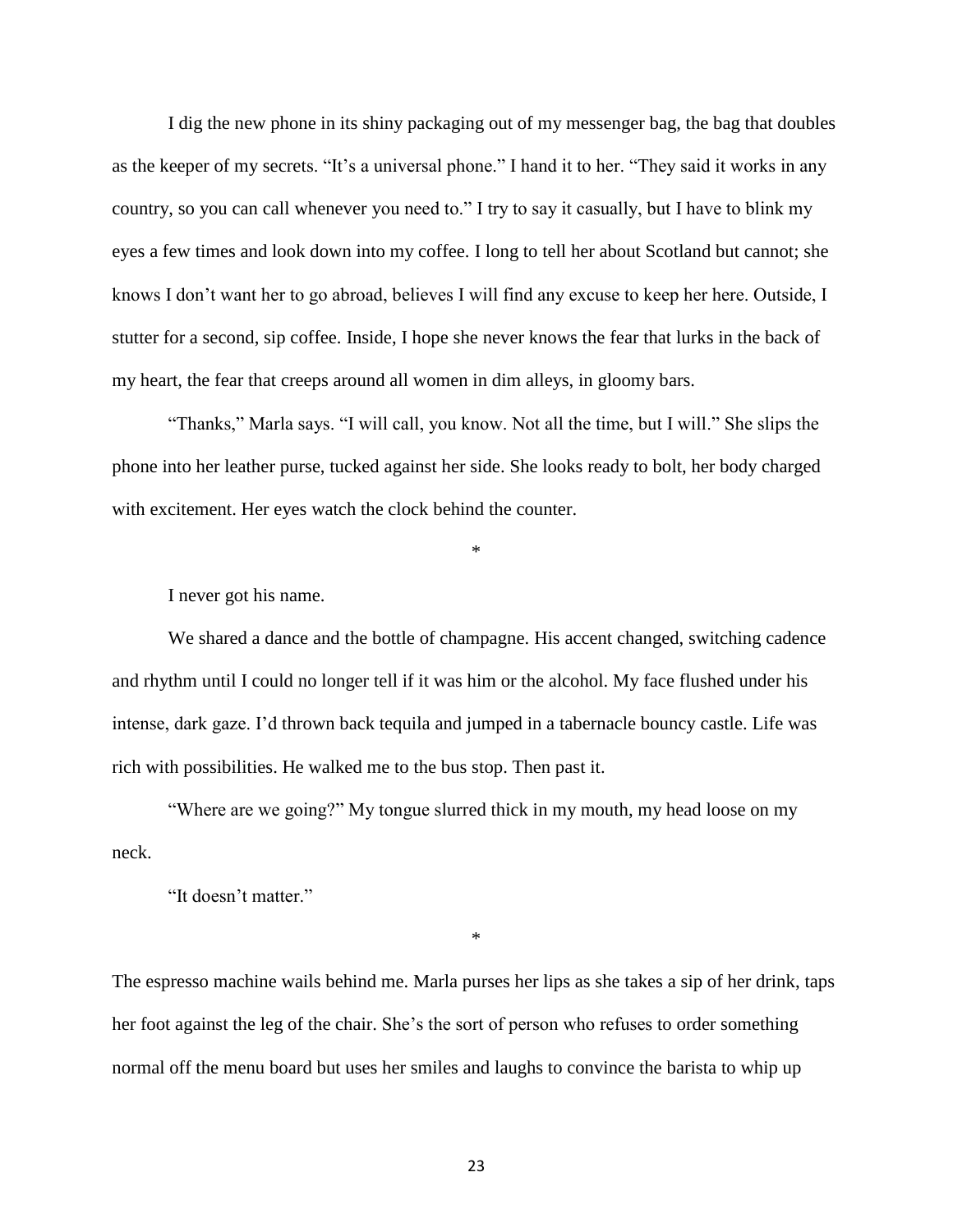some new invention. Caramel coats her upper lip in a thin bead until her tongue dashes out, laps it up.

"Marla," I say. "I studied abroad, too."

She tips her chin the way she used to when she was a teenager, that sarcastic lilt on the tip of her tongue. "You never mentioned that."

I reach for the journal in my bag, my memento from my time in Scotland. My hand brushes its worn leather cover. The keeper of my secrets.

"I guess it's time to go." I remember my own eagerness to travel abroad, that fateful arrival in Scotland, my heels bouncing on the airport's moving walkway, willing it to take me faster to my future, my time, my adventure. My own mother tugging at her hair, wiping her nose inconspicuously, as I stride into the terminal with one careless wave over my shoulder.

\*

His hand was rough when he dragged me down the sidewalk, his voice no longer disguised. I stumbled once, twice, until he sighed and waited for me to take my shoes off, onehanded, tripping down the foreign street. Heartbeats filled my head. I imagined my blood pouring into my brain matter until it was saturated in red.

Somehow I dug my brain out from its dampened state, clawing my way into focus, memorizing the names of streets he led me down. I contemplated tearing my bracelet, dropping a trail of beaded breadcrumbs for police to follow later. I saw my body at the shore of the North Sea, heard my mother's sobs, my father's roar of outrage.

I treaded water under four shots of tequila and half a bottle of champagne. Words seemed weak, body flimsy, time more fluid than usual. My memory painted images like still shots in time: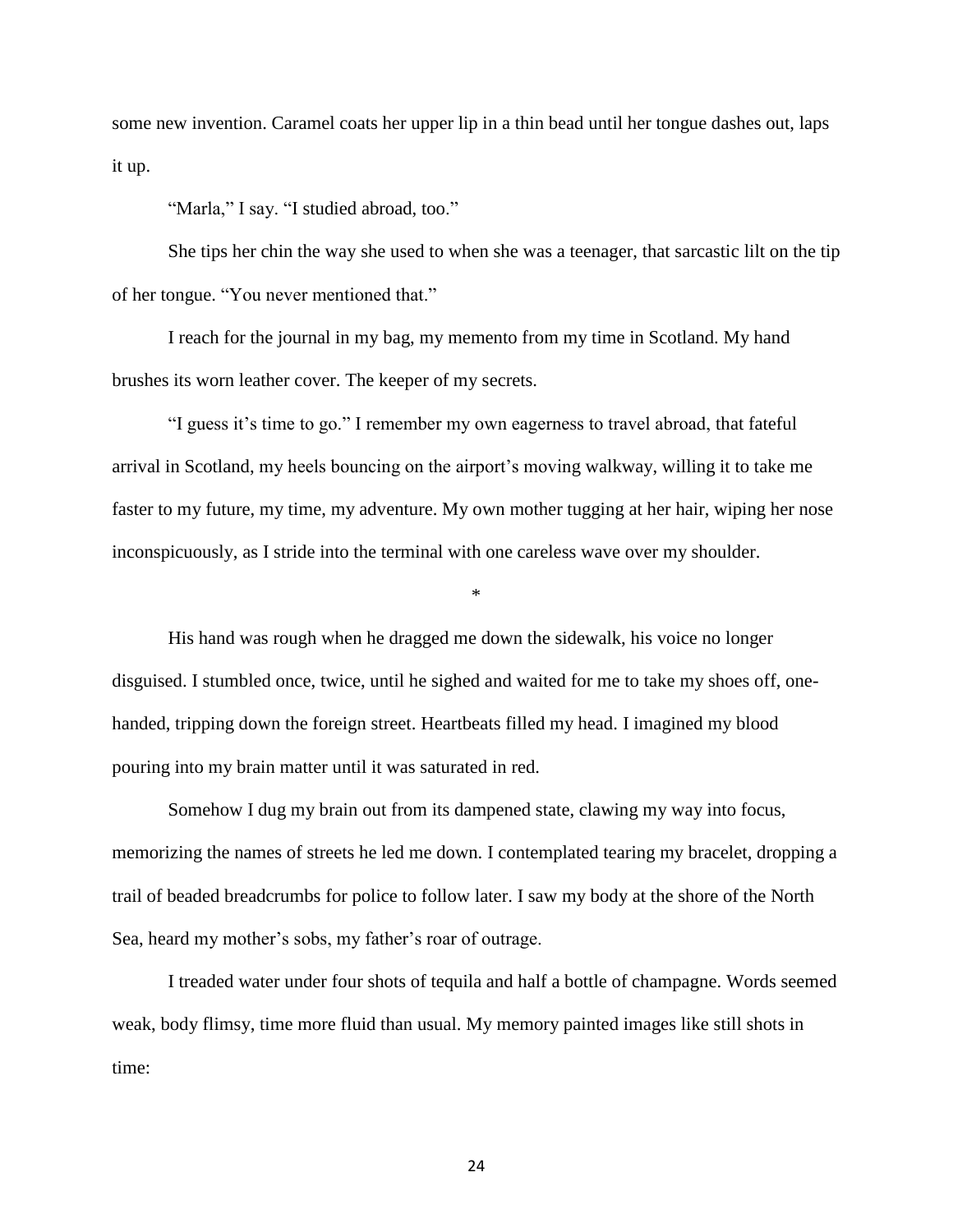His nails piercing my wrist.

A car backfiring.

His body turning in surprise.

My heart racing.

Stilettos in hand.

Their pointed heels pounding his face.

Arms pumping like the wind, bare feet over cobblestone.

The still shots recoiled back into motion, pressing play after fast-forward.

I was back in my Scottish apartment, hands fumbling with door locks, throat dry, head still fluid with alcohol. My roommates were in bed, a ticking clock the only sound. I felt my breathing slow and think, *the world will never know*.

\*

When Marla enters the line at security, I thrust the journal at her.

Her eyes widen and blink. One hand reaches for the journal, pauses. "What's this?" Her free hand loads lip gloss, purse, and laptop into a gray, plastic bin.

"My journal, from when I studied abroad."

My ears fill with the hum of airport chatter and footsteps on tile.

Marla's hand closes over leather. She places the journal atop her belongings, slides the container towards the buzzing x-ray machine.

She steps through the metal detector.

"Be safe! Stay with friends! Don't go anywhere alone!"

I imagine I can see Marla's eyes roll through the back of her head.

Inside my head: *Don't drink too much, don't let a man hurt you, kick his fucking face*!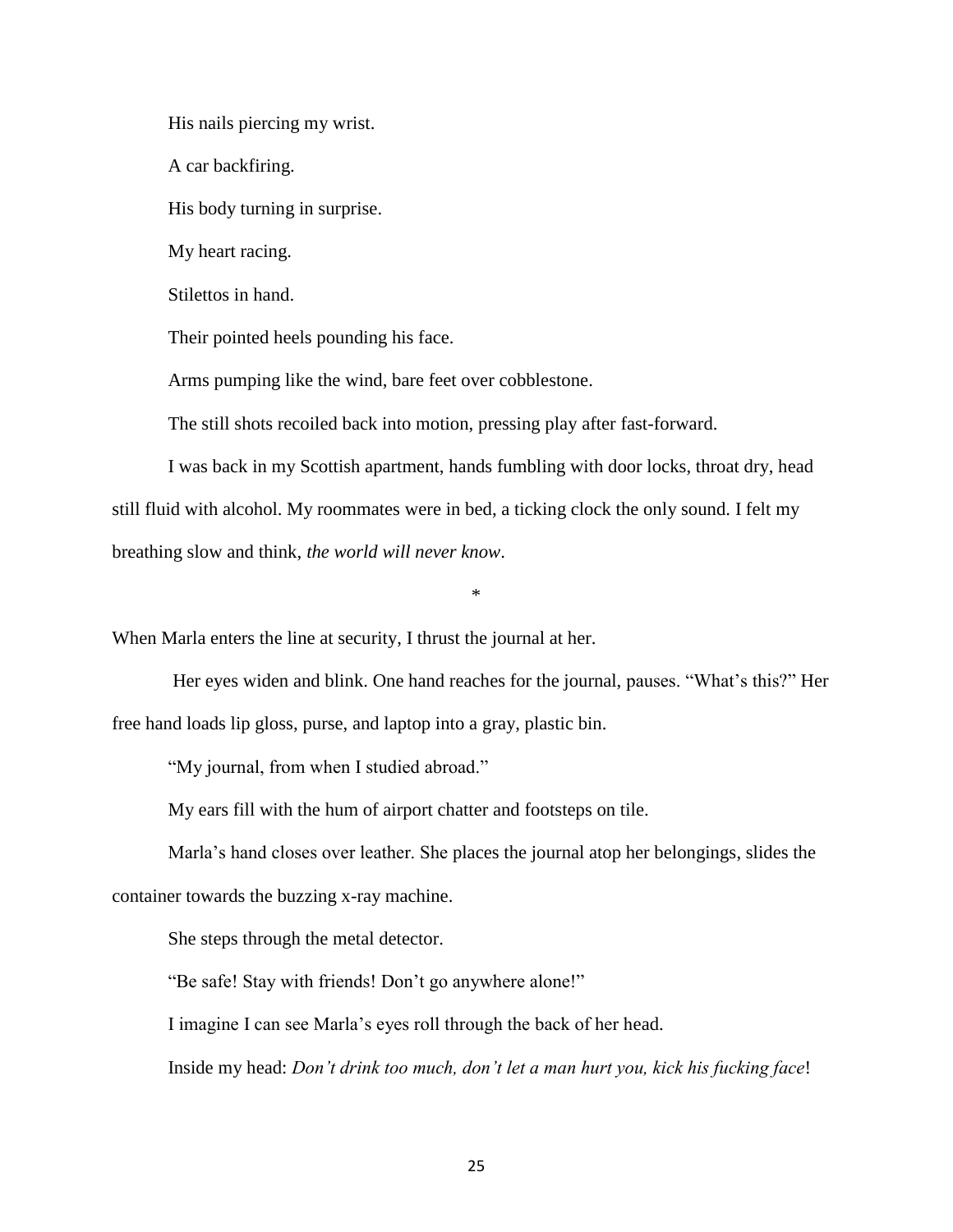I do not shout these things at airport security. It doesn't matter what her mother says, but maybe she will listen to the harried words of another young woman, searching for her place in the world.

Marla will write her own story; I trust her narration. She is hurrying headfirst into her future the way I did at this same airport twenty-five years ago.

Marla turns. She blows me a kiss.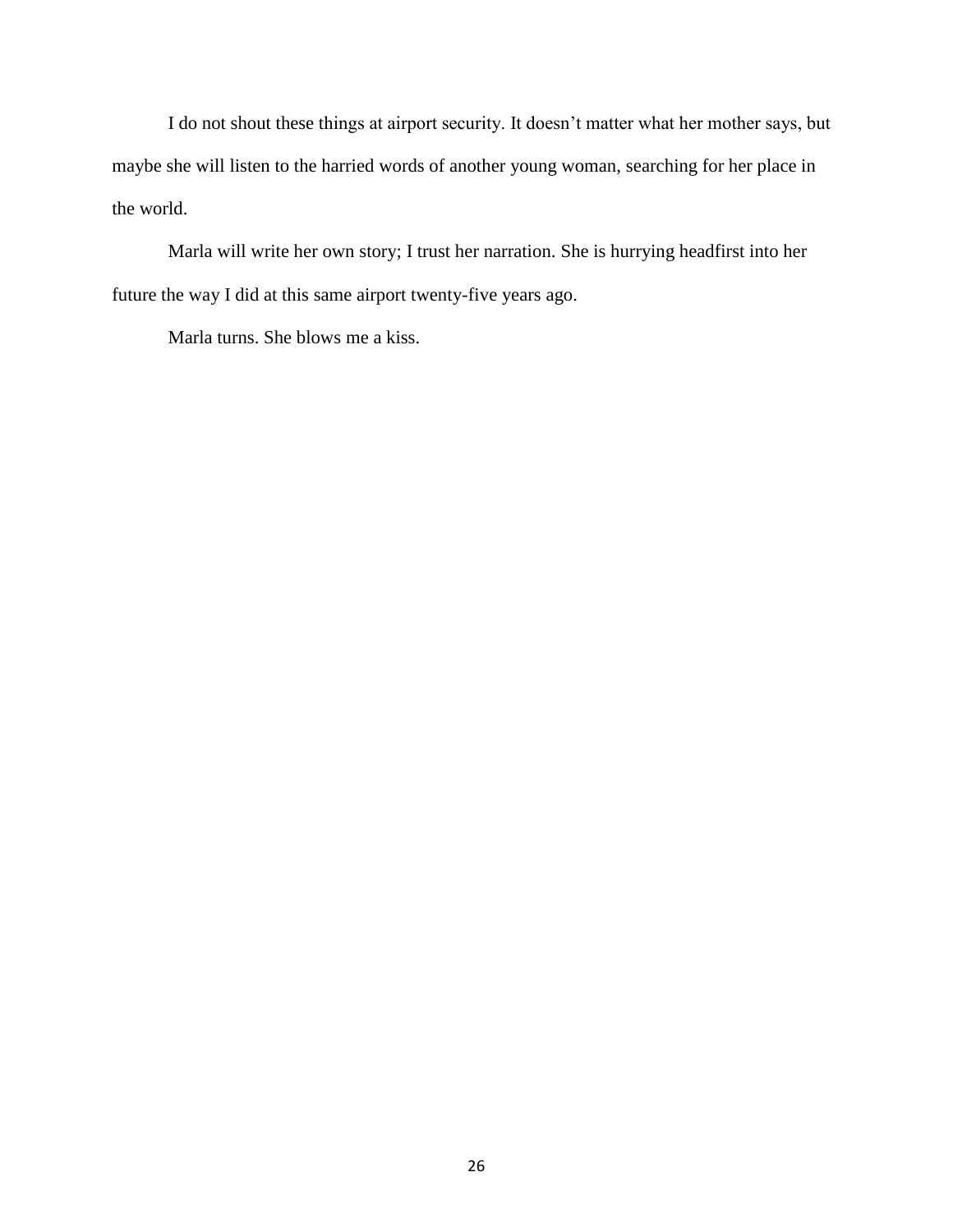

Sunny Hills Women's Health and Birthing Center

"Where sunshine and loving care create a magical experience."

Please answer the following questions to the best of your ability to assist our staff with your (underline one) pre-natal and birth class / regular monthly check-up / labor and delivery.

1. How far along are you?

About 2 months…9 weeks? Dr. Jones counts weeks, and the baby books count months, but if you divide nine weeks into two months, it does not divide evenly. What's the deal?

2. What is your current level of discomfort?

Pretty amazing considering I'm literally building an actual human being the way some people build lego creations.



Makes those fools look like slackers. I got #madskills.

3. Question of the Day! Describe your personal family dynamics and birth order growing up.

Is this vital to my health care? Do siblings count if you've only heard rumors of their existence? There's a miniature human playing the accordion with my lower intestine right now, so we'll keep this short. I guess I'm a middle child because people always forgot about me. Like the time my mom left me at the Denny's because she had an important "work" meeting that evening and she knew I could eat fries for hours as long as I had a chocolate shake to dip them in. By 3am it was only a couple truckers lurching over coffee cups and one waitress who shook her head at me every few moments as if I was a hallucination she could clear away. She probably gave herself a migraine, like when you do too many jumping jacks and you feel your brain matter squishing against your skull.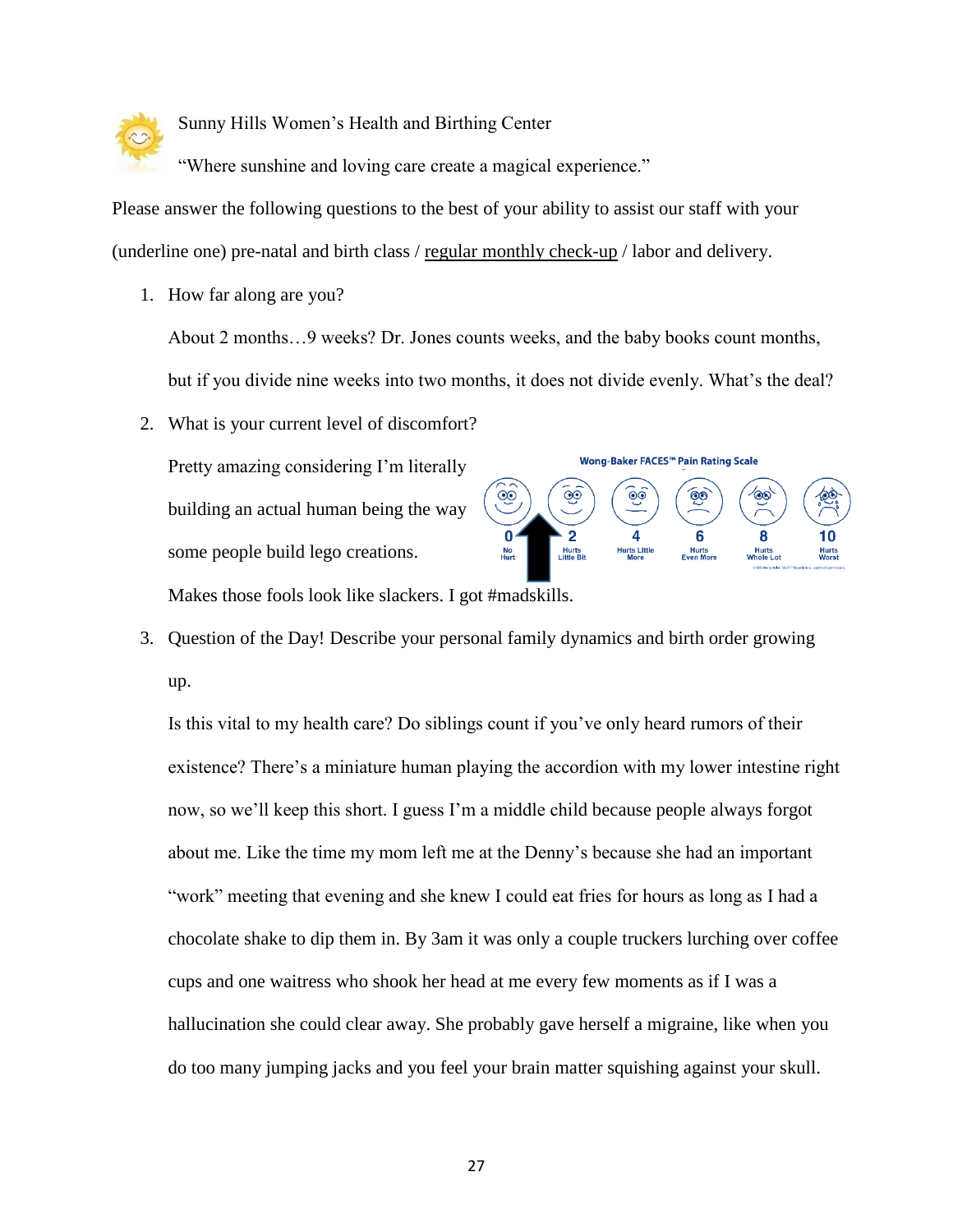4. Describe your plans following the birth of your child.

I will probably just do the same as always except while holding a baby. When I suggested this to Dr. Jones at my last appointment, she shot snot out of her nose and onto her stethoscope, which was pretty gross. I hope she sanitized that thing. It would also be nice to, like, have a beer or something.

5. Describe any changes in mood or behavior. (Complete separate 85-question Depression Screening attached.)

Everything is honkey-dory.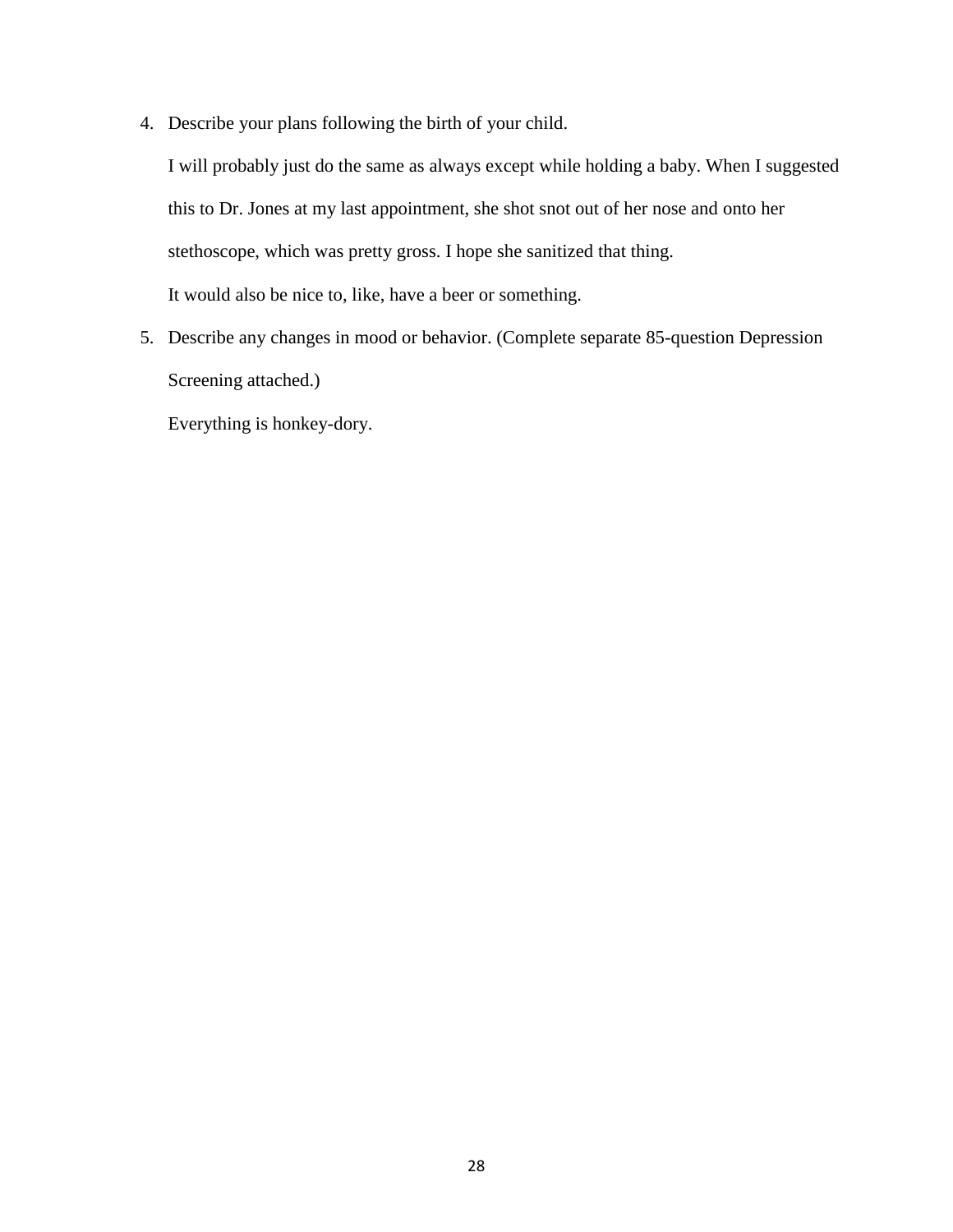

Sunny Hills Women's Health and Birthing Center

"Where sunshine and loving care create a magical experience."

Please answer the following questions to the best of your ability to assist our staff with your (underline one) pre-natal and birth class / regular monthly check-up / labor and delivery.

1. How far along are you?

35 weeks.

2. What is your current level of discomfort?

Do you know how it feels to have heart burn for 25 straight days? Kinda like

that scene in Indiana Jones where the



guy is eaten alive by an army of pyromanic fire ants. Except, in this case, instead of dissolving into dust and bones in seconds, he screams for 25 days straight.

Also, the baby is using my bladder as a trampoline. Don't picture those suburban trampolines with protective nets around them —this baby is a freaking Olympian. Also, I get leg cramps to the point where I seriously wonder if my calve muscles will ever unclench their death grip. I may curdle into a massive ball of frayed fissures and spazaming muscle tissue and and then die.

Other than that, though, no complaints!  $\odot$ 

- 3. Question of the Day! What your expectations for your child's future? Wait, is this for those pushy moms who, like, want to map out their child's entire existence, from diapers to Dartmouth? This is a funny question.
- 4. Describe your plans following the birth of your child.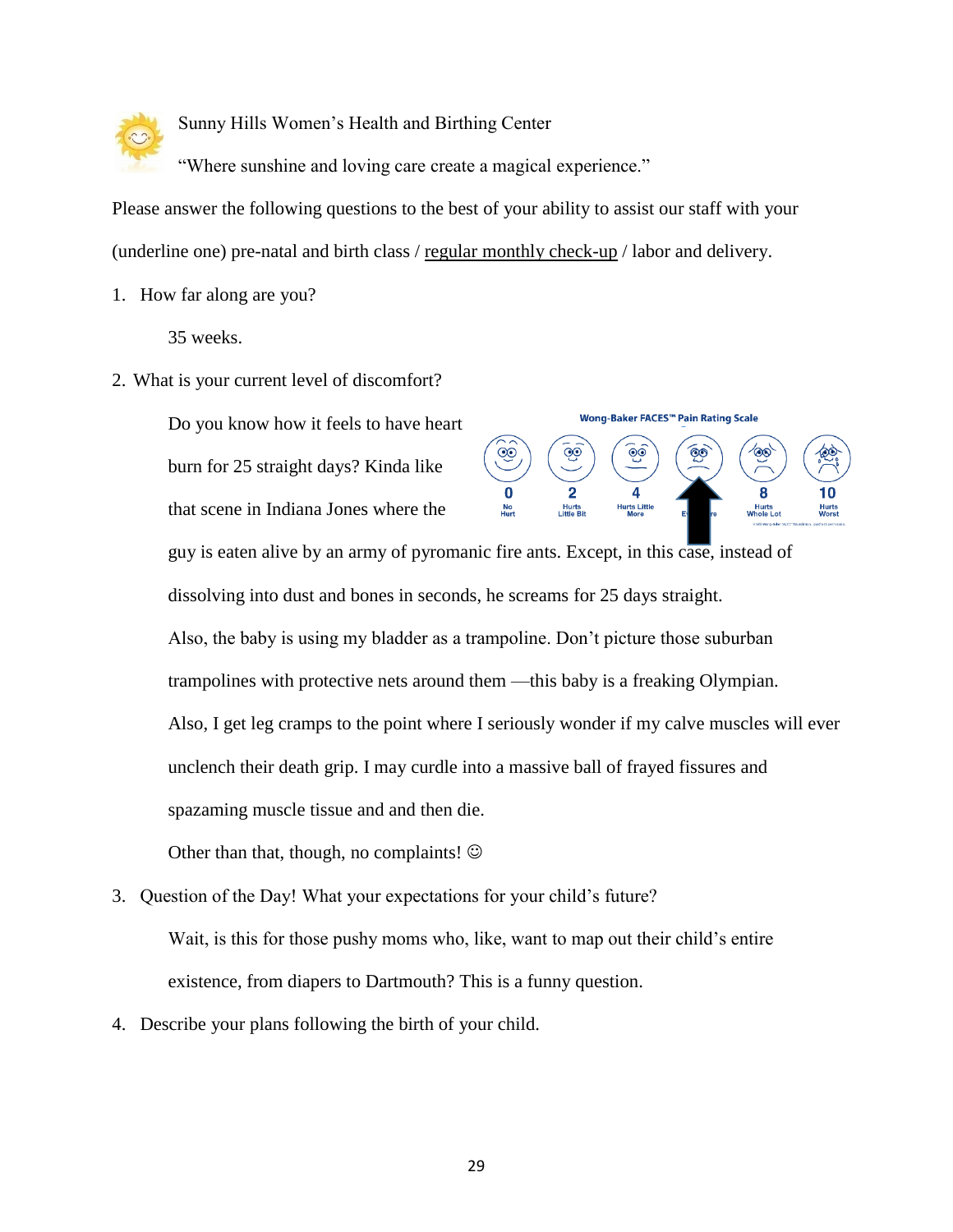I bought all the baby stuff: that's a go on clothing, crib, diapers, and general transportation needs. I also bought, like, twenty baby books, so I think we're good.

5. Describe any changes in mood or behavior. (Complete separate 85-question Depression Screening attached.)

Let's see…I have to interrupt perfectly respectable conversations with friends and coworkers to pee ten times an hour. I think you should applaud my positivity considering the face I indicated on the pain chart is grimacing.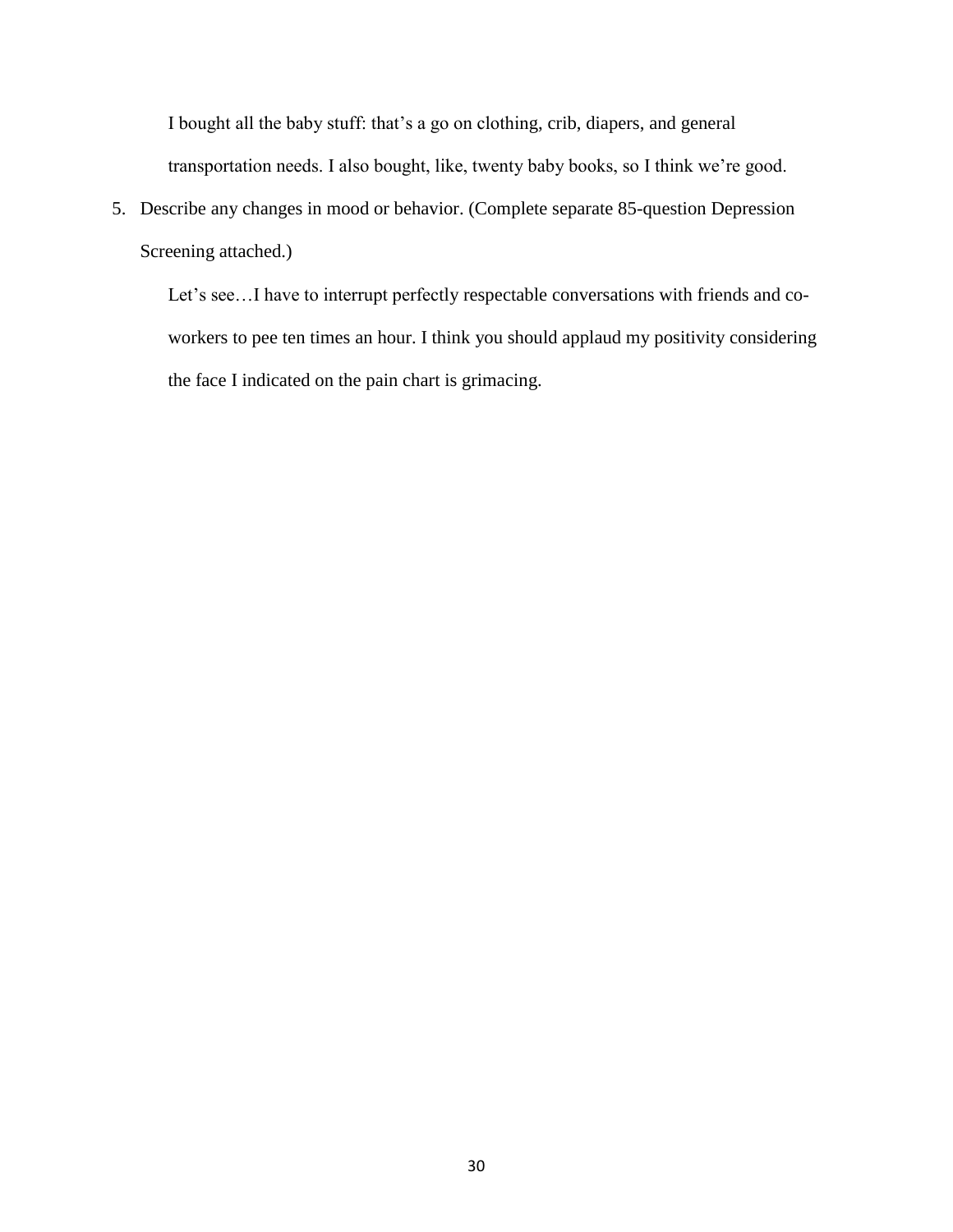

Sunny Hills Women's Health and Birthing Center

"Where sunshine and loving care create a magical experience."

Please answer the following questions to the best of your ability to assist our staff with your (underline one) pre-natal and birth class / regular monthly check-up / labor and delivery.

1. How far along are you?

IN LABOR! Do I seriously have time to fill out this form? Babies are literally about to shoot out of my body. Let's get MOVING, people!

 $\circledcirc$ 

<u>ଡ଼</u>

Wong-Baker FACES™ Pain Rating Scale

මෙ

8

Hurts<br>Whole Lot

 $\odot$ 

Hurts Little

2. What is your current level of discomfort?

Remember when the world exploded into a million glass shards and humanity landed in a bleeding cesspool of pain? No? Just me then?

3. Question of the Day! Describe your ideal life post-partum.

We hook up EVERYBODY to one of those machines where they can feel the pain of actual labor while I stand there, laughing, propping the baby against my hip. I have a caramel macchiato in one hand and sushi in the other. And I'm smoking.

4. Describe your plans following the birth of your child.

See question 3, morons.

5. Describe any changes in mood or behavior. (Complete separate 85-question Depression Screening attached.)



This is a picture of me blowing up the world with my mind because my contractions are twenty seconds apart and you're making me fill out this form before taking me to the delivery room.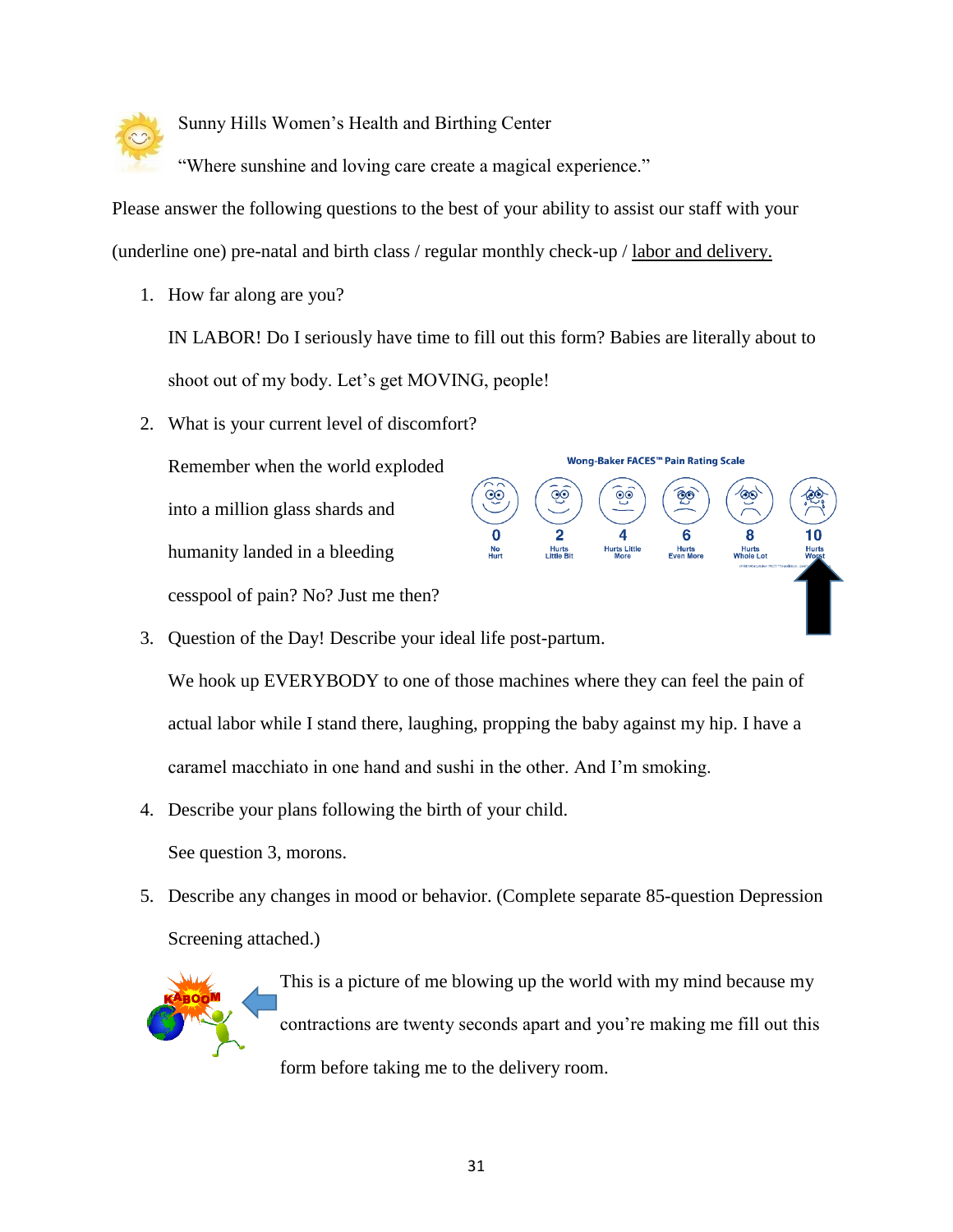

Sunny Hills Women's Health and Birthing Center

"Where sunshine and loving care create a magical experience."

Please complete this follow-up survey regarding our staff's ability to meet your needs during your labor and delivery experience.

1. How would you rate your labor and delivery experience, on a scale of 1 to 10, with 1 being the worst possible experience and 10 being superior service.

"Superior service"? Ah, yeah, maybe change the oil next time you're down there? Other than that, everything went according to plan. I arrived without a baby and I'm leaving with one, so I guess that met all of my expectations. Solid 7.5.

2. What is your current level of discomfort?

Is breastfeeding really supposed to hurt? Because I was under the impression we were supposed to be done with the whole pain thing by now.



- 3. Please list any of your current questions and concerns regarding your newborn's care. Oh, man, I think I need an extra sheet. You didn't give me enough space.
- 4. Please state any other comments not addressed above.

For the love of God get rid of that 85-question Depression Screening! If patients are not already depressed from dealing with the discomfort of having their bodies infiltrated by a squirming creature for nine months, or placing their aching backs into these ridiculous plastic waiting room chairs, answering 85 shitty versions of the same question will drive them straight to the depths of despair. Also, you've gotta ditch the elevator music in the delivery room. Please crank some peppy celtic rock or maybe ska covers of 80's pop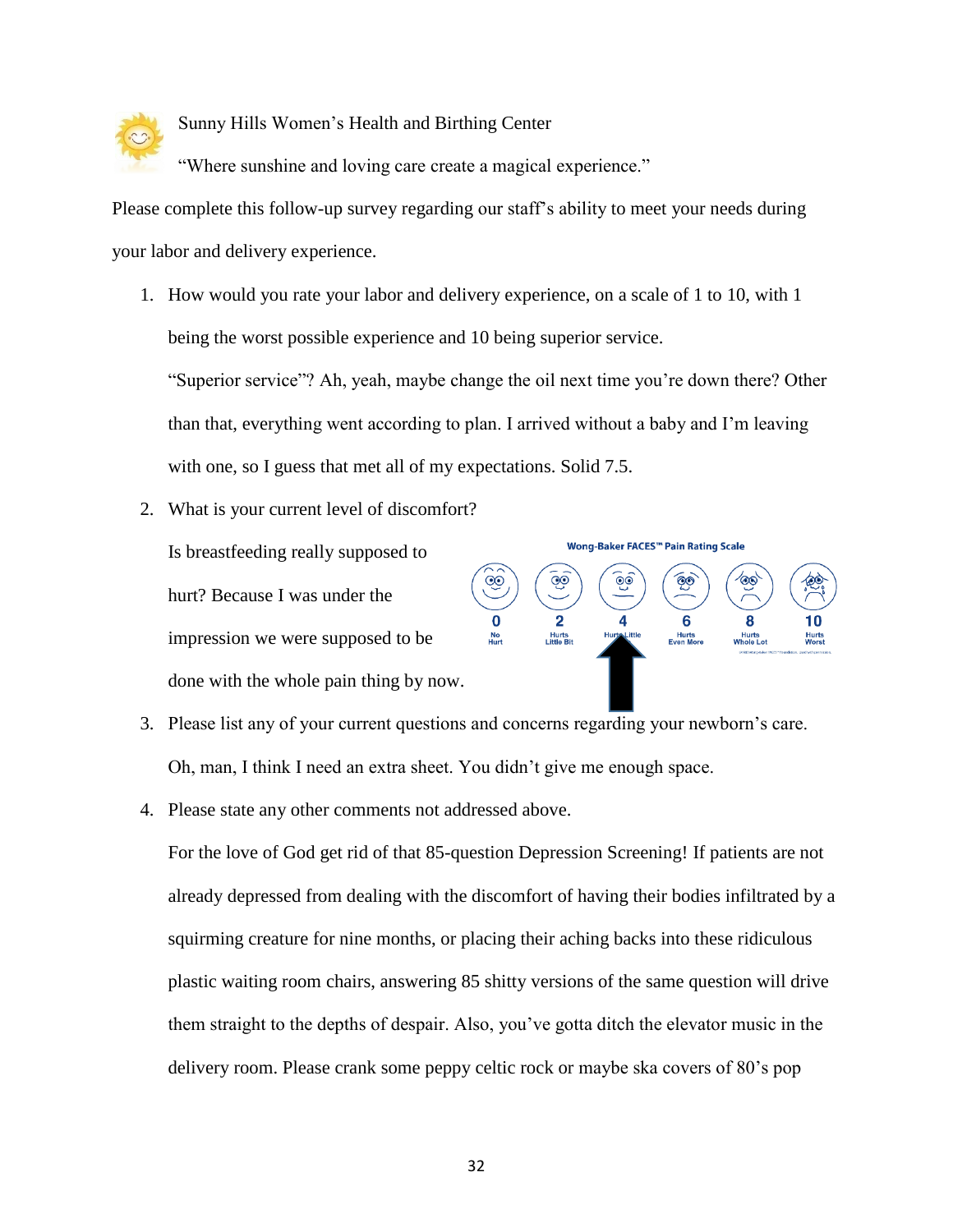songs. I think I speak for every women alive when I say the last thing I want to hear when I'm pushing a baby out my vagina is an instrumental version of "Your Body is a Wonderland".

5. Describe any changes in mood or behavior. (Complete separate 85-question Depression Screening attached.)

You have got to be fucking kidding me.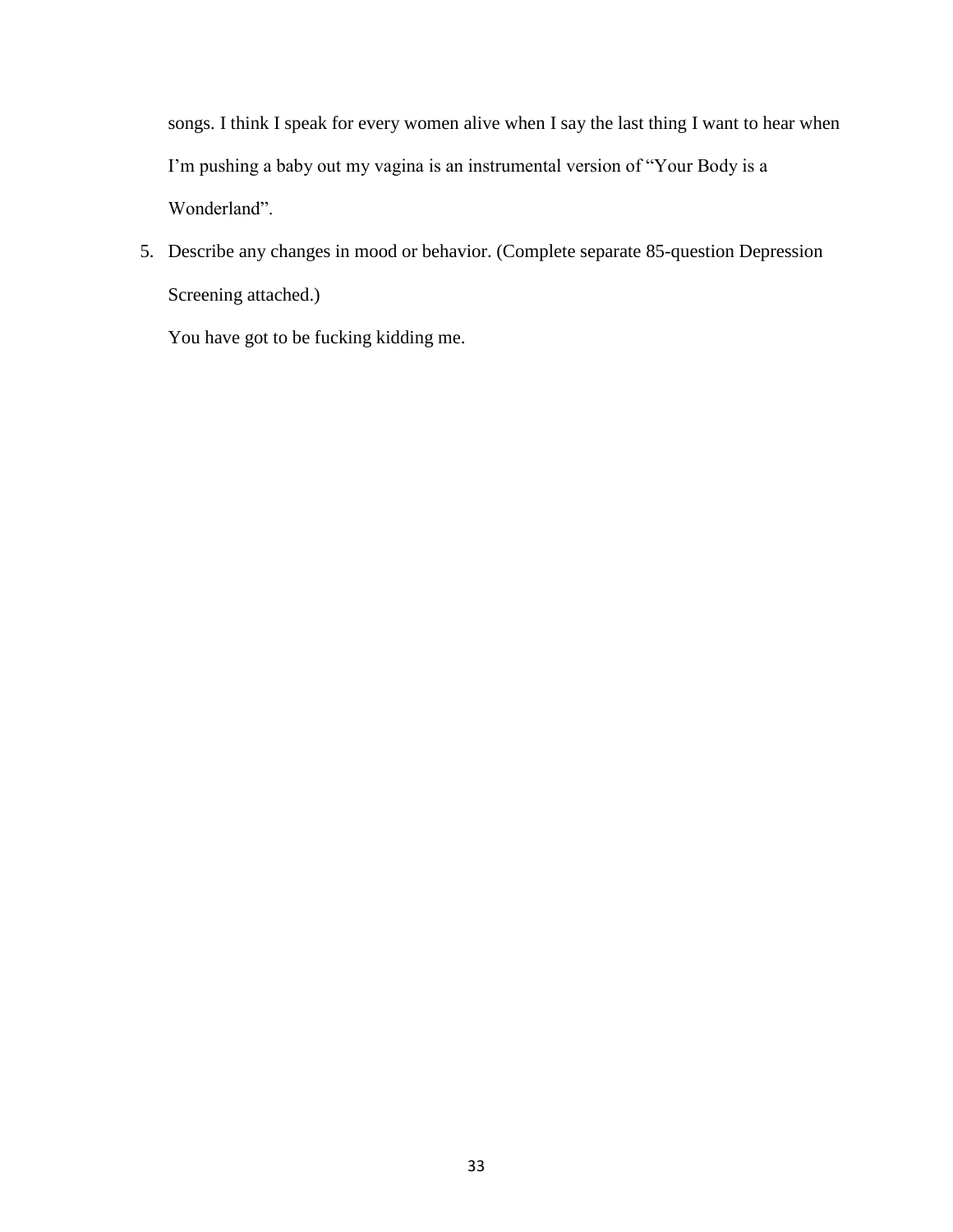#### Moon Shadows

When Selene is born, the two of us return to my one-bedroom apartment. Eight floors up, the western walls slant, shirking from eastern ocean.

Being alone in a familiar place is relaxing—the same smells: salt air, lavender candles, the coffee beans I could never give up.

Well, no longer alone, really.

Since Selene's ultrasound, I feel a certain strength. Two strong women, alone but together. I grew up on Lorelai and Rory. I anticipated movie nights with throw pillows, fights we'd soon forget, bucket-loads of coffee at diners that faced the park.

I didn't anticipate the night-talking.

The first days at home with Selene are a melting blur of Dali's clocks –day and night swim together. Selene's needs: my life.

The third week, I rise from a pile of teensy diapers and burp cloths to hear Selene talking. I page through baby books and mommy blogs for answers but return empty-handed.

The talking occurs only at night: the thinnest whisper of sound ekes out the crib across from my bed. Moonlight blooms across the floor and jumps with the shadows of swirling storm clouds. As the hum of word-like babble issues from the crib, I slip into another dimension. No longer clear: the line between reality and fiction. Nerves tingle from my curling toes to my scalp. I will my heart to beat more quietly, strain my ears to hear: a murmur, a sigh, a hum.

The humming whirs into something semi-audible. Perhaps a series of numbers and letters reminiscent of algorithms. Perhaps a long-lost language. Perhaps I am going insane.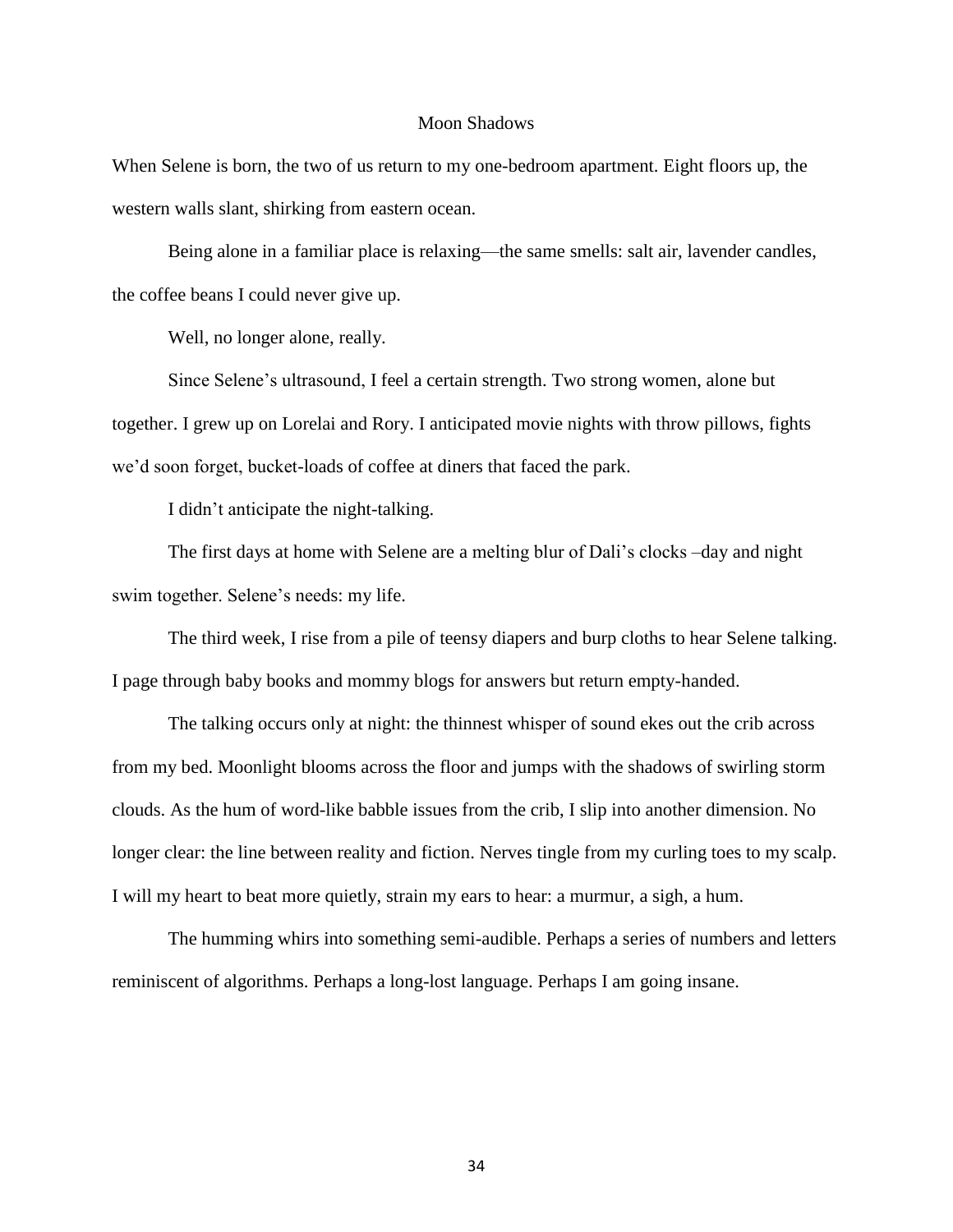I hold my breath. Slip from my comforter, tiptoe to the crib. A worn floorboard croaks at my approach, and the whispering dies. The air is thick, tangible. I peer between the worn rails of the crib.

Selene lies there, eyes closed, her face a portrait of peace. The roving moonlight strokes one cheek and paints it silver. Air whips into and out of her lungs at a hummingbird's rate. Doctors assure me she is supposed to breathe this fast, but it seems unnatural.

I slide under my quilt and count back from ten; darkness takes me before I reach six.

The humming repeats every night for two weeks. When I approach my daughter's crib, she is the baby of Impressionist paintings: arms tucked under her chin, all smooth lines and gentle oil, movement of color and shadow.

Our days are freckled like those paintings, bits that blend together: eating, reading, singing, sleeping, diapering, soothing, pacing. The day's subtle movements slow my brain to a logical pace. I make the vital calculations I never did before.

The last nine months at my housekeeping job, I scrubbed floors and folded towels, preparing for my life to change. Of course. A baby. But still, something more. Something enough to make me say no when Eleanor asked if I wanted her to hold my position. I knew then I would not be returning, but why? My co-workers: quiet. The pay: good for an art-school dropout; we kept the tips off our tax forms.

Cleaning bathtubs and tucking sheet corners into perfect folds, I missed that Selena's pregnancy took eleven months, if going by the last night with my ex.

If not, where did she come from?

I remember, after the break-up: insomniac, wrapped in my Grandmother's quilt on the window seat, staring at the ocean, its shimmering surface under the full moon. Beyond the other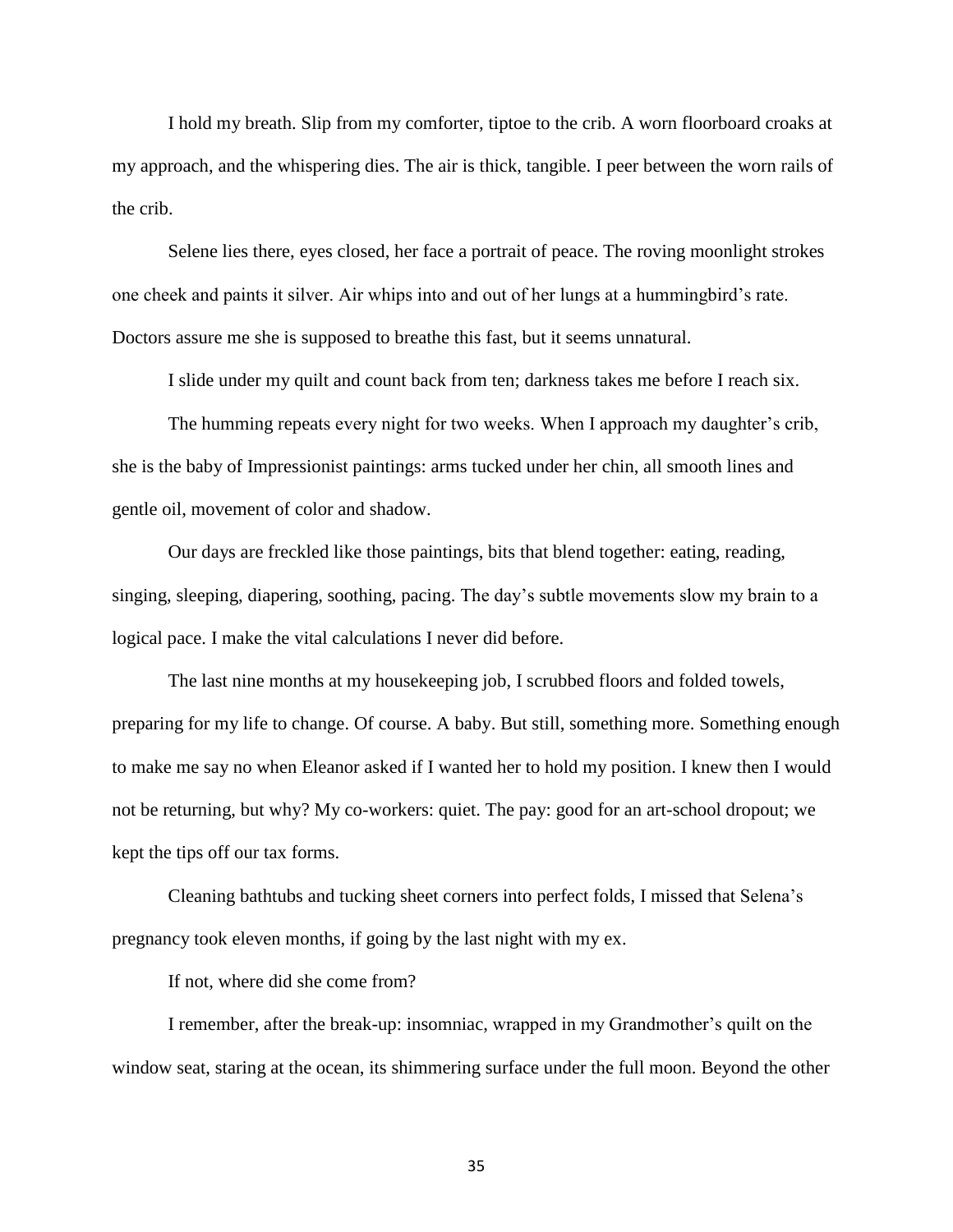buildings that line the bay, the moon seemed to grow and speak, whispering ancient truths in Greek or Latin. In dreams, I walk on waves that caress the rocks into sand.

On the last night, I hear it again: a hum that fades into that same ancient language I heard months before her birth. I slink from covers to her crib. Selena's eyes open and glow cerulean as ocean waves. She floats to the window, gestures past her at the moonlight. Her words glimmer like the moon goddess she is. *Veni, Mama*. We step out into the stars.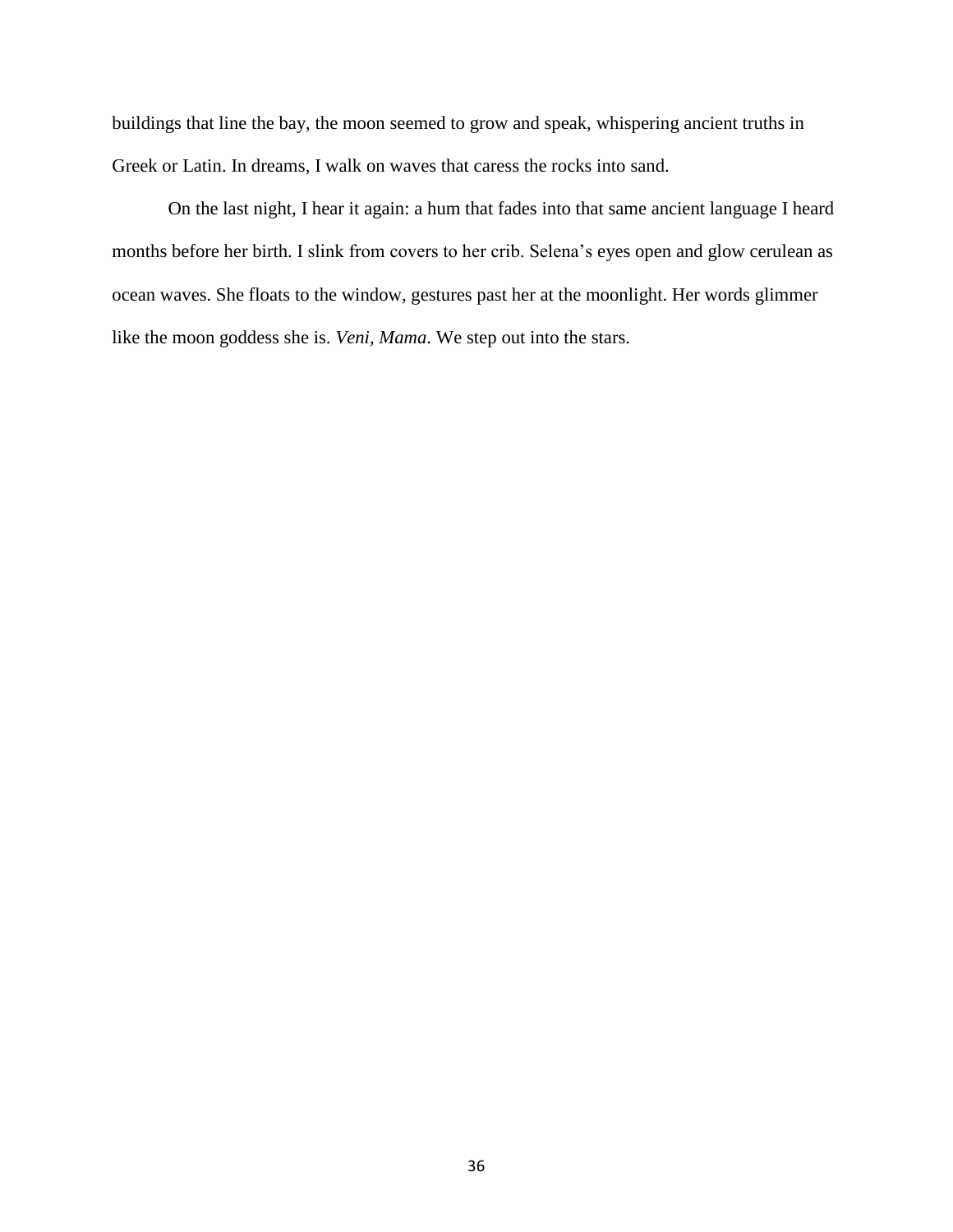#### Wear Your Heart

My son and I discover the library's magical drinking fountain at 6 pm on a Tuesday. Maybe I should say I discover it, because he is too focused on pushing Thomas the Train around the wooden tracks with one pudgy toddler finger. And, okay, the fountain is not a real fountain; it's the plastic spigot of a toy sink.

The cold gray plastic feels dull to the touch, lifeless, and I jump back an inch when the cold liquid oozes out, just a few drops of water, nothing too noticeable. My son doesn't even turn. We're the only ones in the library at this point, we outlasted the afternoon rush of mothers desperate to fix proper dinners and wash cloth diapers who left punctually at 5:30.

"Look, honey," I point to the water now impossibly filling my hand from the plastic gray nozzle. I lift the playset off the floor; the toy weighs about ten pounds but hides no pipe or water source. The door to the mini fridge opens, tumbling out red-brown chunks of plastic, shaped into apples, breads, and meats.

My son is unamused. He smiles, coos, "Choo choo!" and pulls Thomas into the wooden station. He plucks two other cars from the table, one named Percy and that other green one, and he pushes their magnetic backs together, moves them along the track.

I was laid off from my first teaching job at seven months pregnant because I taught the students to think.

\*

"Discussions and debates have no place in a world of checkmarks and boxes," they told me, passing the pink slip across the conference table.

"What is the point of this? What do you want the world to become?" My questions veered philosophical; I cemented my thoughts in images of doctor's bills and a small human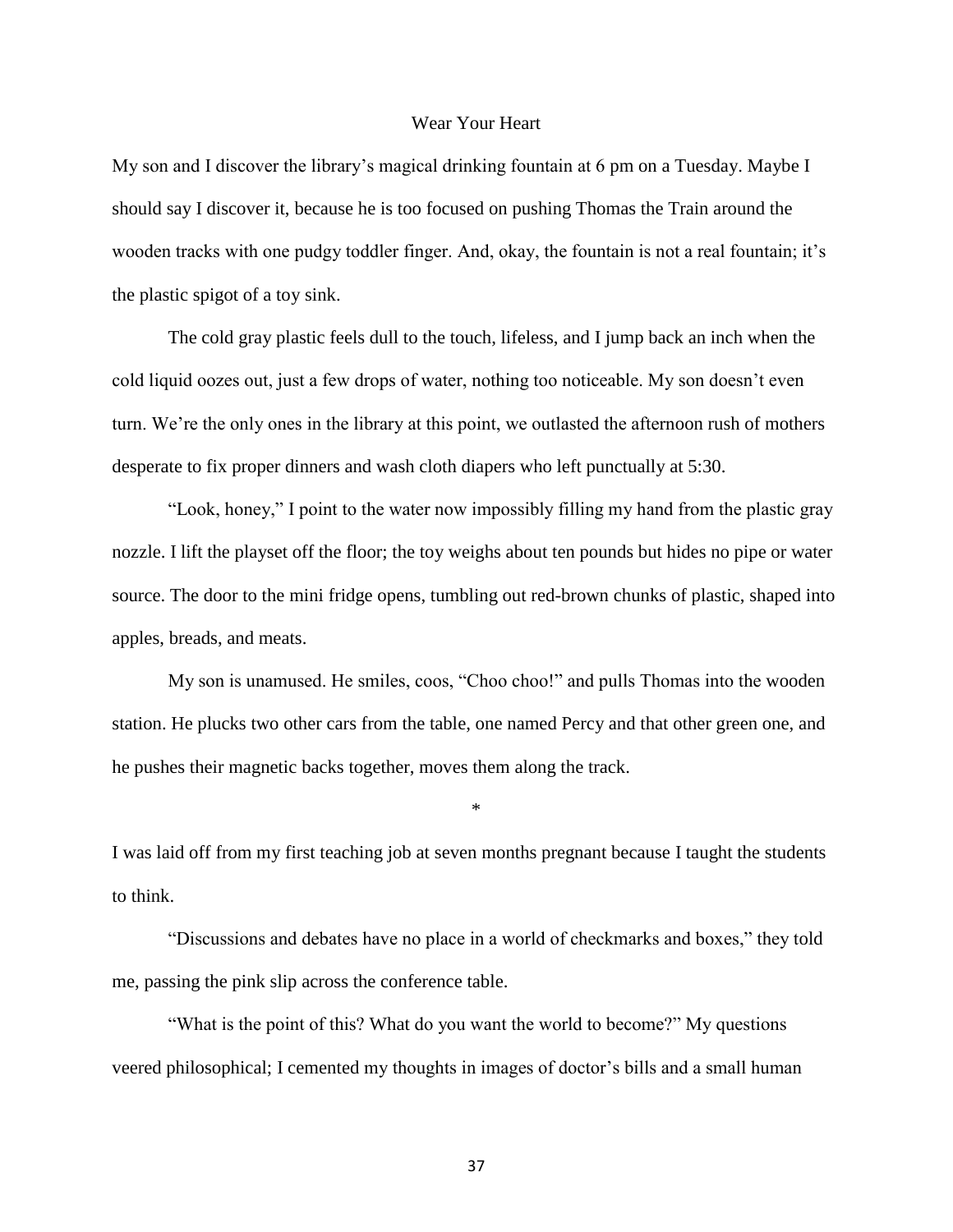growing inside me. I wanted everything: the dream job and my son and the world to understand. I floundered for the words that would keep me employed. "I will teach to the test."

"It is too late. We know your true intentions now."

My shoulders hunched around my body the way they did when my mother caught me sneaking Oreos in church decades ago. "Who are we," I asked, "if not teachers?"

"*We* are not teachers." They exchanged a look. "We are the bosses of teachers." Their faces downturned, mouths in a slight grimace. They showed slight concern, for my sake. Perhaps they truly felt it; perhaps it was for show. "We regret that we have to make these choices. We have to let you go."

I packed the flowered Thirty-One bag my best friend gave me, I tucked students' art into file folders and carried them to my car.

\*

A small child, hardly older than my son, enters the library's playroom, unaccompanied by an adult. I get used to things like that in this tiny Midwest town. She points aggressively at the water bottle I have poised beneath the plastic toy spigot. I'm not sure I understand the magic of this fountain yet, but as the words "raspberry lemonade" cross my mind, a tart berry goodness shoots into my water bottle, and my eyebrows shoot into my spirally hairline.

There is nothing connected to the back of the kitchen playset, no magical plumbing that I can see.

\*

I left books behind in the classroom. Words on young eyes were worth more than five or ten bucks. I left that metal stapler I stole from the teacher's lounge after that substitute stole my blue one with the green polka-dots and I felt like that guy from *Office Space* asking everyone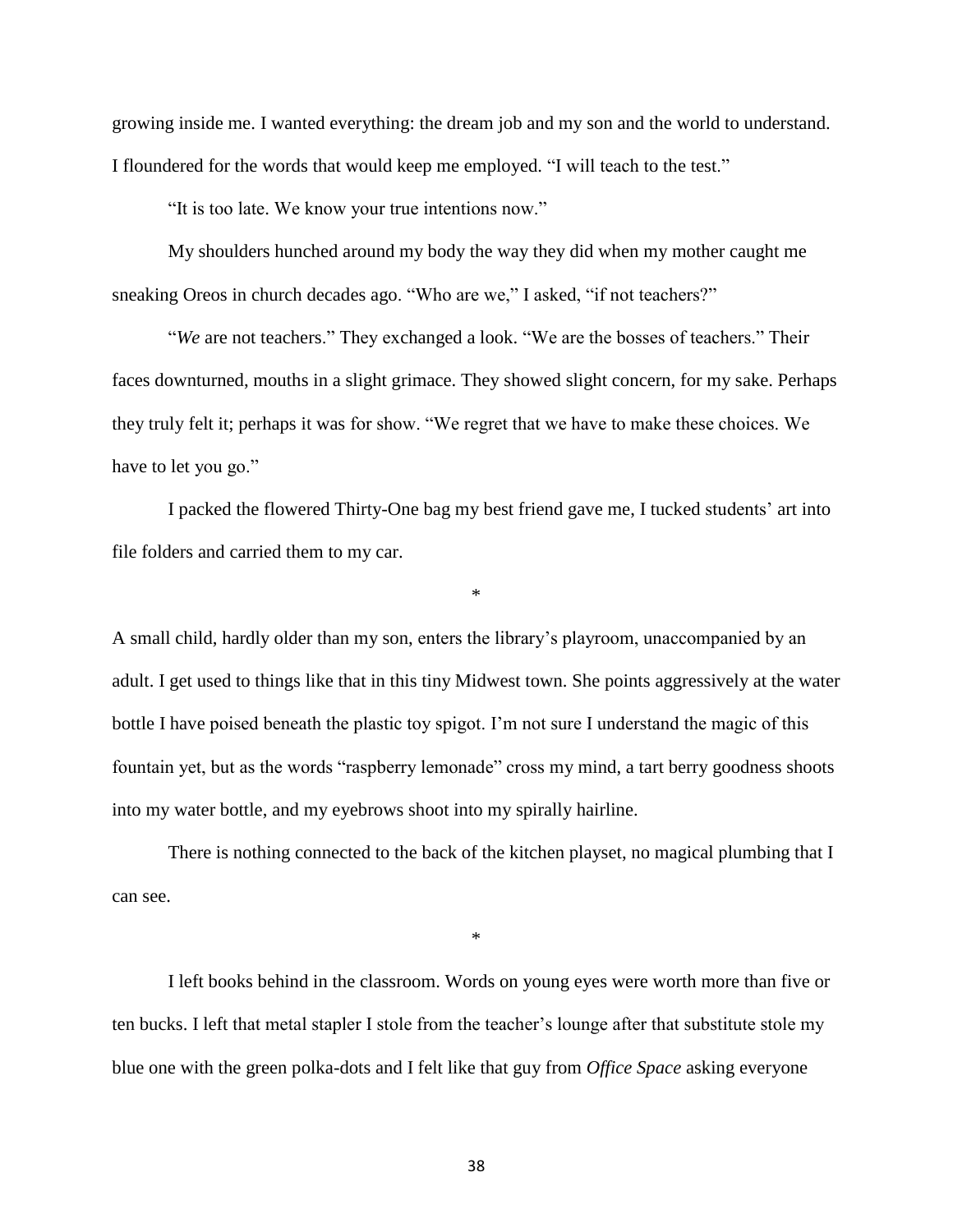about the damned thing. I left the overhead projector and two movie versions of *The Great Gatsby*, the one that was there for twenty years and the one I bought that the students actually liked.

I stood in the doorway and pretended the meeting hadn't felt like a knuckle-punch to my soul. I pretended I could find another job in three months with a baby due in two. I could have it all.

\*

"I've only ever wanted Cherry Cola," the little girl says. Her pigtails bounce around on her head as she pushes me aside in that unconscious way of young children and bends over the fountain herself. Dark fizzy liquid slips into her mouth. She slurps and gulps loudly. Finally, she wipes the sleeve of her checkered green dress, already printed with dirt and grass stains, across her lips. "It seems greedy to ask for more."

I chug from my water bottle and pause. "With that logic, isn't it greedy to ask a water fountain for Cherry Cola? Its only responsibility is water."

Pigtails shakes her tiny head. "I don't want to mess with its magic. If it wants to give me Cherry Cola, I'll take it."

I sip my lemonade and consider her words. My son yells, "Chuga-chuga!" and bounces up and down on his toes, giggling at the girl as she stomps out of the room, apparently on some other reconnaissance mission.

\*

On my last trip out of the school building, arms heavy, I ran into Jimmy. Technically, Jimmy ran into me. Jimmy was always running into everybody, his arms flailing around on either side of his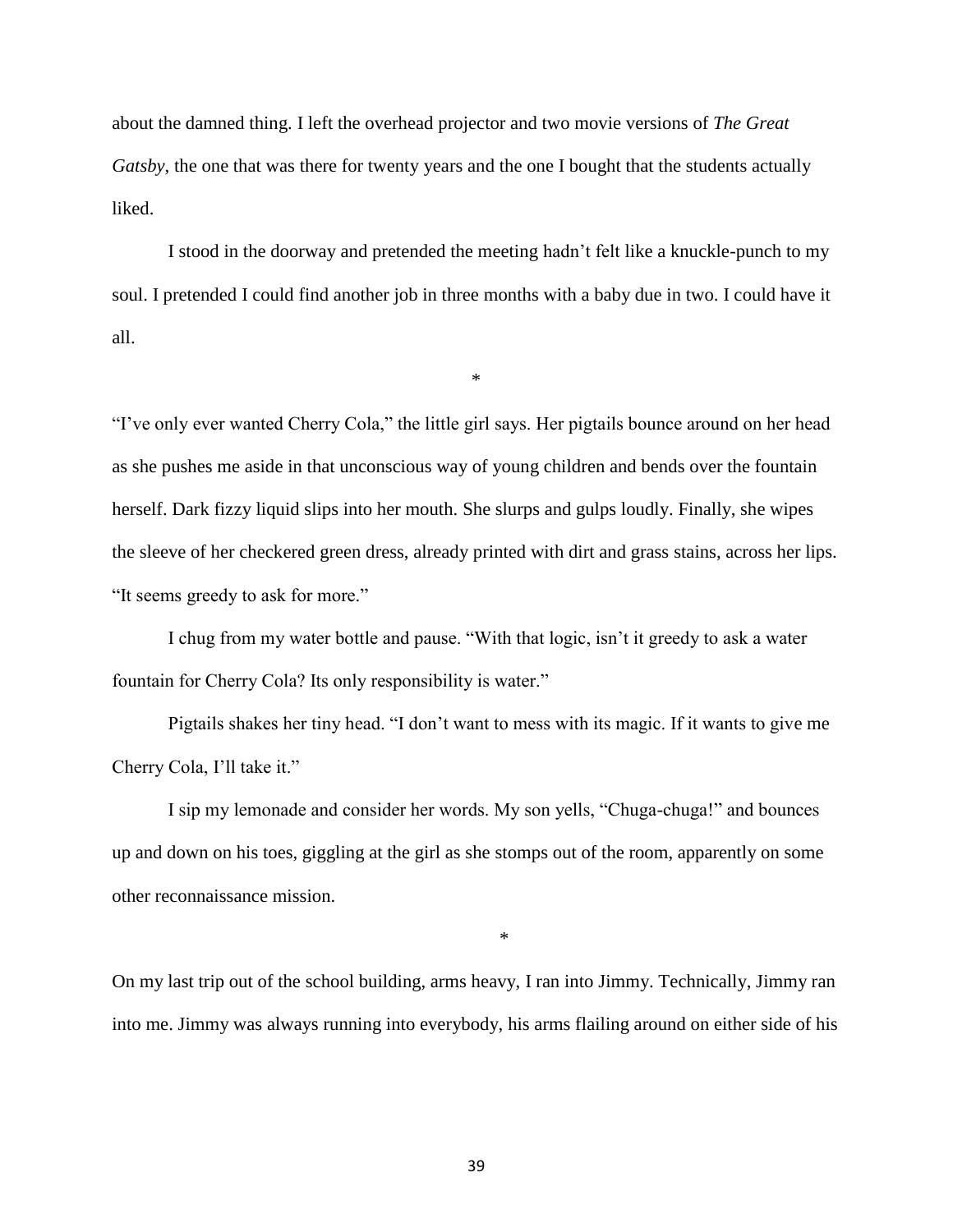bright red backpack, a reddish bolt of hair sticking straight out from the top of his head, always looking as surprised as his eyes do.

"I heard this cool song on the bus this morning and I thought maybe other kids would judge me if I said I liked it so I decided not to say anything but it was kinda weird and I moved my arms a bit what do you think I should do?"

I paused to adjust the weight of the two boxes piled atop each other in my arms. I wrapped my neurons around Jimmy's lack of sentence structure. "Well, what did you really want to do, Jimmy?" I asked.

Jimmy shrugged, his backpack bobbing around his arms. He tipped his head slightly to the left. "Well, I guess I wanted to dance."

\*

"Then," I said, "dance."

Ten minutes later, I'm at the fountain, greedier than I've ever been. If teaching jobs are fiction, maybe magic is real. Maybe a water fountain is the gateway to secrets and dream jobs and multitasking and life. A maroon ribbon of Cherry Cola; a piping slug of chicken broth; an icy blackberry cooler; a smooth, creamy milkshake. As soon as I conjure the image in my mind, the liquid oozes from the fountain. I guzzle like a thief siphoning a car's gas tank, I slurp like a sloppy newborn calf, I chug until my intestines twist like finger traps. My son turns to me, alarmed, one fist cradling a red train high above his head; the other raised in a questioning halfshrug. I dare Pigtails to return and witness my frenzy.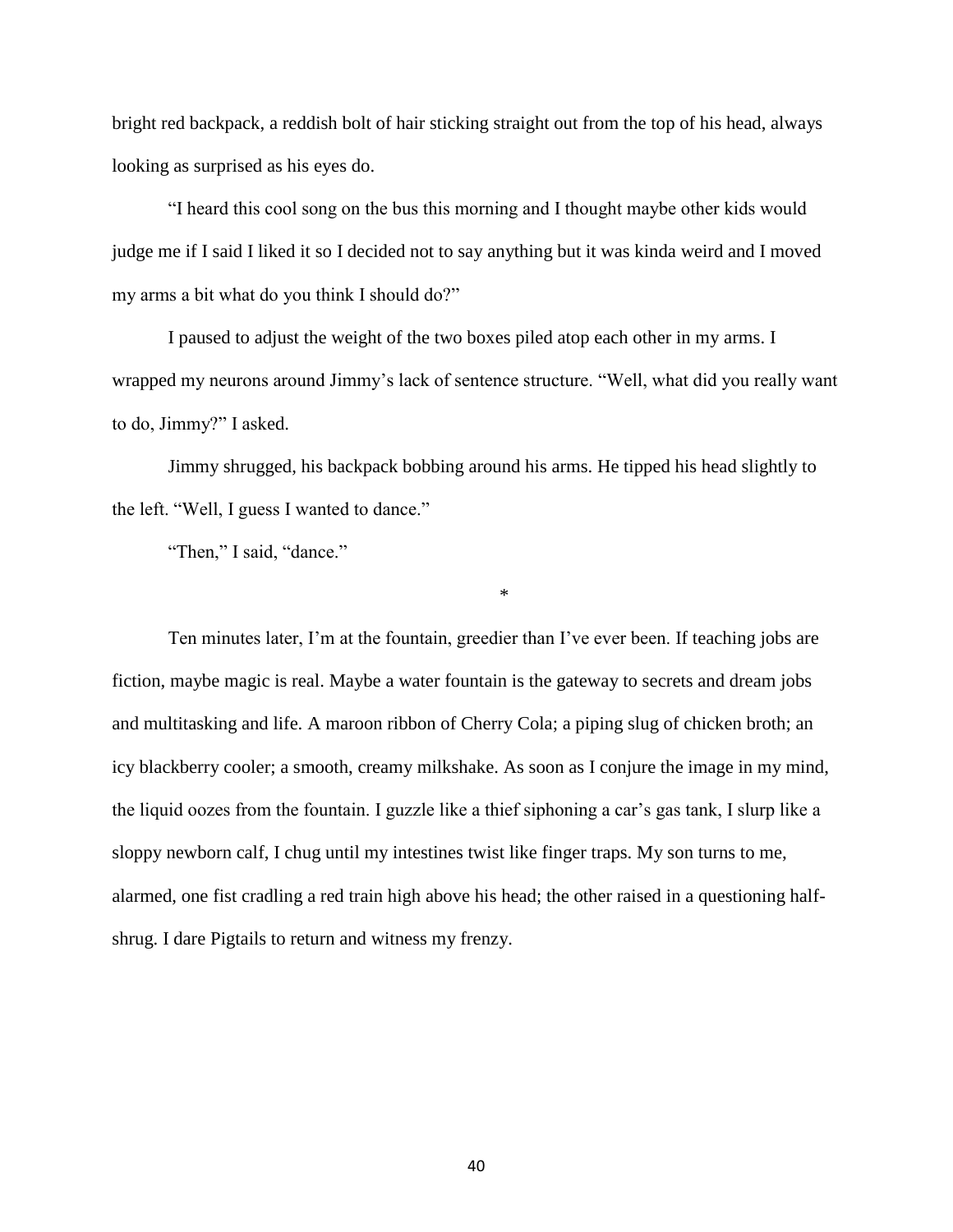#### The Toddlers

The toddlers sit in the coffee shop, their legs dangling a foot past the edges of metal chairs. Tiny loafers brush along the tops of briefcases tucked carefully under the tables. They cradle ceramic mugs too large for their hands and exchange recipes for homemade granola. They talk about selfdriving cars careening off cliffs while supermodels down tequila behind the wheel. They talk about manned missions to Mars and the failure of Biosphere 2.

Outside, snowflakes as big as their heads fall from the sky and splatter the cracked sidewalks like the gods are throwing snowballs. The toddlers sip skinny lattes and tap scones against saucers to catch the crumbs. They mourn hometowns lost to natural disasters and the years when adults had to cancel the Olympics. We arrive, smelling of day-old beer and cold cream, but they don't want to get in our car.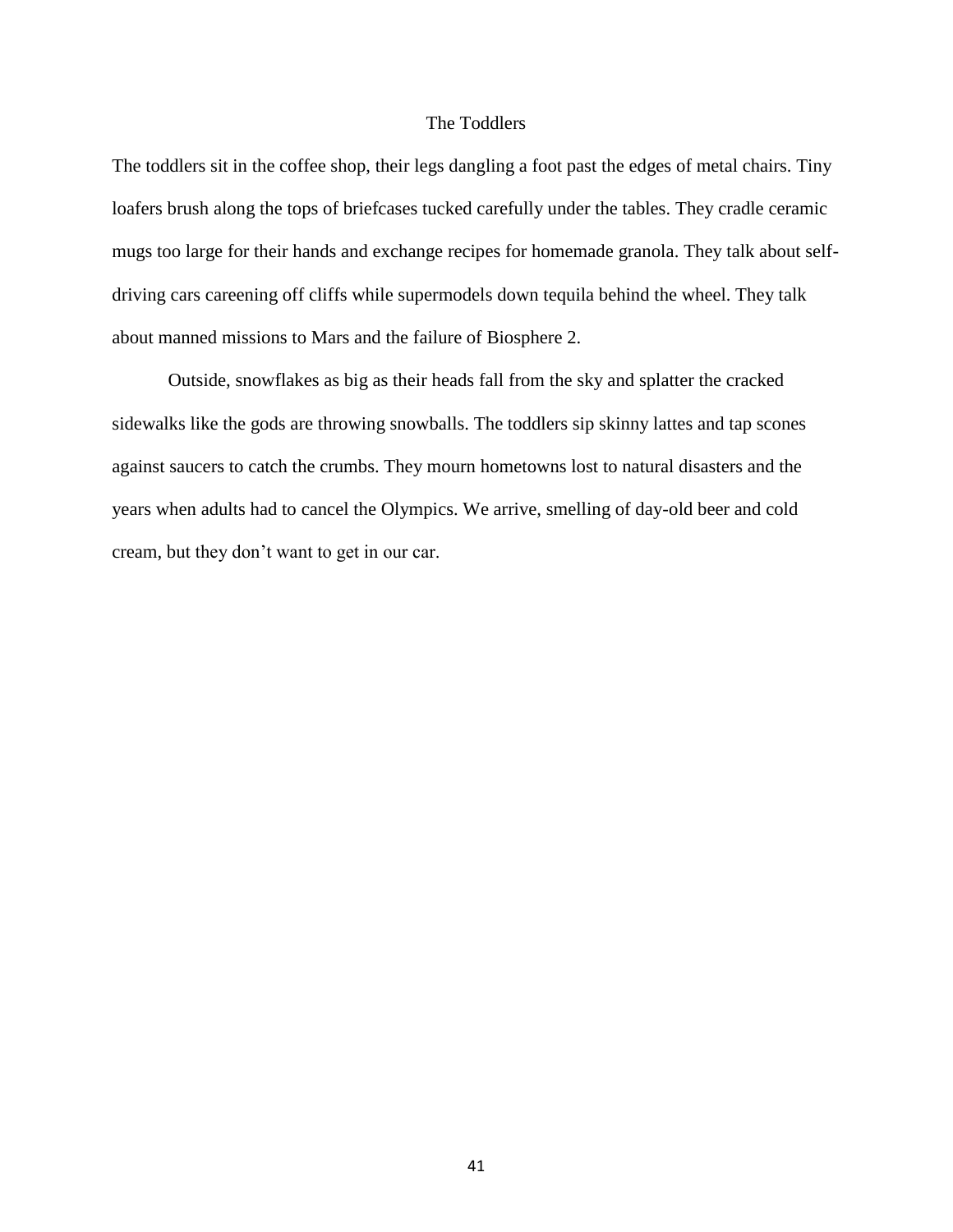#### Reverse

My sister and I saw a tree fall in reverse at the creek behind our grandparents' house. We were poking at frogs by the rocky water's edge, when the elm lifted its branches out of the streambed, stretched, stretched, uncoiling its brown-gray body. The tree creaked like haunted-house stairs until it stood before us, mountainous.

We still don't speak of this.

After my son is born, I begin to suspect the apartment is haunted. Disembodied voices pull at me through walls when I peer into his crib at night. The refrigerator's light flickers, dies, then burns to vivid life, an electric phoenix. Water fills up the sink and drips out the tub, poured, drained by invisible hands.

I see Her again. She looks like our mother but dimmer, like when you stare through morning fog toward a shadow that may be a cow, or the tractor, or nothing at all. At the kitchen table, she counts on witch-bone fingers while I rock the baby in the living room. When I call my sister, the line is dead.

Outside, our neighbor plows mud into piles at the edge of the yard, his rusted pick-up truck revving and whining through puddles of melted snow. Through cracks in the blinds, I see the truck smooth last remnants of sand-coated snowbanks, debris shoved clear of the road months ago. Damp earth oozes through the grooves in tires, sinks back into its porous home.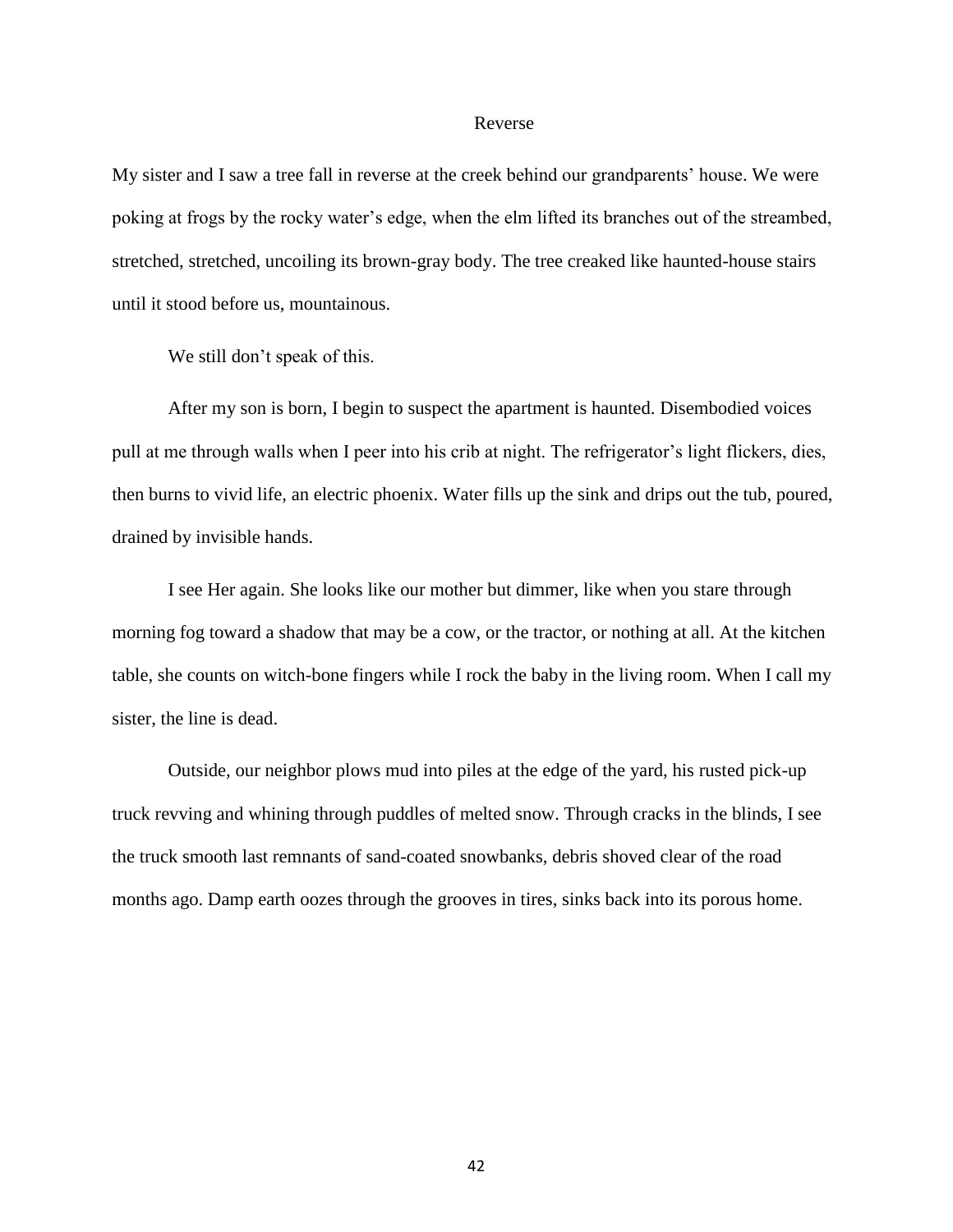# *TINY'S JAZZ MAGIC*

## *Novella-in-Flash*

Jazz music poured through the steel beams of the tenement building, right into its soul. The speakeasy ruled not only the basement, but all of night, all of Storyville. The strain of sax dragged Tiny and me out of bed, down scarred plank stairs, past dewdroppers passing out blue books and women with slits parting dresses past the thigh. *Stick a jazz band on my hearse wagon/Raise hell as I stroll along…*

In the street, we watched the music notes form in the damp air until they were tangible. *So sweet, so cool, so fair…* They twinkled like frozen galaxies trapped in glass, like Lulu White's jewels. Tiny reached her hand to touch them like stars; they reverberated through her thin dress and smooth bronze skin. The breeze swept us up into the trumpet's dance, and we spun past the elegant mansions of Basin Street and over the stone tombs of Lafayette. We floated over land, through time: *melody haunts my reverie…*We took up all of space until we owned night (*a paradise where roses bloom),* and day bowed down its wilted petals.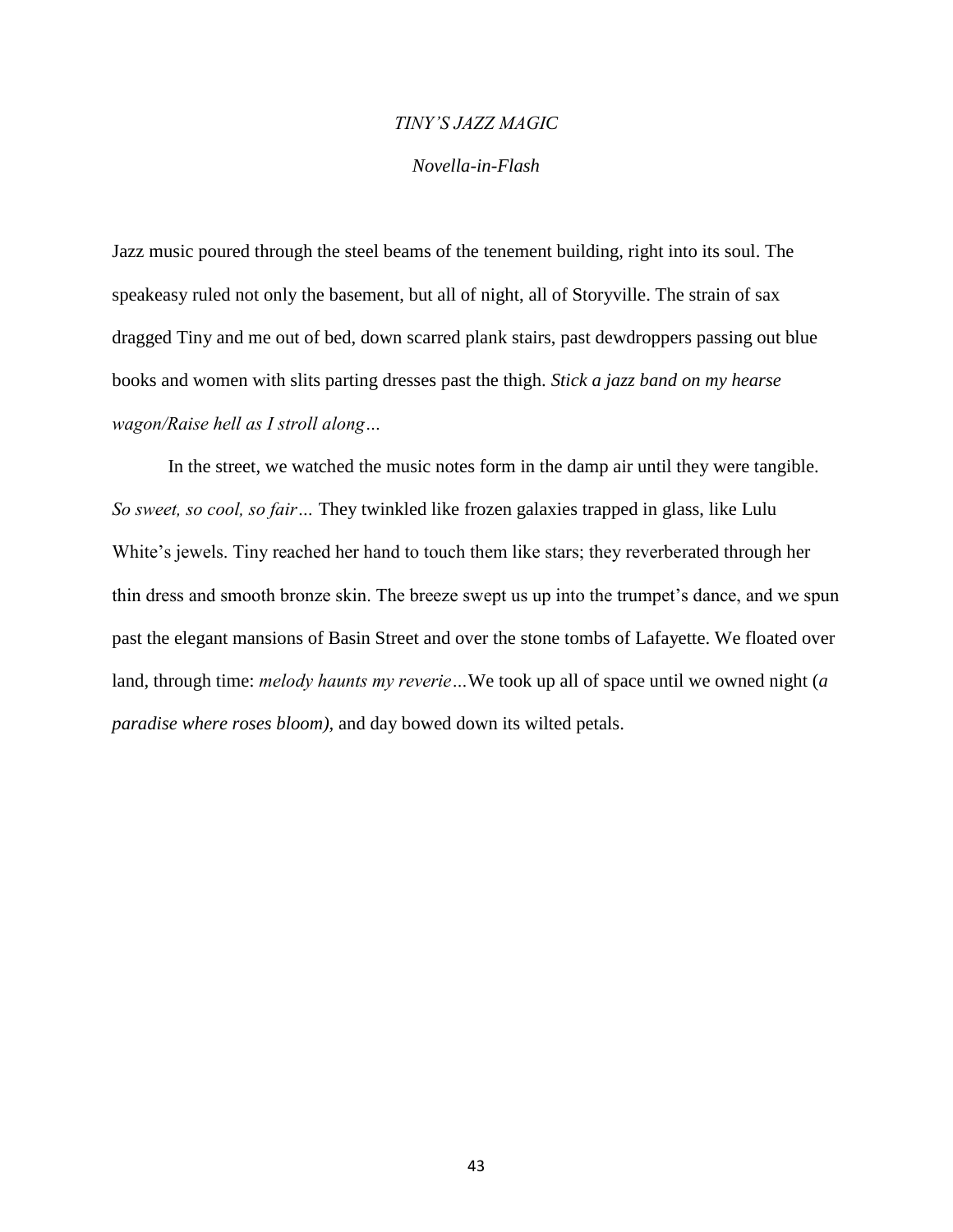#### Far From Storyville

Music replaced the blood in Tiny's veins at birth. I let her listen to the band warm up in the speakeasy downstairs, let her close her eyes and tip her head that way (mmm, mmm, mmm), bask in rich bass. Tap, tap: her foot on the wood floor by the stage where musicians lean into their instruments. Her lips mouth words to songs she shouldn't know at her age as I slip crates of hooch down the cement steps in back. Only so deep you can dig in this city before you hit water.

Tiny slips music notes into pockets of her patchwork dress. She'll slide them out one at a time, savor sound like candy. Music carries her to storybook places far from Storyville, away from her momma: smuggling foot juice with men, wooden crates in my arms and a shiv in my bodice. Barrels rolling down cement steps under fog-humid swamp air, macs flashing pieces tucked in vests, saying, "Hey baby, when your real shift start?"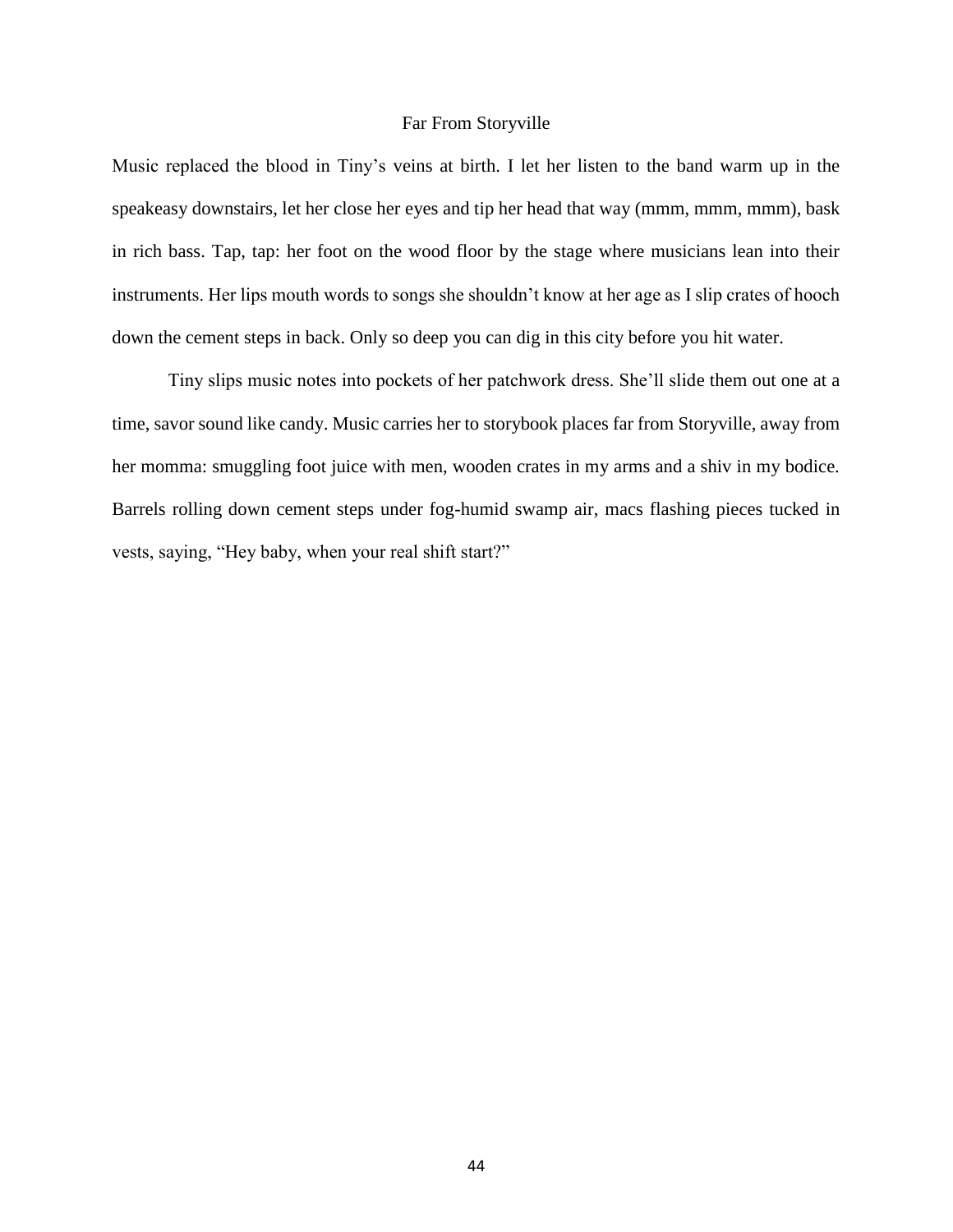#### Tiny and Me

Tiny writes me into her daydreams as a jazz singer, music rolling off my tongue, soft as moonbeams. Fringed skirt, fringed hair. Drop waist, high heels. Tiny paints a beaded tiara on my head and a microphone before my lips.

"Can you see it, Momma?" She squeezes my hands as we sit up in our attic room. Louisiana humidity dampens our skin, dampens two or three clean dresses hanging on a peg. We sit on two wooden chairs tucked under the table, the only furniture in the room besides our mattresses and some other woman's leftover bureau.

"I see it, Tiny." And I do. For a moment. Squint past this humble room, this litter, this brothel, this place we call home, and see: Hope. See: Music. In the dream, my voice doesn't warble like it did when my own momma used to make me sing hymns on Sundays. My voice is clear, warmed honey coating lemons. Rhythm. Heels tap-tap-tap. Passion. Arms caress microphone stand. Poise.

My fingers tremble for a moment, but I squeeze Tiny's hand, let her know I cherish her gift of escape.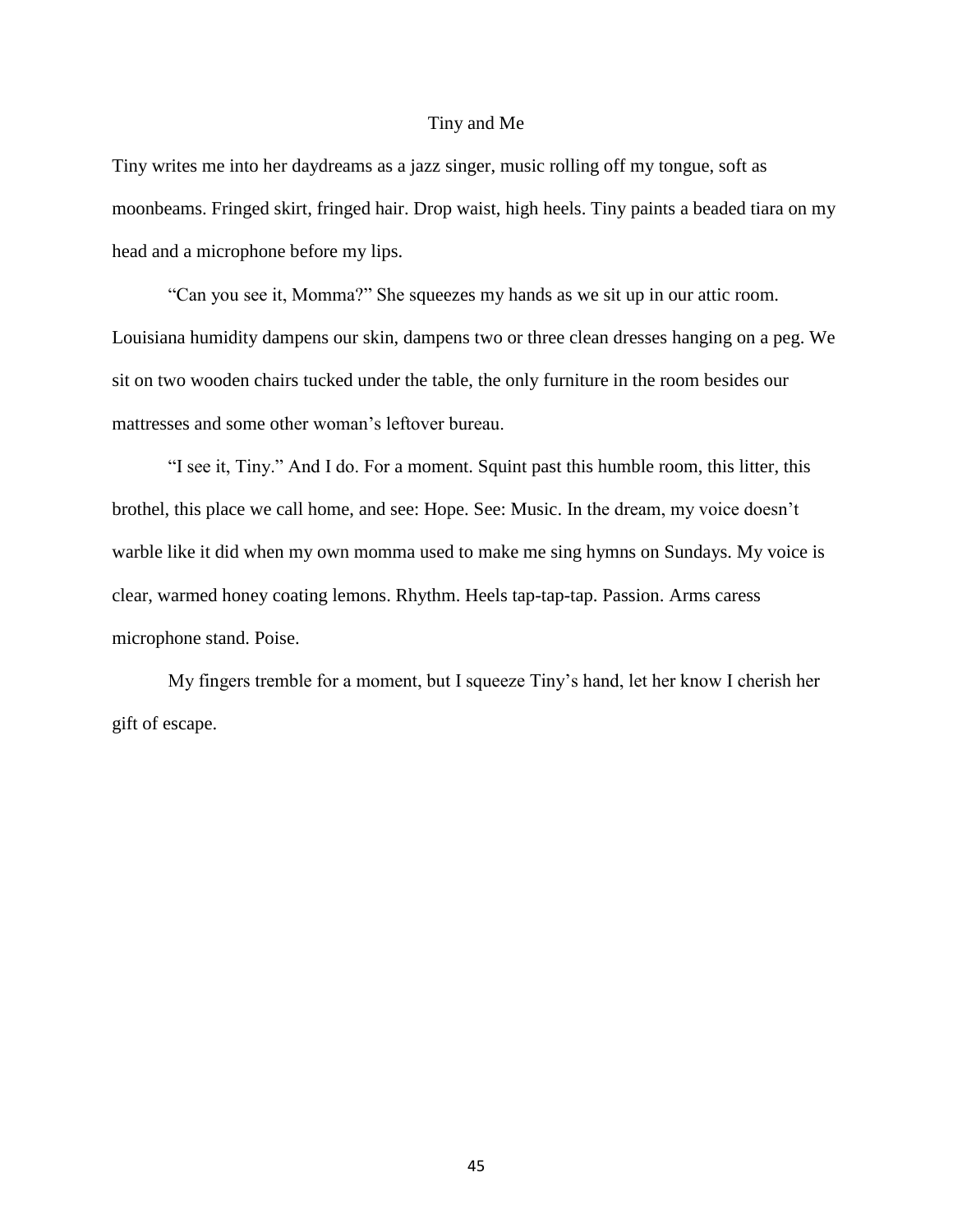#### Lena's Last Customer

Tiny plays outside when I have customers. It's safer that way. Maybe. No place safe in Storyville, least of all a pro skirt's bedroom. *We'll take a boat to the land of dreams…New Orleans…*

This one's rough, sandpaper on flesh, nails like daggers, words like burning stakes. Hands that claw from a life of take, take, take.

When Tiny finds me afterward, I'm holding a damp cloth to my cheek to stop the bleeding. …*Heaven on earth, they call it Basin Street…*

"You let a man do that to you?" Her black eyes never leave my face, those pools of knowledge, the question just for show. How can I tell her that men own this building, city, country, history? *Won't you come and go with me/Down that Mississippi?*

"Life ain't free, Tiny. I paid my way working five years before you came along." I bite my lips so hard blood pools in the crevices of my teeth.

Tiny's eyes call bullshit. She's stashed six year's of venom in her bones, sick of the way we play this game. Now her eyes press like fingers in my skin, and I see she knows the world. Men may write the rules, her eyes say, but, those eyes say, *but*: we are jazz, the music, the smooth shuffle and sigh of bodies and night, the magic. The power. Life. Future.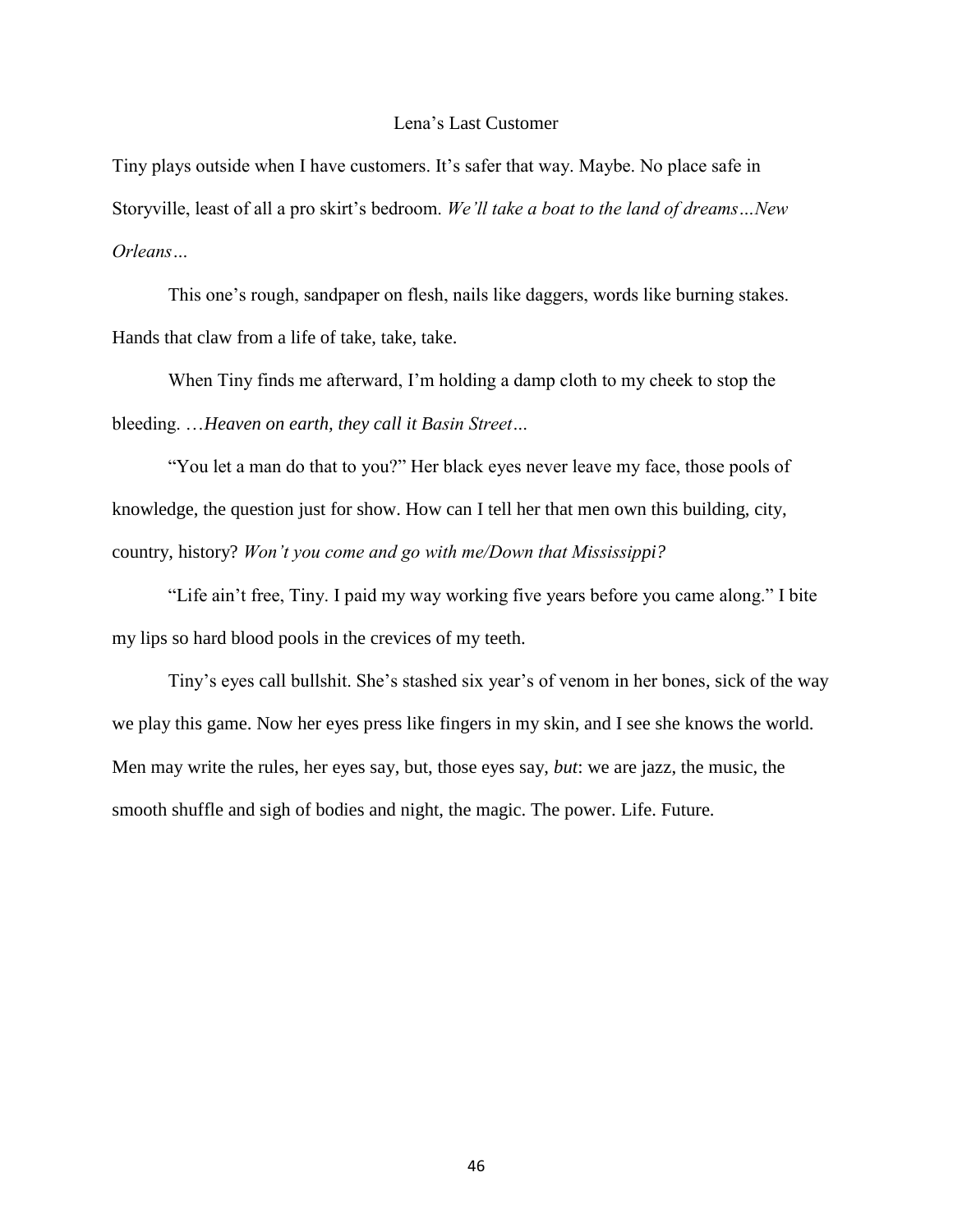#### Frannie

Sometimes when I slip hooch into the speakeasy, Frannie keeps an eye on Tiny. Frannie, who's still got her name in the blue book because she don't have a kid. Frannie, threading her hands through her copper hair and spreading her lips with her tongue. *There's danger lurking in/ Them there eyes…*

Frannie, who has the only white skin I've ever wanted on mine. Frannie, who claimed she was a midwife in another life, scarf drapped over her curls, kneeling at the foot of the mattress when I gave birth to Tiny because I couldn't do what the other women did and take herbs that bled your body dry or send myself tumbling down narrow staircases. Pimps in dark alleys selling magic pills for a dollar. Because Tiny held onto me like the moss on tombstones, the pulse of her heart butterflying underneath my palm, I kept her.

Frannie, who, six years ago, promised to keep Tiny a secret. We soon learned nobody cared. Other babies run wild through the red light, other mommas got nothing to lose. *There's danger lurkin in / Them there eyes…*

Frannie, my protector in Storyville, where your protection one minute is your pimp is your drug is your death the next. Frannie stays solid as a stone, dependable as sweat in the small of your back on these New Orleans' nights.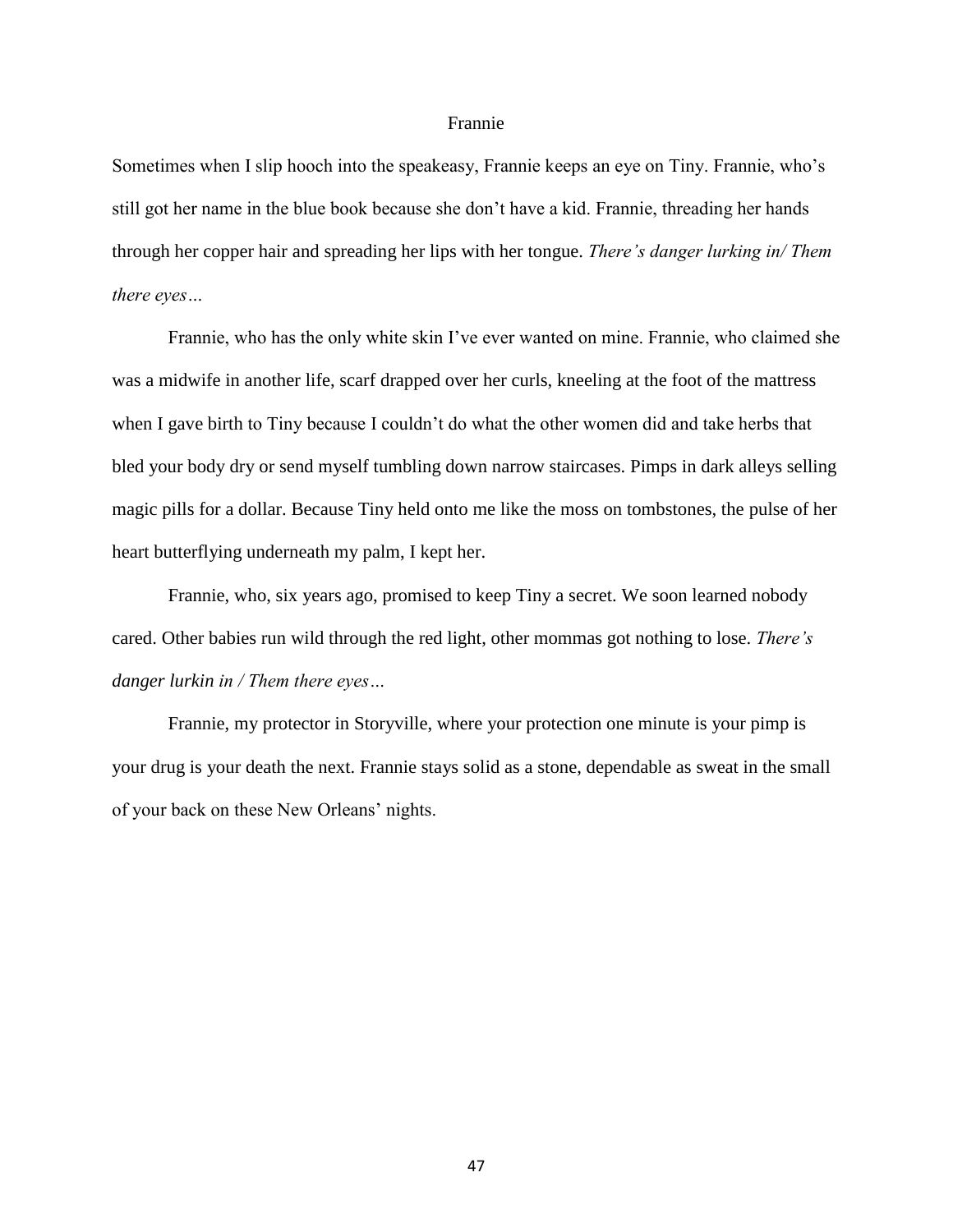#### Lena's First Customer

There's a darkness that haunts this city underneath its gloss and glitter, like the bottom of a train engine obscured by rhythm and smoke. But I have nowhere else to go.

In the backwaters of Mississippi hope leaks out of pores and oozes into mud. Mama tells me I gotta leave. Daddy tells me don't come back. Two days past houses of people we know or people who look like me until I'm in New Orleans. I meet a woman named Frannie who says she had a dream about me, and I don't know what to make of voodoo magic like that, but I follow her past mansions and down cobbled roads. She asks me what I got.

She tilts copper curls my way as I say I got nothing.

"Not even hope?" Her green eyes glow like alligators' in moonlight.

I let my eyes meet hers for a beat. Two, three, four.

When we stand in front of the brothel's shiny wooden doors, I feel that Frannie's led me to the alligator's jaw, but those eyes are knowing, and somehow, kind. Maybe she, too, knows the dark of dirt road leading to tin-can shack, of moonbeam over empty bayou.

She blinks, then smiles. "We got hope in barrels down in Storyville, long as you've got nothing to lose."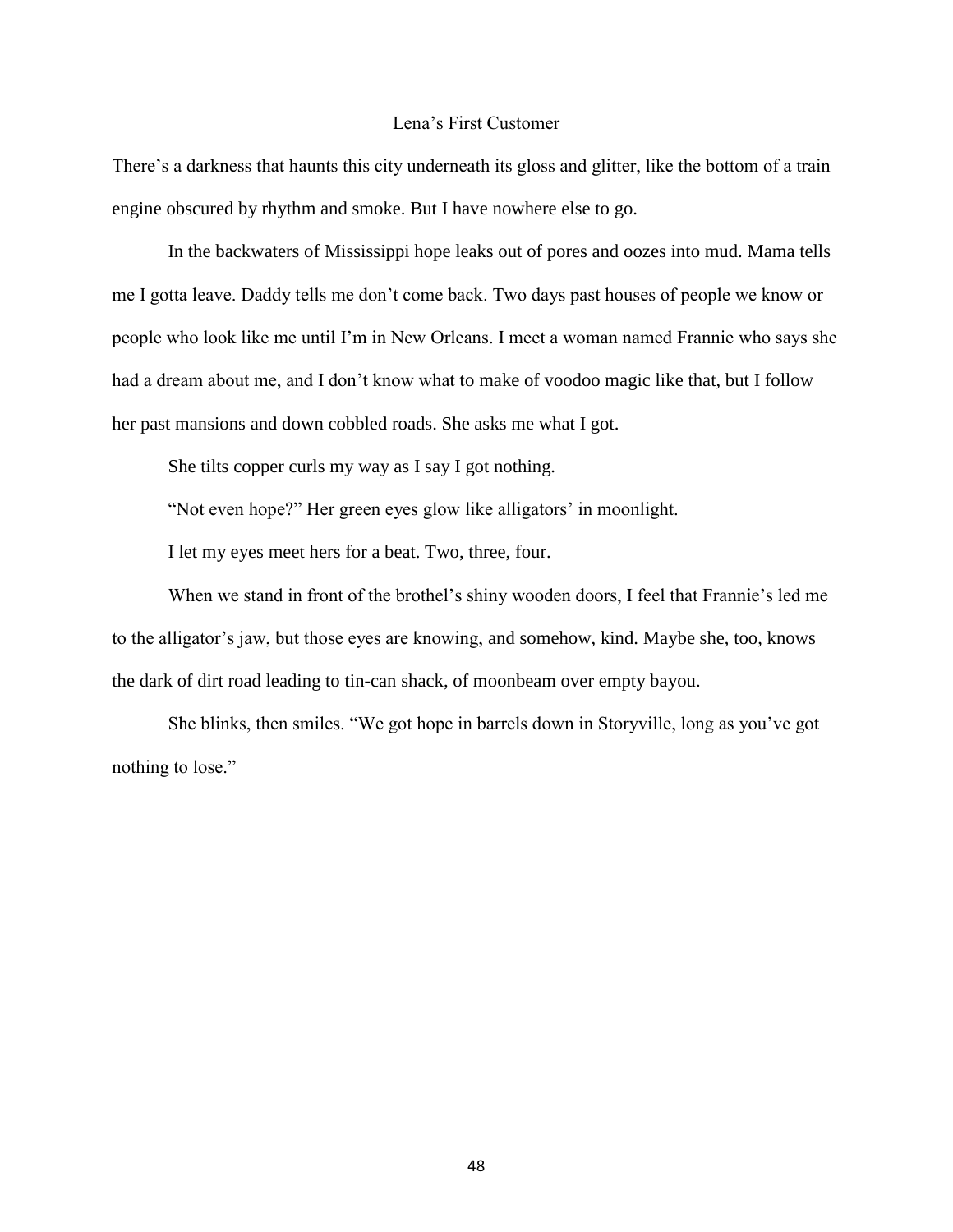#### Why We Movin' to Chicago?

Everything we own fits in my carpetbag, same as when I came to this city, newly orphaned and looking for change. Change brought me mean hands and a child, but I kept a ceiling, four walls, and steady meals for eleven years. Wager most women here don't last five, much less with a baby.

Frannie's the only one I'm going to miss when we go to Chicago. Not Little Jim or Moonshine, who let me sneak crates of hooch from the dock to the speakeasy for cash instead of telling Big Boss I'm not pulling my weight nights. Tiny says she can take out Little Jim and Moonshine with her jazz magic wink's quick.

"Hold your tongue on that applesauce, Tiny." Sometimes I think a six-year-old will get you killed faster than any mac's gun here in Storyville.

"I can do it!" Tiny says, and I slap her so fast the hurt sticks to both our skin.